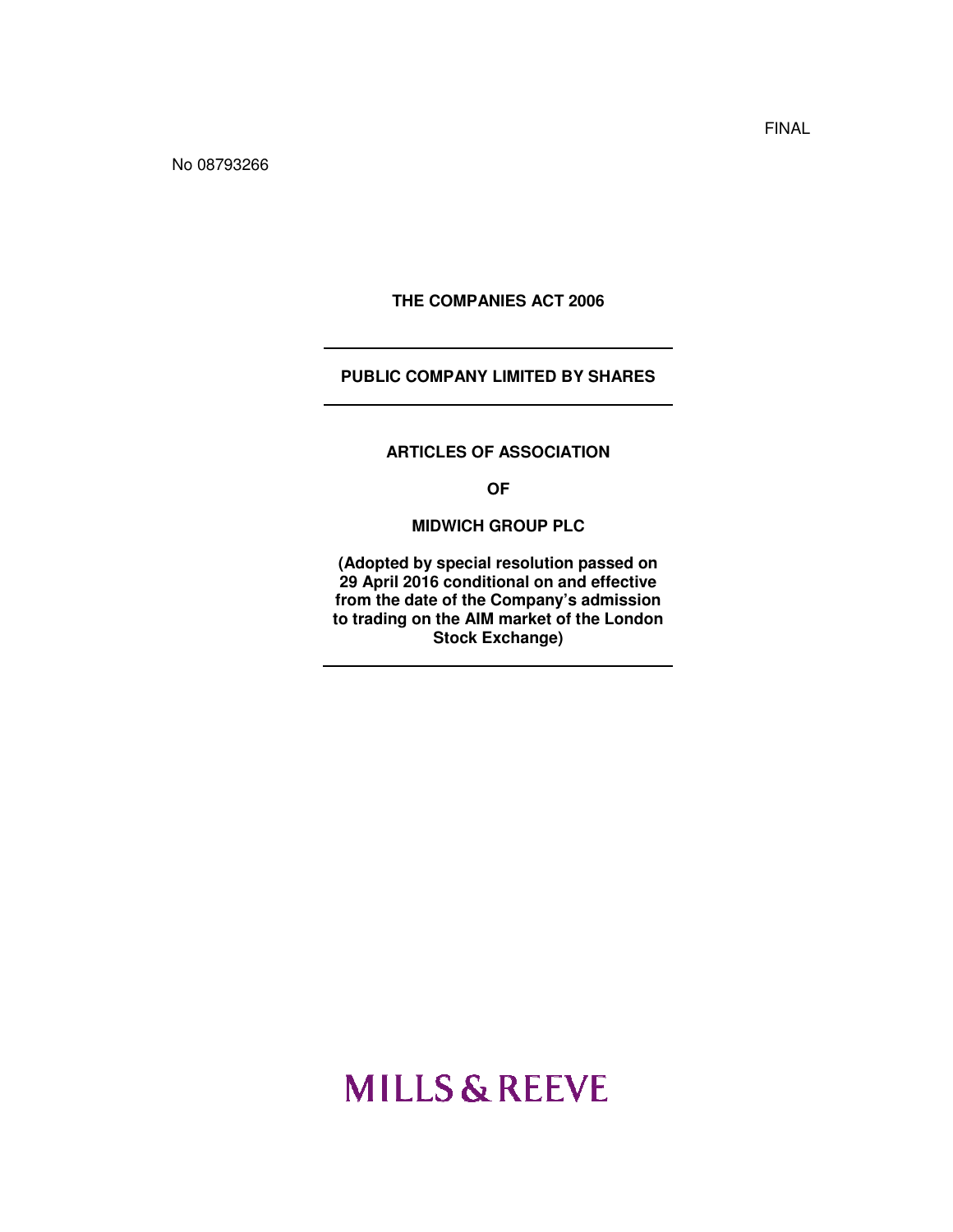|    | 001101113 |  |
|----|-----------|--|
| 1  |           |  |
| 2  |           |  |
| 3  |           |  |
| 4  |           |  |
| 5  |           |  |
| 6  |           |  |
| 7  |           |  |
| 8  |           |  |
| 9  |           |  |
| 10 |           |  |
| 11 |           |  |
| 12 |           |  |
| 13 |           |  |
| 14 |           |  |
| 15 |           |  |
| 16 |           |  |
| 17 |           |  |
| 18 |           |  |
| 19 |           |  |
| 20 |           |  |
| 21 |           |  |
| 22 |           |  |
| 23 |           |  |
| 24 |           |  |
| 25 |           |  |
| 26 |           |  |
| 27 |           |  |
| 28 |           |  |
| 29 |           |  |
| 30 |           |  |
| 31 |           |  |
| 32 |           |  |
| 33 |           |  |
| 34 |           |  |
| 35 |           |  |
| 36 |           |  |
| 37 |           |  |
| 38 |           |  |
| 39 |           |  |
| 40 |           |  |
| 41 |           |  |
| 42 |           |  |
| 43 |           |  |
| 44 |           |  |
| 45 |           |  |
| 46 |           |  |
| 47 |           |  |
| 48 |           |  |
| 49 |           |  |
| 50 |           |  |
| 51 |           |  |
| 52 |           |  |
| 53 |           |  |

# **Contents**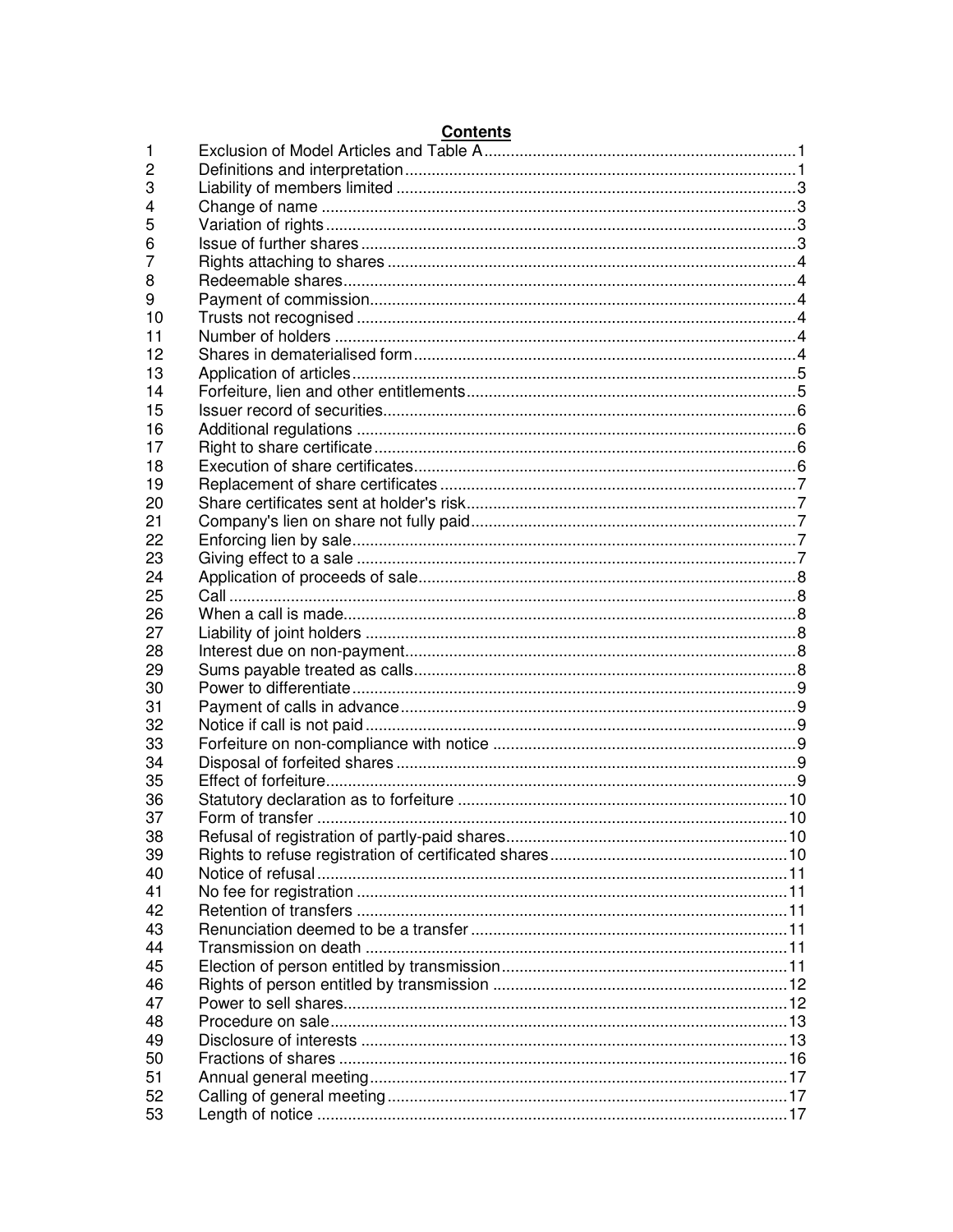| 54  |                                                                         |  |
|-----|-------------------------------------------------------------------------|--|
| 55  |                                                                         |  |
| 56  |                                                                         |  |
| 57  |                                                                         |  |
| 58  |                                                                         |  |
| 59  |                                                                         |  |
| 60  |                                                                         |  |
| 61  |                                                                         |  |
| 62  |                                                                         |  |
| 63  |                                                                         |  |
| 64  |                                                                         |  |
| 65  |                                                                         |  |
| 66  |                                                                         |  |
| 67  |                                                                         |  |
| 68  |                                                                         |  |
| 69  |                                                                         |  |
| 70  |                                                                         |  |
| 71  |                                                                         |  |
| 72  |                                                                         |  |
| 73  |                                                                         |  |
| 74  |                                                                         |  |
| 75  |                                                                         |  |
| 76  | No obligation to verify proxy voting in accordance with instructions 22 |  |
| 77  |                                                                         |  |
| 78  |                                                                         |  |
| 79  |                                                                         |  |
| 80  |                                                                         |  |
| 81  |                                                                         |  |
| 82  |                                                                         |  |
| 83  |                                                                         |  |
| 84  |                                                                         |  |
| 85  |                                                                         |  |
| 86  |                                                                         |  |
| 87  |                                                                         |  |
| 88  |                                                                         |  |
| 89  |                                                                         |  |
| 90  |                                                                         |  |
| 91  |                                                                         |  |
| 92  |                                                                         |  |
| 93  |                                                                         |  |
| 94  |                                                                         |  |
| 95  |                                                                         |  |
| 96  |                                                                         |  |
| 97  |                                                                         |  |
| 98  |                                                                         |  |
| 99  |                                                                         |  |
| 100 |                                                                         |  |
| 101 |                                                                         |  |
| 102 |                                                                         |  |
| 103 |                                                                         |  |
| 104 |                                                                         |  |
| 105 |                                                                         |  |
| 106 |                                                                         |  |
| 107 |                                                                         |  |
| 108 |                                                                         |  |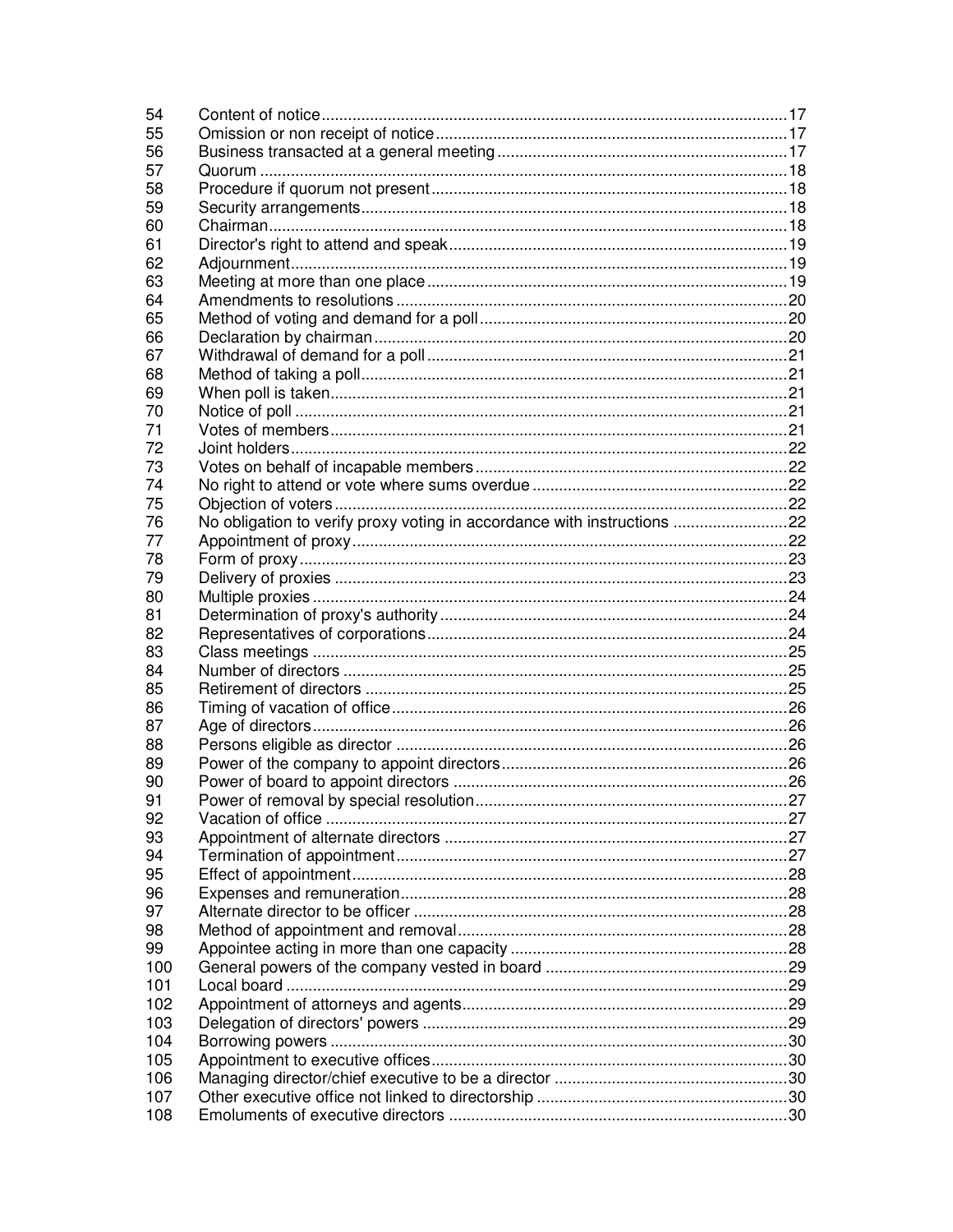| 109 |    |
|-----|----|
| 110 |    |
| 111 |    |
| 112 |    |
| 113 |    |
| 114 |    |
| 115 |    |
| 116 |    |
| 117 |    |
| 118 |    |
| 119 |    |
| 120 |    |
| 121 |    |
| 122 |    |
| 123 |    |
| 124 |    |
| 125 |    |
| 126 |    |
| 127 |    |
| 128 |    |
| 129 |    |
| 130 |    |
| 131 |    |
| 132 |    |
| 133 |    |
| 134 |    |
|     |    |
| 135 |    |
| 136 |    |
| 137 |    |
| 138 |    |
| 139 |    |
| 140 |    |
| 141 |    |
| 142 |    |
| 143 |    |
| 144 |    |
| 145 |    |
| 146 | 39 |
| 147 |    |
| 148 |    |
| 149 |    |
| 150 |    |
| 151 |    |
| 152 |    |
| 153 |    |
| 154 |    |
| 155 |    |
| 156 |    |
| 157 |    |
| 158 |    |
| 159 |    |
| 160 |    |
| 161 |    |
| 162 |    |
| 163 |    |
|     |    |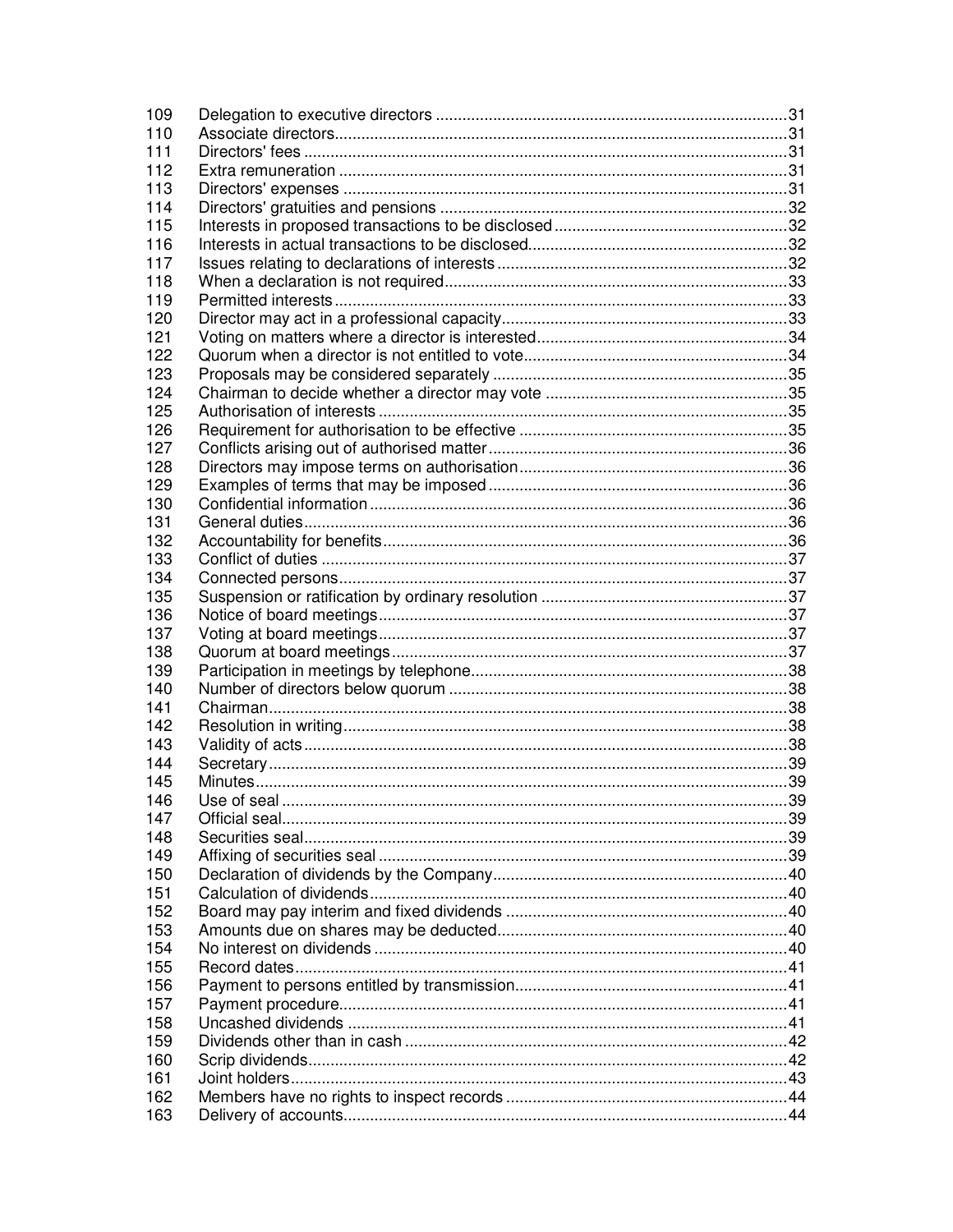| 164 |  |
|-----|--|
| 165 |  |
| 166 |  |
| 167 |  |
| 168 |  |
| 169 |  |
| 170 |  |
| 171 |  |
| 172 |  |
| 173 |  |
| 174 |  |
| 175 |  |
| 176 |  |
| 177 |  |
| 178 |  |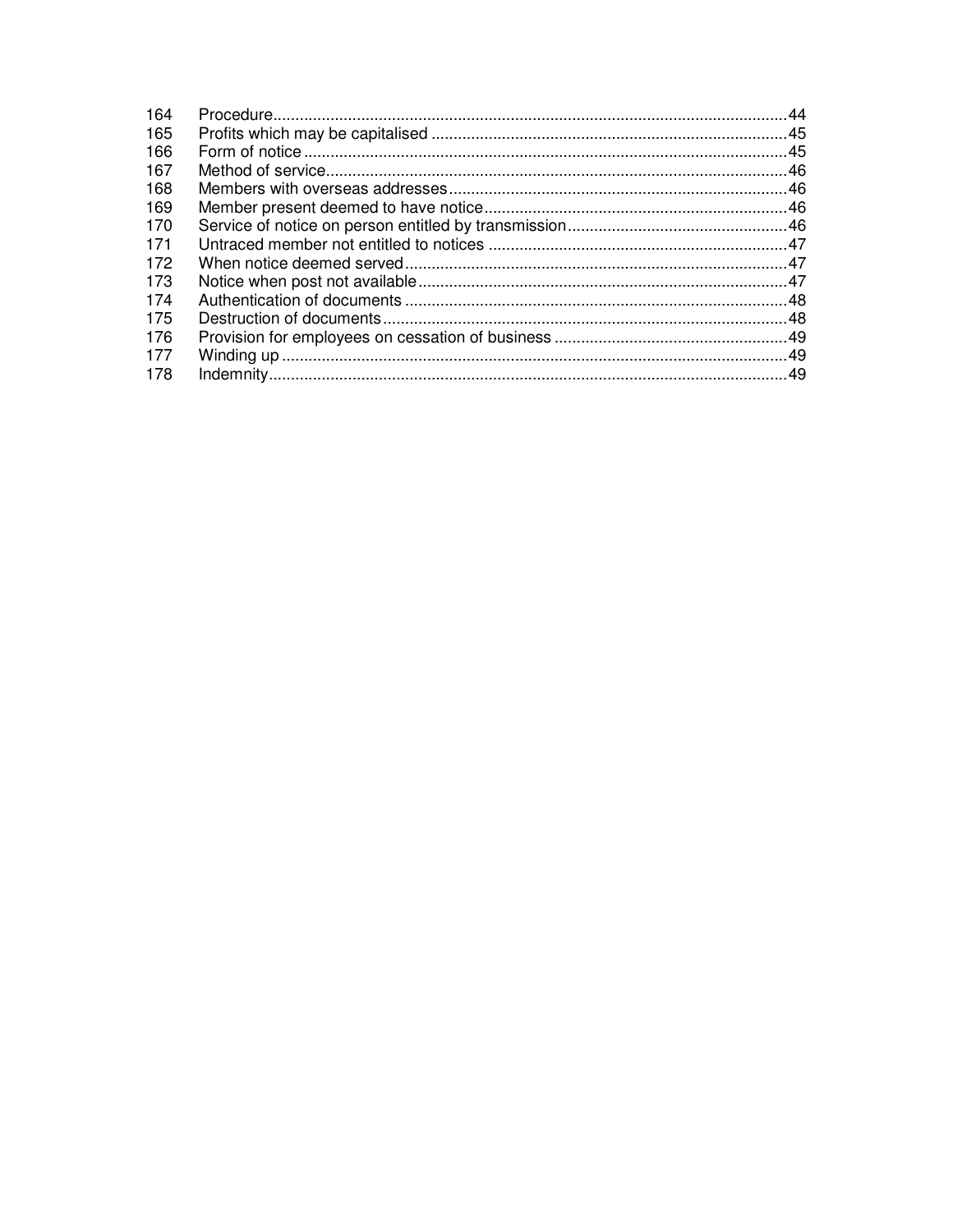## **PRELIMINARY**

## **1 Exclusion of Model Articles and Table A**

1.1 The regulations contained in the Model Articles of Association applicable to the Company under or pursuant to the Act, or in Table A in the schedule to The Companies (Tables A to F) Regulations 1985 (as amended) and in any Table A applicable to the Company under any former enactment relating to companies shall not apply to the Company except insofar as they are repeated or contained in these articles.

#### **2 Definitions and interpretation**

2.1 In these articles, if not inconsistent with the subject or context:

"**Act**" means the Companies Act 2006;

"**Acts**" means the Companies Acts (as defined in section 2 of the Act) insofar as they apply to the Company;

"**address**" includes a number or address used for the purposes of sending or receiving notices, documents or information by electronic means but, in any other case, shall not include any number or address used for such purpose;

"**Alternate Director**" means an alternate director appointed in accordance with Article 95;

"**Articles**" means these Articles of Association as from time to time altered;

"**Auditors**" means the auditors for the time being of the Company;

"**Board**" means the Directors or any of them acting as the board of directors of the Company;

"**clear days**" means in relation to the period of a notice that period excluding the day when the notice is given or deemed to be given and the day for which it is given or on which it is to take effect;

"**Company**" means Midwich Group plc (registered number 08793266);

"**connected with**" in relation to a Director has the meaning given by section 252 to 255 of the Act;

"**Directors**" means the directors for the time being of the Company;

"**dividend**" means dividend or bonus;

"**electronic form**" has the meaning given to it in section 1168 of the Act;

"**electronic means**" has the meaning given to it in section 1168 of the Act;

"**Executive Director**" means a Director holding any office or employment or providing any services as referred to in Article 107;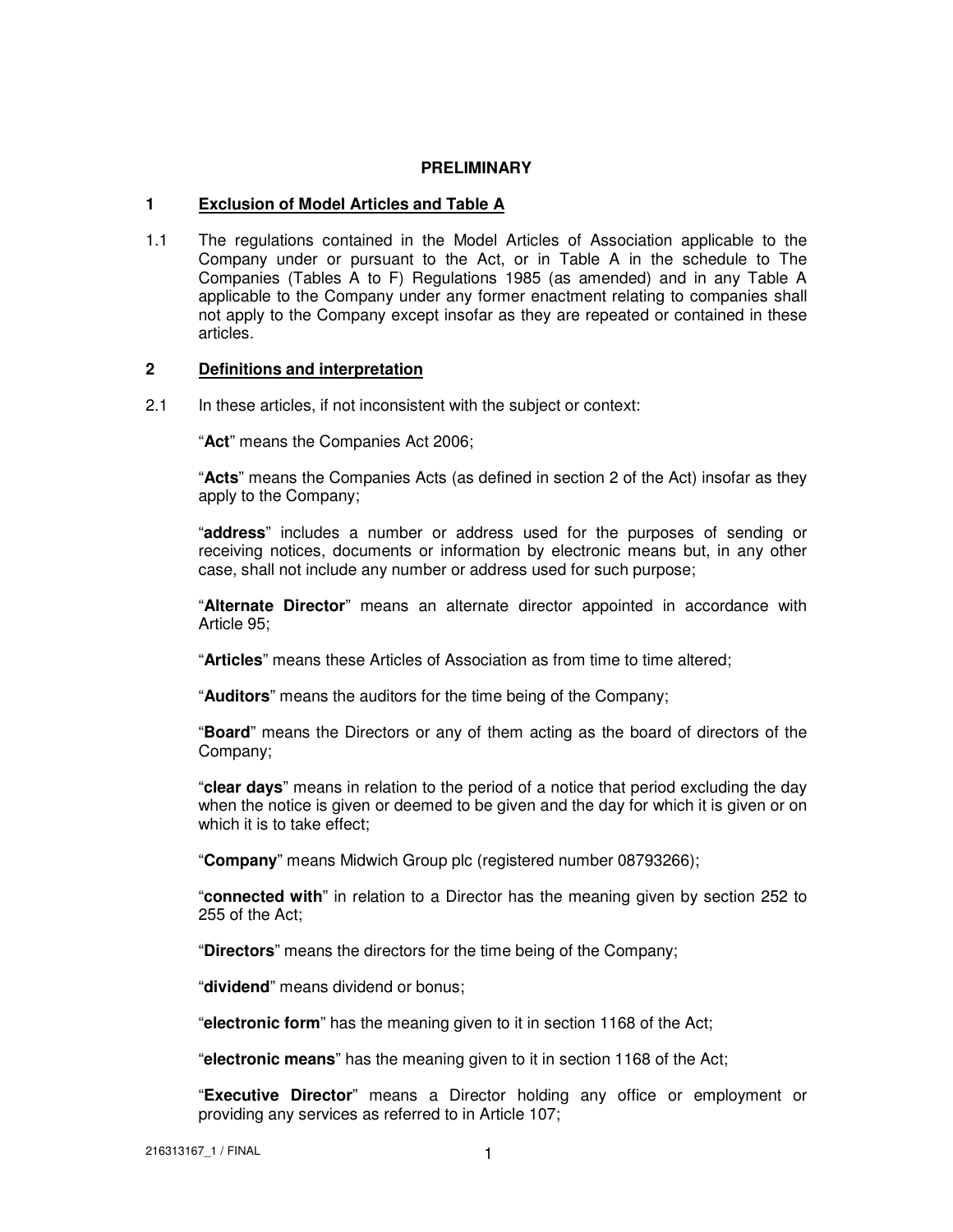"**hard copy form**" and "**hard copy**" has the meaning given to it in section 1168 of the Act;

"**holder**" means in relation to any share the member whose name is entered in the Register as the holder of that share;

"**member**" means a member of the Company;

"**Office**" means the registered office of the Company;

"**Operator**" means the operator as defined under the Regulations;

"**paid**" means paid or credited as paid;

"**Register**" means the register of members of the Company from time to time;

"**Regulations**" means the Uncertificated Securities Regulations 2001 (SI 2001 No 3755);

"**Seal**" means the common seal of the Company;

"**Secretary**" means the secretary of the Company or any other person appointed by the Board to perform the duties of the secretary of the Company including a joint, assistant or deputy secretary;

"**shares**" means shares in the capital of the Company;

"**Subsidiary Undertaking**" means a subsidiary undertaking of the Company;

"**United Kingdom**" means Great Britain and Northern Ireland;

"**in writing**" means the representation or reproduction of words, symbols or other information in a visible form by any method or combination of methods, whether comprised in electronic form or otherwise, and "**written**" shall be construed accordingly; and

"**year**" means any period of 12 consecutive months.

- 2.2 Words denoting the masculine gender shall include the feminine and neuter genders; words denoting the singular number shall include the plural number and vice versa; words denoting persons shall include corporations and unincorporated associations.
- 2.3 Save as provided above any words or expressions defined in the Act or the Regulations shall, if not inconsistent with the subject or context, bear the same meaning.
- 2.4 All references to the Act, to any section or provision of the Act or to any other statute or statutory provision or subordinate legislation shall be deemed to include a reference to any statutory re-enactment or modification thereof for the time being in force (whether coming into force before or after the adoption of these Articles).
- 2.5 References to a share (or a holding of a share) being in uncertificated form or in certificated form are references, respectively, to that share being an uncertificated unit of a security or a certificated unit of a security.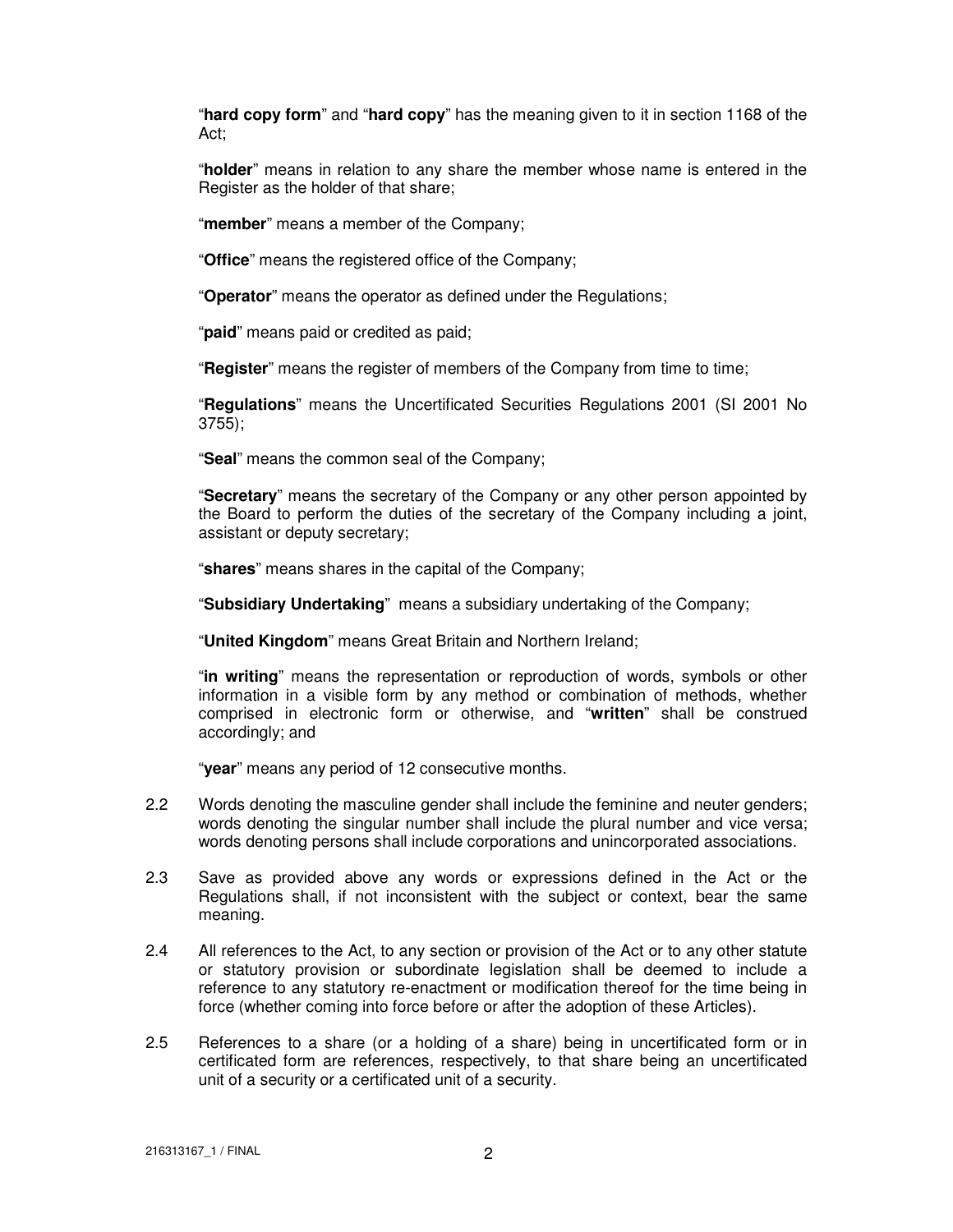- 2.6 Any reference to a meeting shall not be taken as requiring more than one person to be present in person if any quorum requirement can be satisfied by one person.
- 2.7 Any reference to a signature or to something being signed includes in the case of a communication in electronic form, to it being authenticated as specified in the Act.
- 2.8 Any reference to an "**instrument**" means, unless the contrary is stated, a written document having tangible form and not comprised in an electronic form.
- 2.9 Subject to the Acts, a special resolution shall be effective for any purpose for which an ordinary resolution is expressed to be required.
- 2.10 Headings to these Articles are inserted for convenience only and shall not affect construction.

## **LIMITATION OF LIABILITY**

#### **3 Liability of members limited**

3.1 The liability of the members of the Company is limited to the amount, if any, unpaid on the shares held by them.

#### **NAME**

## **4 Change of name**

4.1 The Company may change its name by resolution of the Board.

# **VARIATION OF RIGHTS**

# **5 Variation of rights**

5.1 Subject to the Acts, whenever the capital of the Company is divided into different classes of shares, the rights attached to any class of shares in issue may (unless otherwise provided by the terms of issue of the shares of that class) from time to time be varied or abrogated, whether or not the Company is being wound up, either with the consent in writing of the holders of three-fourths in nominal value of the issued shares of the class (excluding any shares of that class held as treasury shares) or with the sanction of a special resolution passed at a separate meeting of such holders (but not otherwise).

#### **6 Issue of further shares**

6.1 The special rights conferred upon the holders of any shares or class of shares shall, unless otherwise provided by these Articles or the terms of issue of the shares concerned, be deemed to be varied by a reduction of capital paid up on those shares but shall be deemed not to be varied by the creation or issue of further shares ranking pari passu with them or subsequent to them. The special rights conferred on the holders of ordinary shares shall be deemed not to be varied by the creation or issue of any further shares ranking in priority to them nor shall any consent or sanction of the holders of ordinary shares be required under Article 5 to any variation or abrogation effected by a resolution on which only the holders of ordinary shares are entitled to vote.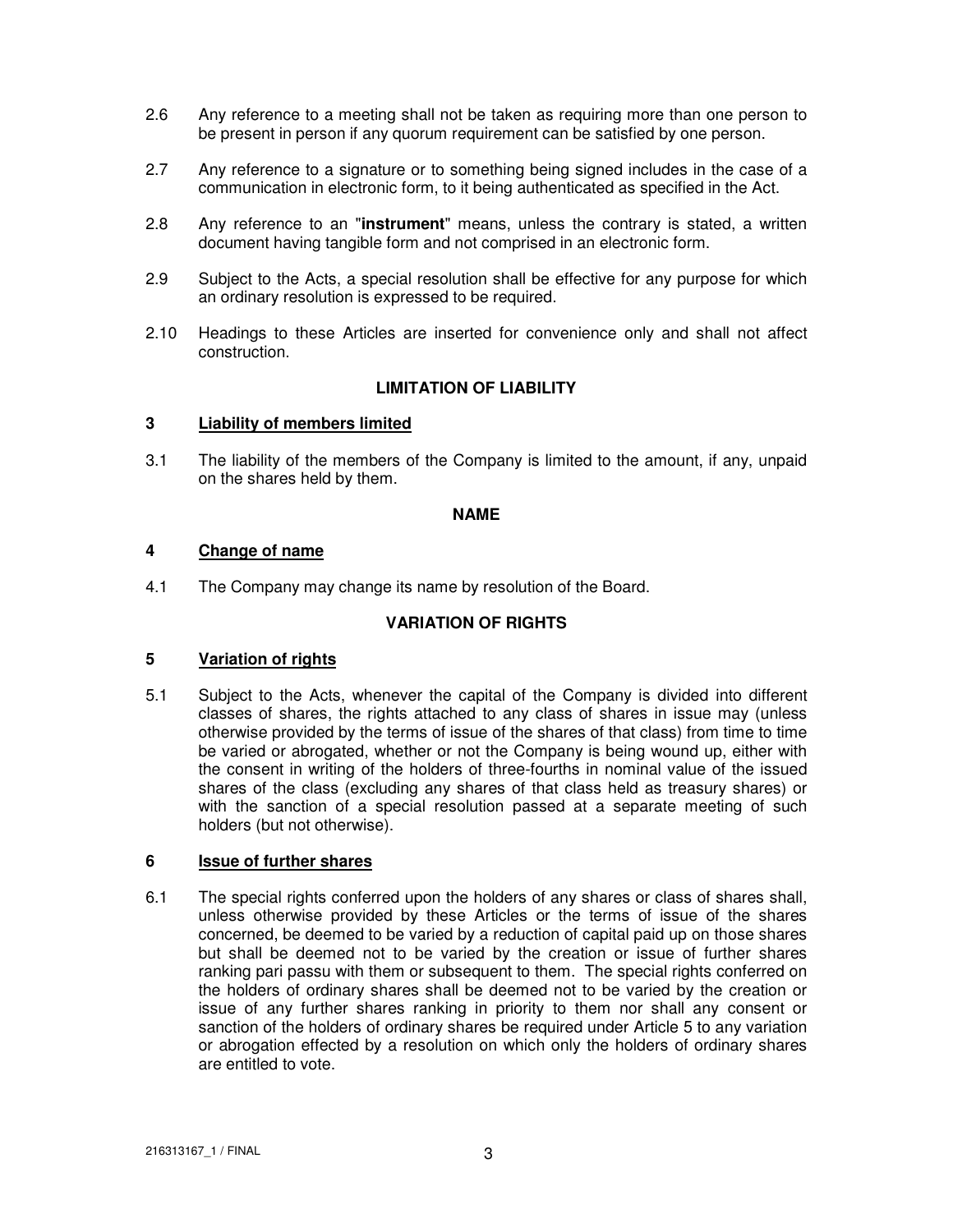# **SHARES**

# **7 General authority**

7.1 Subject to the provisions of the Acts and to any relevant authority of the Company required by the Acts, the Board may allot (with or without conferring rights of renunciation), grant options over, offer or otherwise deal with or dispose of any new shares or rights to subscribe for or convert any security into shares, to such persons (including the Directors themselves), at such times and generally on such terms and conditions as the Board may decide, provided that no share shall be issued at a discount to its nominal value.

# **8 Rights attaching to shares**

8.1 Subject to the provisions of the Acts and without prejudice to any rights attached to any existing shares, any share may be issued with such rights or restrictions as the Company may by ordinary resolution determine, or in the absence of such determination, or so far as any such resolution does not make specific provision, as the Board may determine.

## **9 Redeemable shares**

9.1 Subject to the provisions of the Act, shares may be issued which are to be redeemed or are liable to be redeemed at the option of the Company or the holder on such terms and in such manner as the Board may determine.

# **10 Payment of commission**

10.1 In addition to all other powers of paying commissions, the Company may exercise the powers of paying commissions conferred by the Acts. Subject to the provisions of the Acts, any such commission may be satisfied by the payment of cash or by the allotment of fully or partly paid shares or partly in one way and partly in the other.

# **11 Trusts not recognised**

11.1 Except as required by law, no person shall be recognised by the Company as holding any share upon any trust and (except as otherwise provided by these Articles or by law) the Company shall not be bound to recognise any interest in any share except the absolute right to the entirety of the share of the holder.

#### **12 Number of holders**

12.1 Shares may not be registered in the names of more than four persons jointly.

# **UNCERTIFICATED SHARES**

## **13 Shares in dematerialised form**

- 13.1 The Company may:
	- 13.1.1 issue shares and other securities which do not have certificates;
	- 13.1.2 permit existing shares and other securities to be held without certificates; and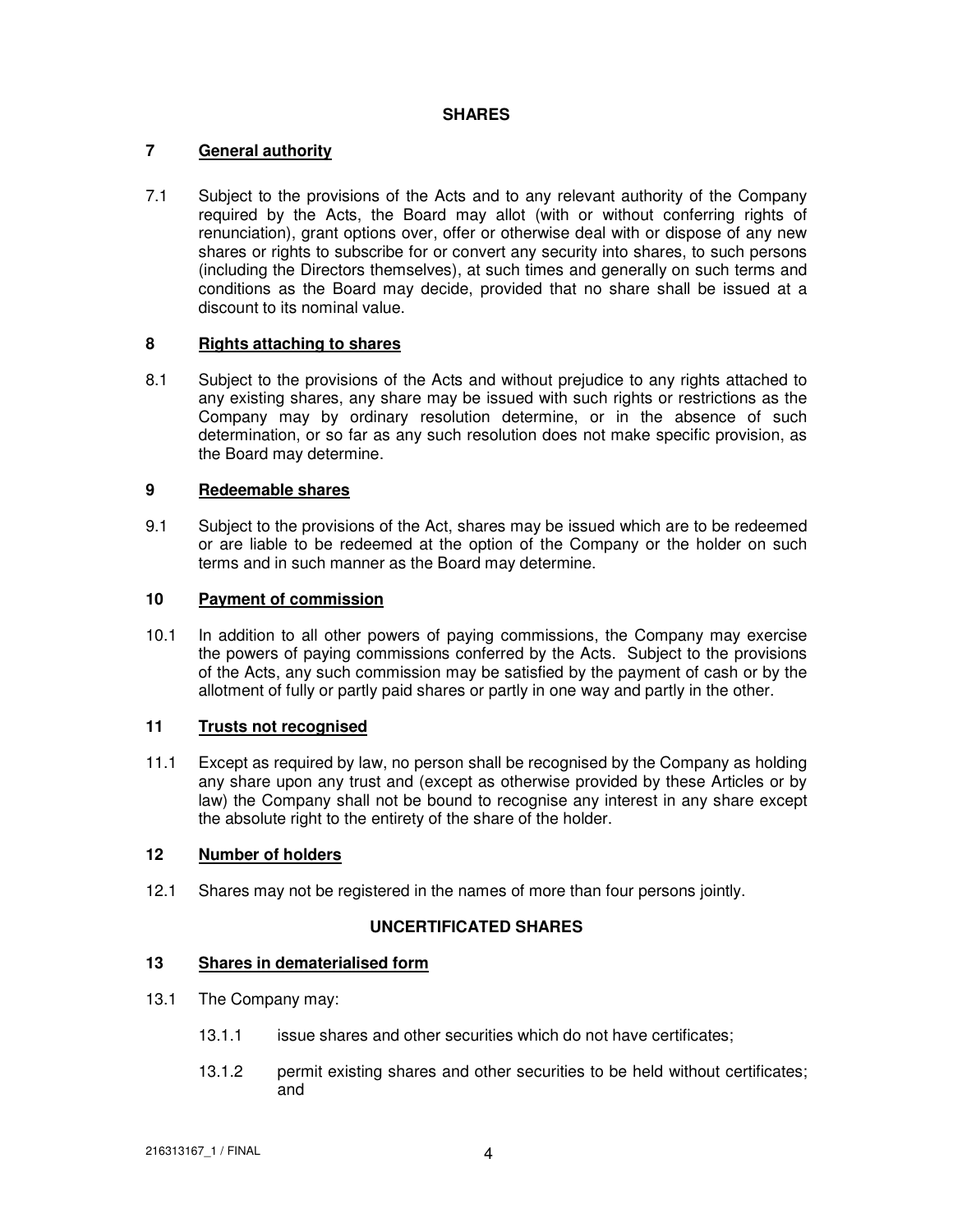13.1.3 permit any shares or other securities held without certificates to be transferred without an instrument of transfer,

in each case in dematerialised form pursuant to the Regulations.

# **14 Application of articles**

- 14.1 If the Company has any shares in issue which are in uncertificated form, these Articles will continue to apply to such shares, but only insofar as they are consistent with:
	- 14.1.1 holding those shares in uncertificated form;
	- 14.1.2 transferring ownership of those shares by using a relevant system;
	- 14.1.3 any of the provisions of the Regulations; and
	- 14.1.4 any regulation laid down by the Board under Article 17,

and, without prejudice to the generality of this Article, no provision of these Articles shall apply or have effect to the extent that it is in any respect inconsistent with the maintenance, keeping or entering up by the Operator, so long as that is permitted or required by the Regulations, of an Operator register of securities in respect of that class of shares in uncertificated form.

# **15 Forfeiture, lien and other entitlements**

- 15.1 Where any class of shares in the capital of the Company is a participating security and the Company is entitled under any provisions of the Acts or the rules made and practices instituted by the Operator or under these Articles to dispose of, forfeit, enforce a lien or sell or otherwise procure the sale of any shares which are held in uncertificated form, such entitlement (to the extent permitted by the Regulations and the rules made and practices instituted by the Operator) shall include the right to:
	- 15.1.1 require the conversion of any shares held in uncertificated form which are the subject of any exercise by the Company of any such entitlement into certificated form to enable the Company to effect the disposal, sale or transfer of such shares;
	- 15.1.2 direct the holder to take such steps, by instructions given by means of a relevant system or otherwise, as may be necessary to sell or transfer such shares;
	- 15.1.3 appoint any person to take such other steps, by instruction given by means of a relevant system or otherwise, in the name of the holder of shares as may be required to effect the transfer of such shares and such steps shall be as effective as if they had been taken by the holder of the shares concerned;
	- 15.1.4 transfer any shares which are the subject of any exercise by the Company of any such entitlement by entering the name of the transferee in the Register in respect of that share as a transferred share;
	- 15.1.5 otherwise rectify or change the Register in respect of that share in such manner as may be appropriate; and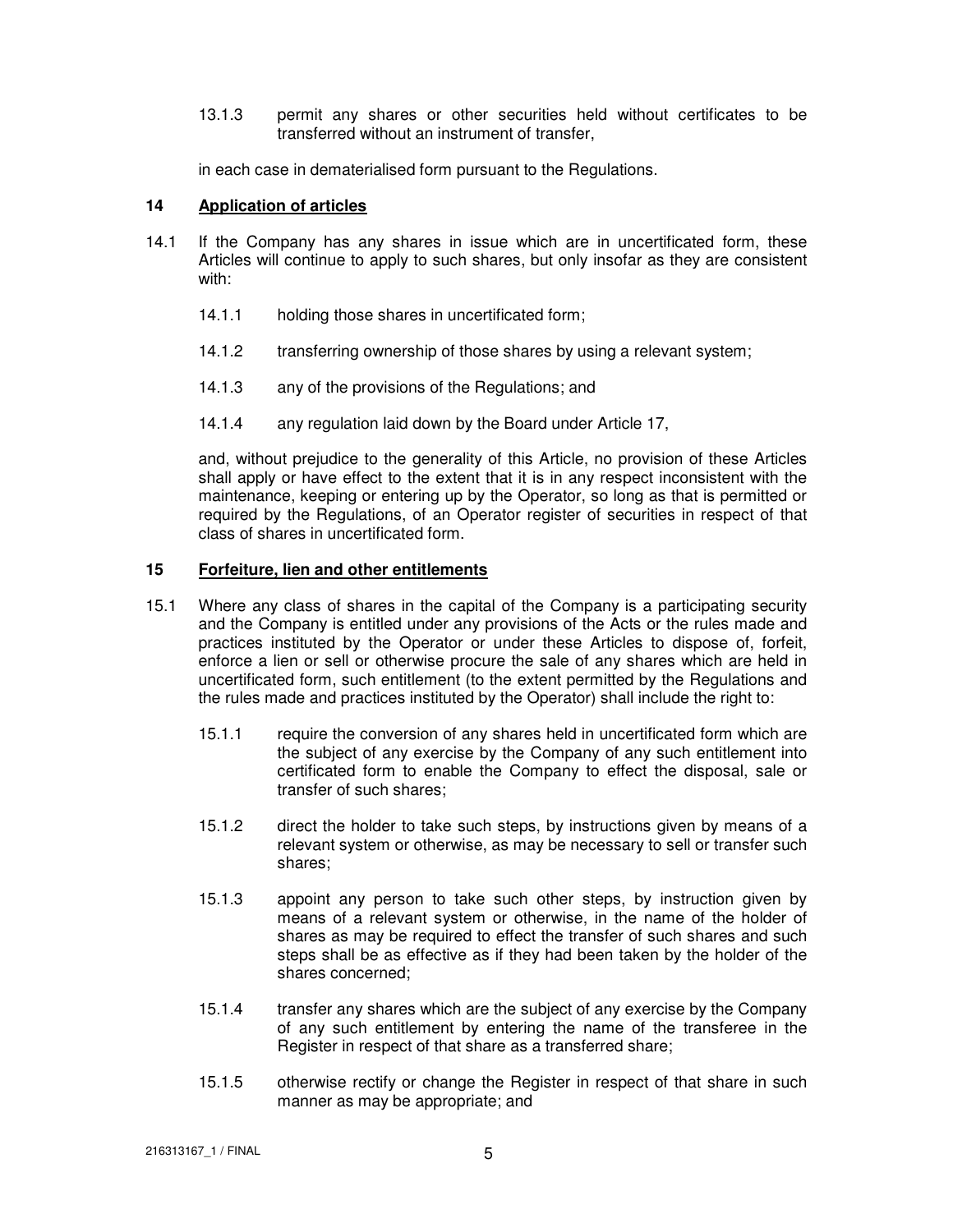15.1.6 take such other action as may be necessary to enable those shares to be registered in the name of the person to whom the shares have been sold or disposed of or as directed by him.

# **16 Issuer record of securities**

16.1 The Company shall be entitled to assume that the entries on any record of securities maintained by it in accordance with the Regulations and regularly reconciled with the relevant Operator register of securities are a complete and accurate reproduction of the particulars entered in the Operator register of securities and shall accordingly not be liable in respect of any act or thing done or omitted to be done by or on behalf of the Company in reliance upon such assumption; in particular, any provision of these Articles which requires or envisages that action will be taken in reliance on information contained in the Register shall be construed to permit that action to be taken in reliance on information contained in any relevant record of securities (as so maintained and reconciled).

# **17 Additional regulations**

- 17.1 The Board may also lay down regulations which:
	- 17.1.1 govern the issue, holding and transfer and, where appropriate, the mechanics of conversion and redemption of shares held in uncertificated form;
	- 17.1.2 govern the mechanics for payments involving the relevant system; and
	- 17.1.3 make any other provisions which the Board considers are necessary to ensure that these Articles are consistent with the Regulations, and with any rules or guidance of an Operator under the Regulations,

and if stated expressly, such regulations will apply instead of other relevant provisions in these Articles relating to certificates and the transfer, conversion and redemption of shares and other securities and any other provisions which are not consistent with the Regulations.

# **SHARE CERTIFICATES**

# **18 Right to share certificate**

18.1 Every member (other than a person who is not entitled to a certificate under the Acts) upon becoming the holder of any shares in certificated form shall be entitled without payment to one certificate for all the shares of each class held by him in certificated form and, upon transferring a part of the shares comprised in a certificate, to a certificate for the balance of such shares held in certificated form. Shares of different classes may not be included in the same certificate. The Company shall not be bound to issue more than one certificate for shares held jointly by several persons and delivery of a certificate to one joint holder shall be a sufficient delivery to all of them.

# **19 Execution of share certificates**

19.1 Share certificates of the Company (other than letters of allotment, scrip certificates and other like documents) may, at the discretion of the Board (by resolution of the Board) either generally or in any particular case or cases, be issued under the Seal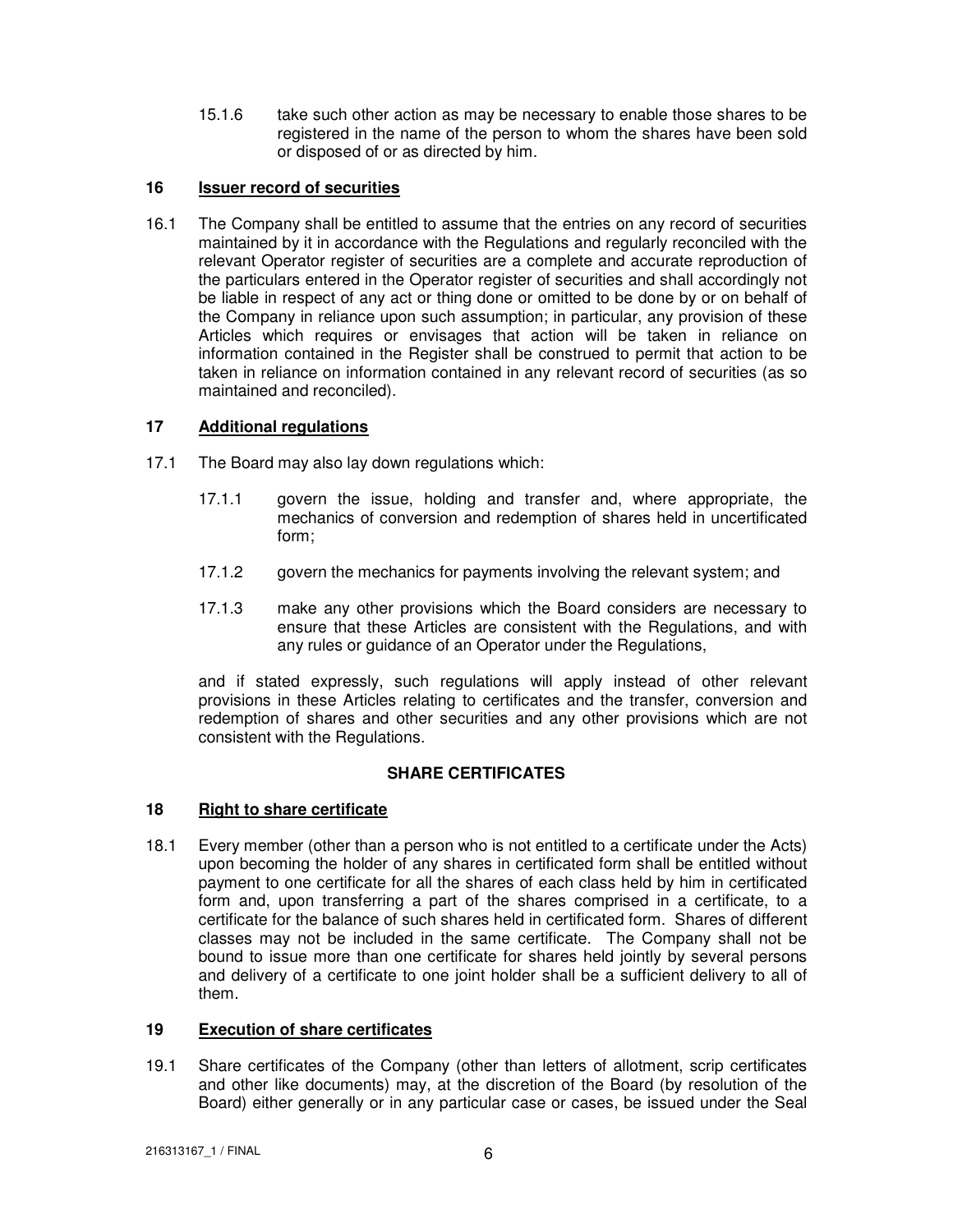or under any official seal kept by the Company by virtue of section 50 of the Act. Whether or not share certificates are issued under a seal, the Board may by resolution determine, either generally or in any particular case or cases, that any signatures on any certificates for shares, stock or debenture or loan stock (except where the trust deed constituting any stock or debenture or loan stock provides to the contrary) or representing any other form of security of the Company need not be autographic but may be applied to the certificates by some mechanical means or may be printed thereon or that such certificates need not be signed by any person. Every share certificate shall specify the number and class of the shares to which it relates and the amount paid up on such shares.

# **20 Replacement of share certificates**

20.1 If a share certificate is worn out, defaced, lost, stolen or destroyed, it may be renewed without payment of any fee but on such terms (if any) as to evidence and indemnity with or without security and otherwise as the Board requires and, in the case of a worn out or defaced certificate, on delivery up of that certificate. In the case of loss, theft or destruction, the person to whom the new certificate is issued may be required to pay to the Company any exceptional out of pocket expenses incidental to the investigation of evidence of loss, theft or destruction and the preparation of the requisite form of indemnity.

## **21 Share certificates sent at holder's risk**

21.1 Every share certificate sent in accordance with these Articles will be sent out at the risk of the member or other person entitled to the certificate. The Company will not be responsible for any share certificate lost or delayed in the course of delivery.

# **LIEN ON SHARES**

#### **22 Company's lien on share not fully paid**

22.1 The Company shall have a first and paramount lien on every share (not being a fully paid share) for all moneys (whether presently payable or not) payable at a fixed time or called in respect of that share. The Board may at any time declare any share to be wholly or in part exempt from the provisions of this Article. The Company's lien on a share shall extend to any amount payable in respect of it and to any share or security issued in right of it.

# **23 Enforcing lien by sale**

23.1 The Company may sell in such manner as the Board determines any share on which the Company has a lien if the sum in respect of which the lien exists is presently payable and is not paid within 14 clear days after notice has been given to the holder of the share or to the person entitled to it in consequence of the death or bankruptcy of the holder or otherwise by operation of law, demanding payment and stating that if the notice is not complied with the shares may be sold.

## **24 Giving effect to a sale**

24.1 To give effect to a sale the Board may authorise some person to execute an instrument of transfer or otherwise effect the transfer of the shares sold to, or in accordance with the directions of, the purchaser. The purchaser shall not be bound to see to the application of the purchase moneys and the title of the transferee to the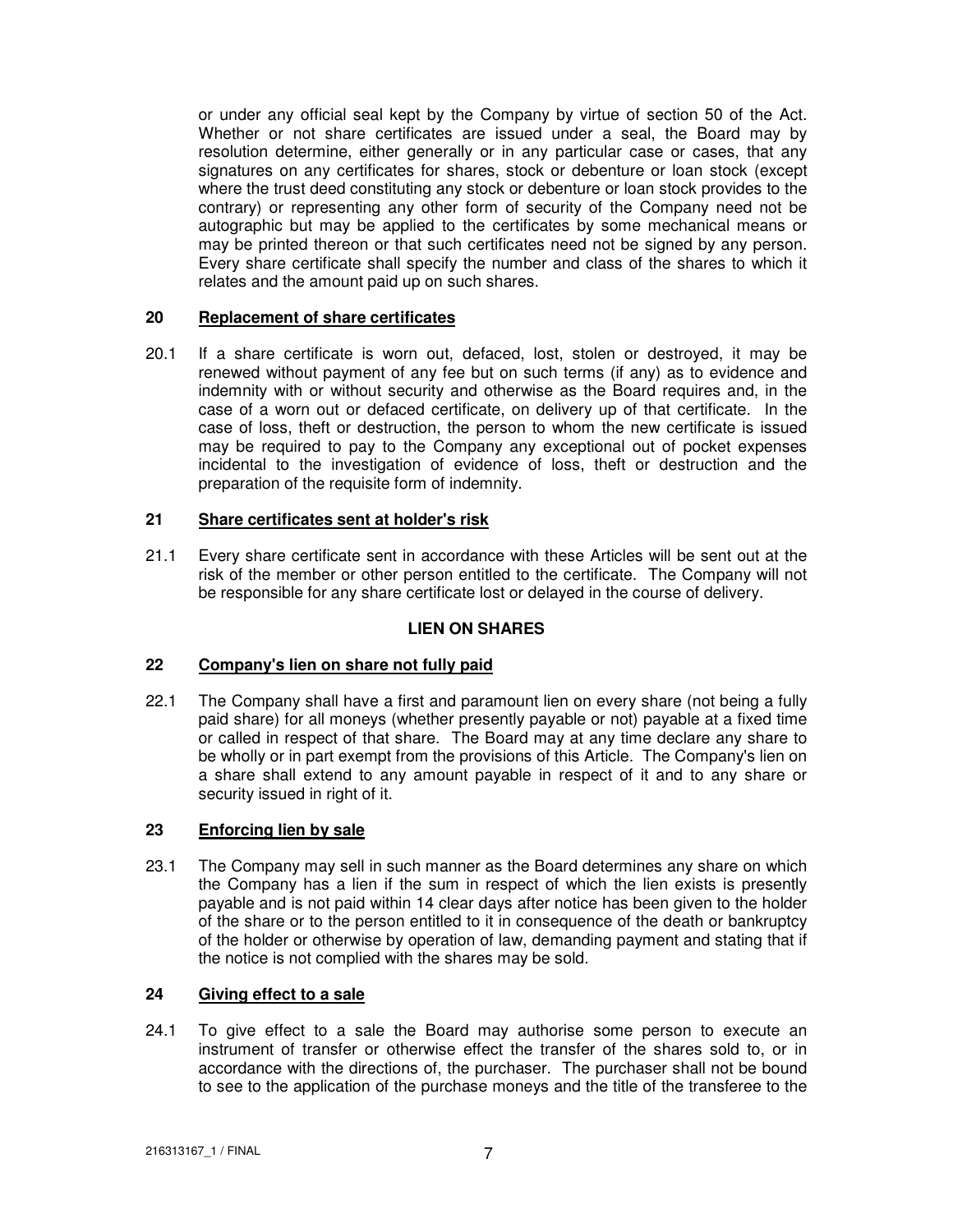shares shall not be affected by any irregularity in or invalidity of the proceedings relating to the sale.

## **25 Application of proceeds of sale**

25.1 The net proceeds of the sale, after payment of the costs of sale, shall be applied in or towards payment of so much of the sum for which the lien exists as is presently payable, and any residue shall (upon surrender to the Company for cancellation of the certificate, if any, for the shares sold and subject to a like lien for any moneys not presently payable as existed upon the shares before the sale) be paid to the person entitled to the shares at the date of the sale.

# **CALLS ON SHARES**

## **26 Call**

26.1 Subject to the terms of allotment, the Board may make calls upon the members in respect of any moneys unpaid on their shares (whether in respect of nominal value or premium) and each member shall (subject to at least 14 clear days' notice having been given specifying when and where payment is to be made) pay to the Company as required by the notice the amount called on his shares. A call may be required to be paid by instalments. A call may, before receipt by the Company of any sum due thereunder, be revoked in whole or part and payment of a call may be postponed in whole or part. A person upon whom a call is made shall remain liable jointly and severally with the successors in title to his shares for calls made upon him notwithstanding the subsequent transfer of the shares in respect of which the call was made.

#### **27 When a call is made**

27.1 A call shall be deemed to have been made at the time when the resolution of the Board authorising the call was passed.

#### **28 Liability of joint holders**

28.1 The joint holders of a share shall be jointly and severally liable to pay all calls in respect of that share.

#### **29 Interest due on non-payment**

29.1 If a call remains unpaid after it has become due and payable the person from whom the sum is due and payable shall pay interest on the amount unpaid from the day it became due and payable until it is paid at the rate fixed by the terms of allotment of the share or in the notice of the call or, if no rate is fixed, at the appropriate rate, but the Board may waive payment of the interest wholly or in part.

#### **30 Sums payable treated as calls**

30.1 An amount payable in respect of a share on allotment or at any fixed date, whether in respect of nominal value or premium or as an instalment of a call, shall be deemed to be a call and if it is not paid the provisions of these Articles shall apply as if that amount had become due and payable by virtue of a call.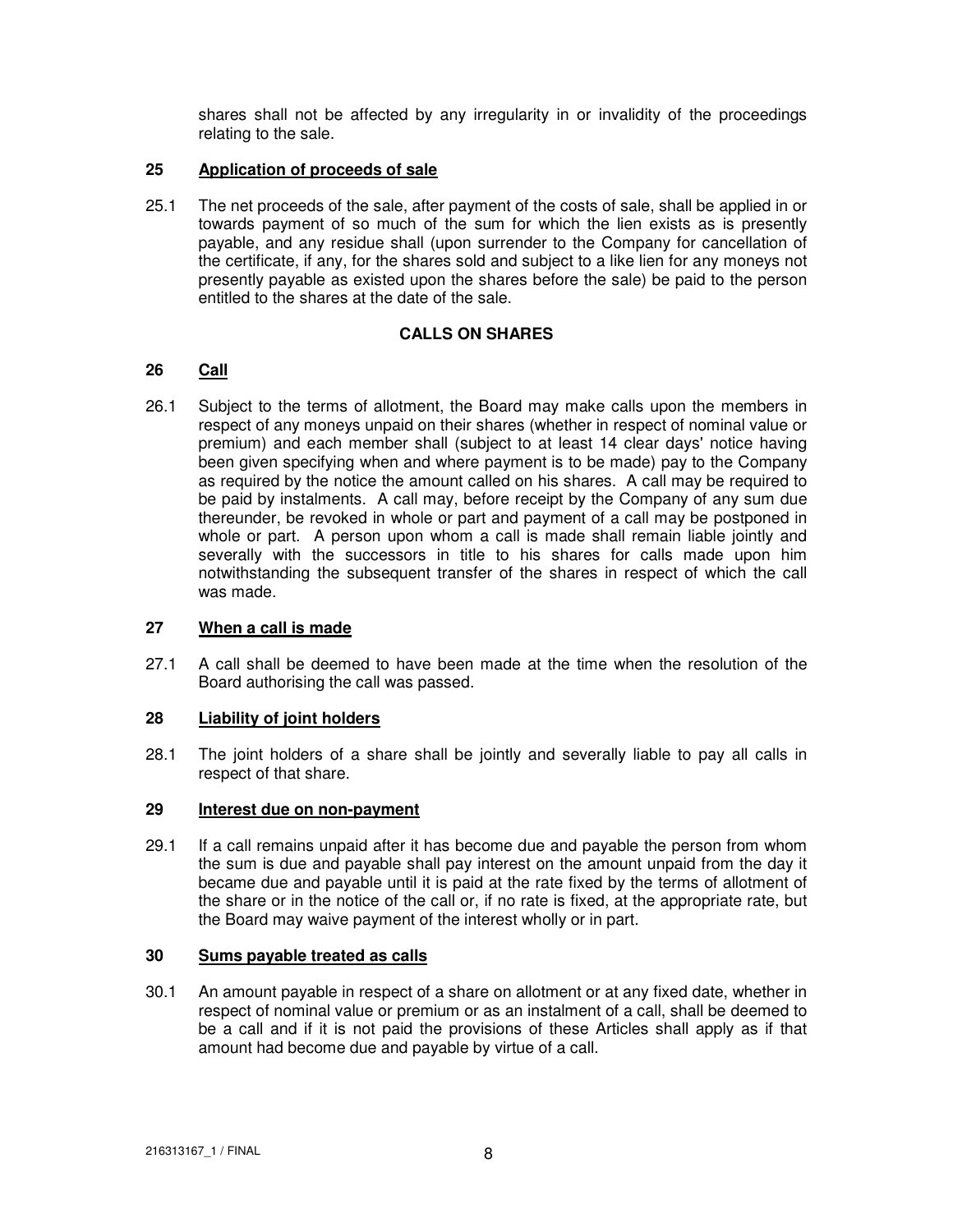# **31 Power to differentiate**

31.1 Subject to the terms of allotment, the Board may make arrangements on the issue of shares for a difference between the holders in the amounts and times of payment of calls on their shares.

# **32 Payment of calls in advance**

32.1 The Board may, if it thinks fit, receive from any member willing to advance it all or any part of the moneys uncalled and unpaid upon any shares held by him, and may pay upon all or any of the moneys so advanced (until the same would but for such advance become presently payable) interest at the appropriate rate or at such other rate as may be agreed between the Board and such member, subject to any directions of the Company in general meeting.

# **FORFEITURE AND SURRENDER OF SHARES**

# **33 Notice if call is not paid**

33.1 If a call remains unpaid after it has become due and payable the Board may give to the person from whom it is due not less than 14 clear days' notice requiring payment of the amount unpaid together with any interest which may have accrued and any costs, charges and expenses incurred by the Company by reason of such nonpayment. The notice shall name the place where payment is to be made and shall state that if the notice is not complied with the shares in respect of which the call was made will be liable to be forfeited.

# **34 Forfeiture on non-compliance with notice**

34.1 If the notice is not complied with any share in respect of which it was given may, before the payment required by the notice has been made, be forfeited by a resolution of the Board and the forfeiture shall include all dividends or other moneys payable in respect of the forfeited share and not paid before the forfeiture. The Board may accept upon such terms and conditions as may be agreed a surrender of any share liable to be forfeited and, subject to such terms and conditions, a surrendered share shall be treated as if it had been forfeited.

# **35 Disposal of forfeited shares**

35.1 Subject to the provisions of the Acts, a forfeited share may be sold, re-allotted or otherwise disposed of on such terms and in such manner as the Board determines either to the person who was before the forfeiture the holder or to any other person and at any time before sale, re-allotment or other disposition the forfeiture may be cancelled on such terms as the Board thinks fit. Where for the purposes of its disposal a forfeited share is to be transferred to any person the Board may authorise some person to execute an instrument of transfer or otherwise effect the transfer of the share to that person.

# **36 Effect of forfeiture**

36.1 A person any of whose shares have been forfeited shall cease to be a member in respect of them and shall surrender to the Company for cancellation the certificate, if any, for the shares forfeited but shall remain liable to the Company for all moneys which at the date of forfeiture were presently payable by him to the Company in respect of those shares with interest at the rate at which interest was payable on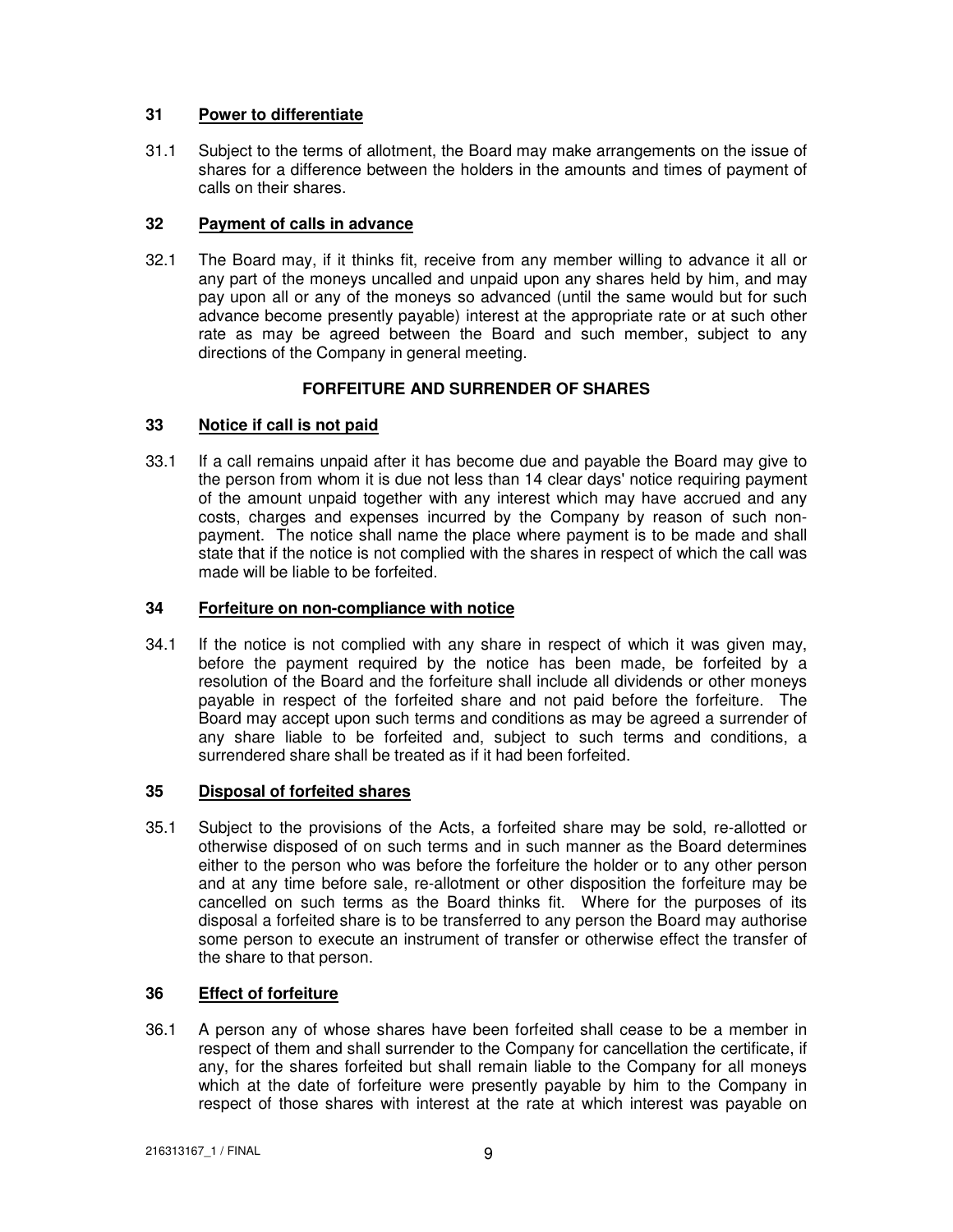those moneys before the forfeiture or, if no interest was so payable, at the appropriate rate from the date of the forfeiture until payment but the Board may waive payment wholly or in part or enforce payment without any allowance for the value of the shares at the time of forfeiture or for any consideration received on their disposal.

## **37 Statutory declaration as to forfeiture**

37.1 A statutory declaration by a Director or the Secretary that a share has been forfeited or sold to satisfy a lien of the Company on a specified date shall be conclusive evidence of the facts stated in it as against all persons claiming to be entitled to the share and the declaration shall (subject to the execution of an instrument of transfer if necessary) constitute a good title to the share and the person to whom the share is disposed of shall not be bound to see to the application of the consideration, if any, nor shall his title to the share be affected by any irregularity in or invalidity of the proceedings relating to the forfeiture, sale or disposal of the share.

# **TRANSFER OF SHARES**

# **38 Form of transfer**

38.1 A share held in certificated form may be transferred by an instrument of transfer in any usual form or in any other form which the Board may approve, which shall be executed by or on behalf of the transferor and, unless the share is fully paid, by or on behalf of the transferee. A share held in uncertificated form may be transferred by means of a relevant system. The transferor shall be deemed to remain the holder of the share until the transferee is entered on the Register as its holder.

## **39 Refusal of registration of partly-paid shares**

39.1 The Board may, in the case of shares held in certificated form, in its absolute discretion refuse to register the transfer of a share which is not fully paid and may specify the grounds upon which such registration is refused provided that, where any such shares are admitted to AIM, an exchange regulated market operated by the London Stock Exchange plc, such discretion may not be exercised in such a way as to prevent dealings in the shares of that class from taking place on an open and proper basis.

# **40 Rights to refuse registration of certificated shares**

- 40.1 The Board may also refuse to register a transfer of shares held in certificated form unless the instrument of transfer is:
	- 40.1.1 duly stamped or duly certified or otherwise shown to the satisfaction of the Board to be exempt from stamp duty, lodged at the Office or at such other place as the Board may appoint and (save in the case of a transfer by a person to whom no certificate was issued in respect of the shares in question) accompanied by the certificate for the shares to which it relates, and such other evidence as the Board may reasonably require to show the right of the transferor to make the transfer and, if the instrument of transfer is executed by some other person on his behalf, the authority of that person so to do;
	- 40.1.2 in respect of only one class of shares; and
	- 40.1.3 in favour of not more than four transferees.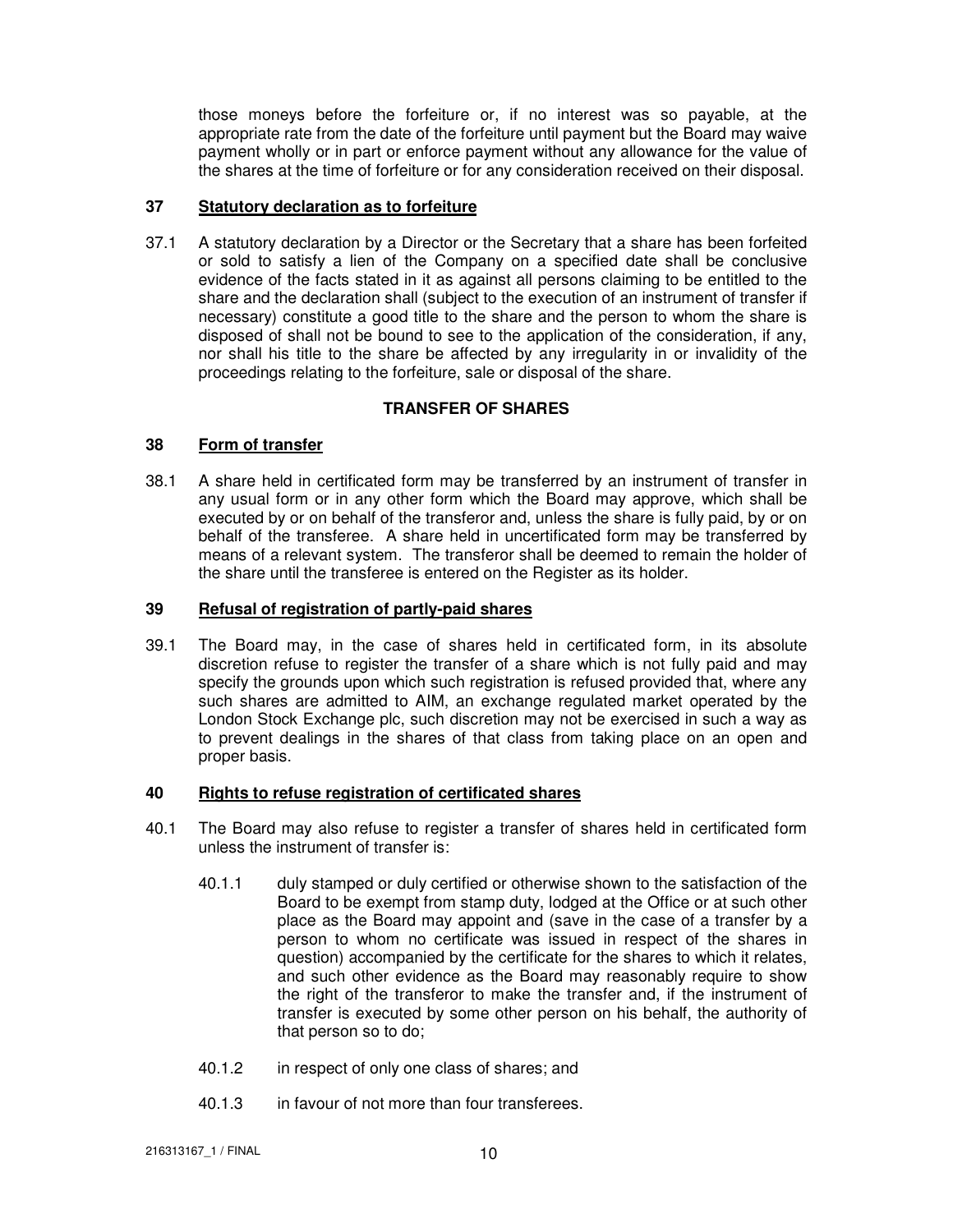# **41 Notice of refusal**

41.1 If the Board refuses to register a transfer of shares held in certificated form, it shall as soon as practicable and in any event within two months of the date on which the transfer was lodged with the Company, send to the transferee notice of the refusal together with its reasons for the refusal.

# **42 No fee for registration**

42.1 No fee shall be charged for the registration of any instrument of transfer or other document relating to or affecting the title to any share or for making any entry in the Register affecting the title to any share.

# **43 Retention of transfers**

43.1 The Company shall be entitled to retain any instrument of transfer which is registered, but any instrument of transfer which the Board refuses to register shall be returned to the person lodging it when notice of the refusal is given.

# **44 Renunciation deemed to be a transfer**

44.1 For all purposes of these Articles relating to the registration of transfers of shares, the renunciation of the allotment of any shares by the allottee in favour of some other person shall be deemed to be a transfer and the Board shall have the same powers of refusing to give effect to such a renunciation as if it were a transfer.

# **45 Rights to refuse registration of uncertificated shares**

45.1 Without prejudice to Articles 13 – 17 (inclusive), the Board may refuse to register a transfer of an uncertificated share in such other circumstances as may be permitted or required by the Regulations and the relevant system.

# **TRANSMISSION OF SHARES**

# **46 Transmission on death**

46.1 If a member dies, the survivor or survivors where he was a joint holder, and his personal representatives where he was a sole holder or the only survivor of joint holders, shall be the only persons recognised by the Company as having any title to his interest; but nothing contained in these Articles shall release the estate of a deceased member from any liability in respect of any share which had been held (whether solely or jointly) by him.

# **47 Election of person entitled by transmission**

47.1 A person becoming entitled to a share in consequence of the death or bankruptcy of a member or otherwise by operation of law may, upon such evidence being produced as the Board may properly require and subject as subsequently provided in these Articles, elect either to become the holder of the share or to have some person nominated by him registered as the transferee. If he elects to become the holder he shall give notice to the Company to that effect. If he elects to have another person registered he shall, if the share is held in certificated form, execute an instrument of transfer of the share to that person or, if the share is held in uncertificated form, transfer the share to that person by way of a relevant system. All the provisions of these Articles relating to the transfer and the registration of transfers of shares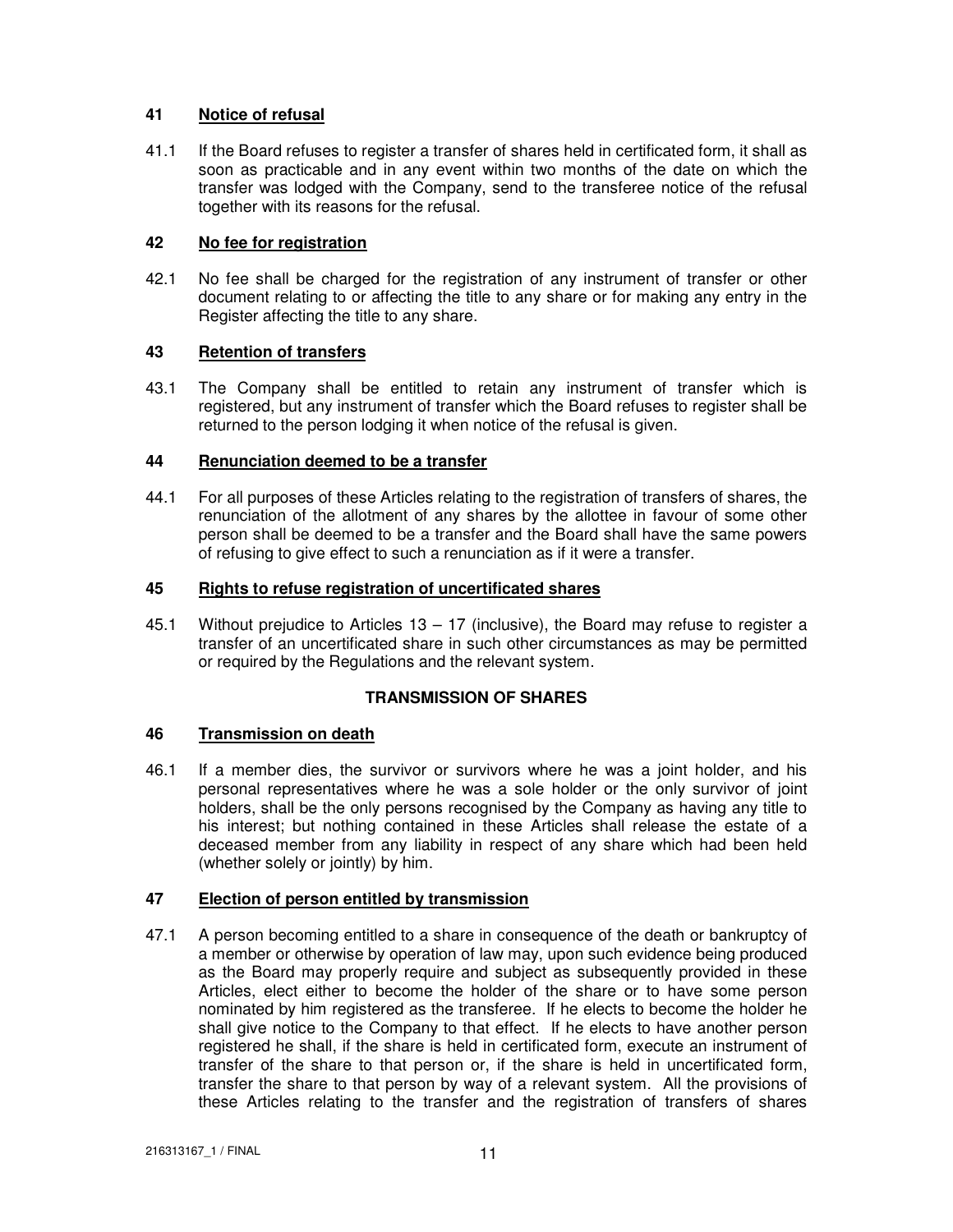(including any right to refuse to register any transfer) shall apply to the notice or transfer as if it were a transfer by the member and the death or bankruptcy of the member or other event giving rise to the entitlement had not occurred.

# **48 Rights of person entitled by transmission**

48.1 Subject to any other provisions of these Articles, a person becoming entitled to a share in consequence of the death or bankruptcy of a member or otherwise by operation of law shall have the rights to which he would be entitled if he were the holder of the share, except that he shall not, before being registered as the holder of the share, be entitled in respect of it to receive notice of or to attend or vote at any meeting of the Company or at any separate meeting of the holders of any class of shares in the Company. The Board may at any time give notice requiring any such person to elect either to be registered himself or to transfer the share and if the notice is not complied with within 60 days the Board may thereafter withhold payment of all dividends or other moneys payable in respect of the share until the requirements of the notice have been complied with.

# **UNTRACEABLE SHAREHOLDERS**

# **49 Power to sell shares**

- 49.1 The Company shall be entitled to sell, at the best price reasonably obtainable, any shares of a member or the shares to which a person is entitled by virtue of transmission on death or bankruptcy or otherwise by operation of law if and provided that:
	- 49.1.1 for a period of twelve years, no cash dividend payable in respect of the shares has been claimed, no cheque or warrant sent by the Company through the post in a pre-paid envelope addressed to the member or to the person entitled to the shares at his address on the Register or (if different) the last known address given by the member or the person so entitled to which cheques and warrants are to be sent has been paid, each attempt to make a payment in respect of the shares by means of bank transfer or other method for the payment of dividends or other moneys in respect of shares has failed and no communication has been received by the Company from the member or the person so entitled (in his capacity as member or person entitled);
	- 49.1.2 in such period of twelve years at least three dividends (whether interim or final) have become payable on the shares;
	- 49.1.3 the Company has at the expiration of the said period of twelve years by advertisement in both a national newspaper and in a newspaper circulating in the area in which the address referred to in Article 49.1.1 is located given notice of its intention to sell such shares; and
	- 49.1.4 during the period of three months following the publication of the said advertisements the Company has received no communication in respect of such share from such member or person entitled.
- 49.2 If at any time during or after the said period of twelve years further shares have been issued in right of those held at the commencement of that period or of any issued in right during that period and, since the date of issue, the requirements of Articles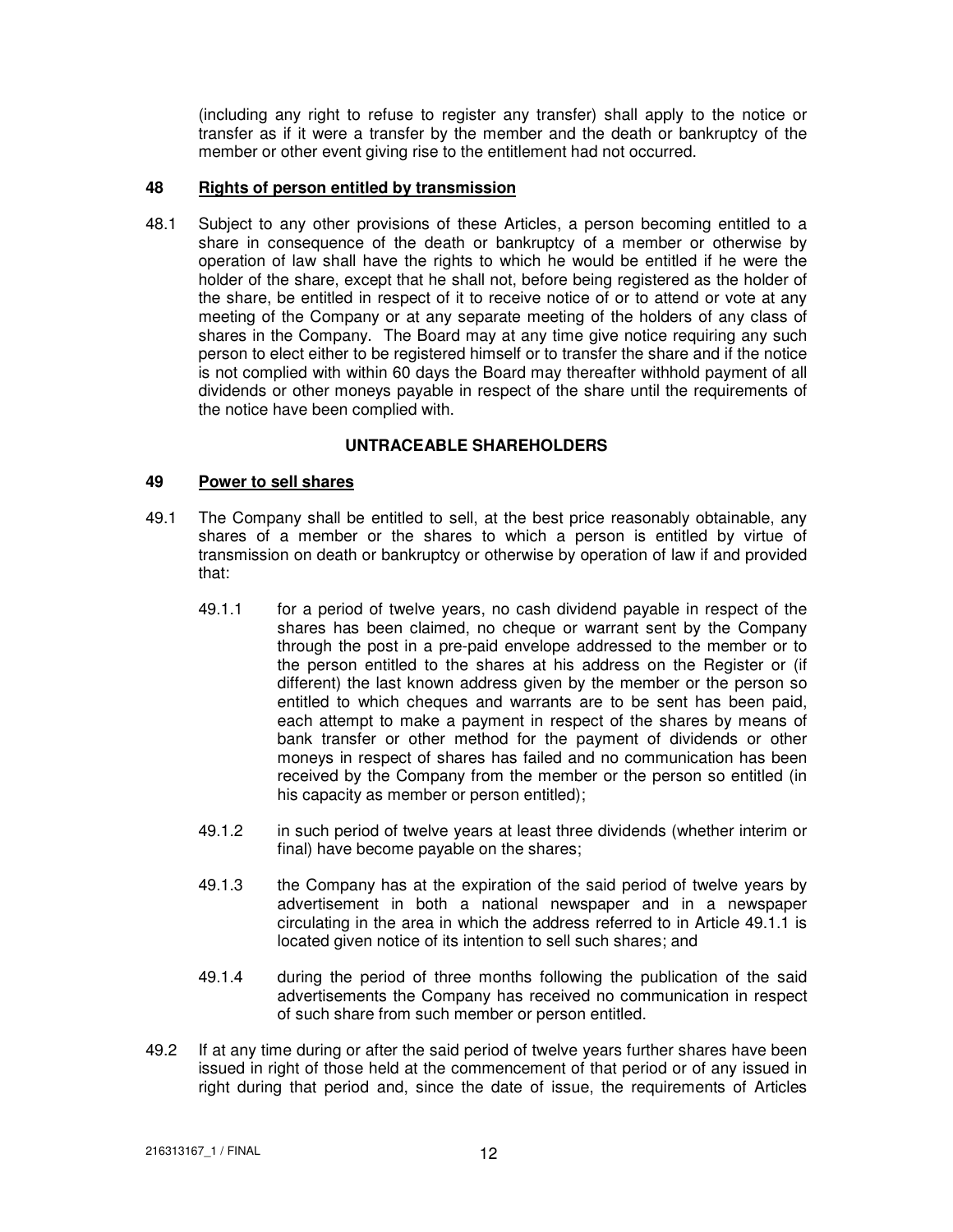49.1.1 to 49.1.4 have been satisfied in respect of such further shares, the Company may also sell the further shares.

## **50 Procedure on sale**

50.1 To give effect to a sale pursuant to the preceding Article the Board may authorise some person to execute an instrument of transfer or otherwise effect the transfer of the shares to be sold. If the shares concerned are in uncertificated form, in accordance with the Regulations, the Company may issue a written notification to the Operator requiring conversion of the shares into certificated form. The purchaser shall not be bound to see to the application of the purchase moneys and the title of the transferee to the shares shall not be affected by any irregularity in or invalidity of the proceedings relating to the sale. The net proceeds of sale shall belong to the Company which shall be obliged to account to the former member or other person previously entitled to the shares for an amount equal to the net proceeds, which shall be a debt of the Company, and shall enter the name of such former member or other person in the books of the Company as a creditor for such amount. No trust shall be created and no interest shall be payable in respect of the debt, and the Company shall not be required to account for any money earned on the net proceeds, which may be employed in the business of the Company or invested in such investments for the benefit of the Company as the Board may from time to time determine.

## **DISCLOSURE OF INTERESTS**

# **51 Disclosure of interests**

- 51.1 For the purposes of this Article, unless the context otherwise requires:
	- 51.1.1 "**disclosure notice**" means a notice issued by or on behalf of the Company requiring disclosure of interests in shares pursuant to section 793 and sections 821 to 825 of the Act;
	- 51.1.2 "**specified shares**" means all or, as the case may be, some of the shares specified in a disclosure notice;
	- 51.1.3 "**restrictions**" means one or more, as the case may be, of the restrictions referred to in Article 51.3;
	- 51.1.4 "**restriction notice**" means a notice issued by or on behalf of the Company stating, or substantially to the effect, that (until such time as the Board determines otherwise pursuant to Article 51.4) the specified shares referred to therein shall be subject to one or more of the restrictions stated therein;
	- 51.1.5 "**restricted shares**" means all or, as the case may be, some of the specified shares referred to in a restriction notice;
	- 51.1.6 a person other than the member holding a share shall be treated as appearing to be interested in that share if:
		- (i) the member has informed the Company, whether under any statutory provision relating to disclosure of interests or otherwise, that the person is, or may be, or has been at any time during the three years immediately preceding the date upon which the disclosure notice is issued, so interested; or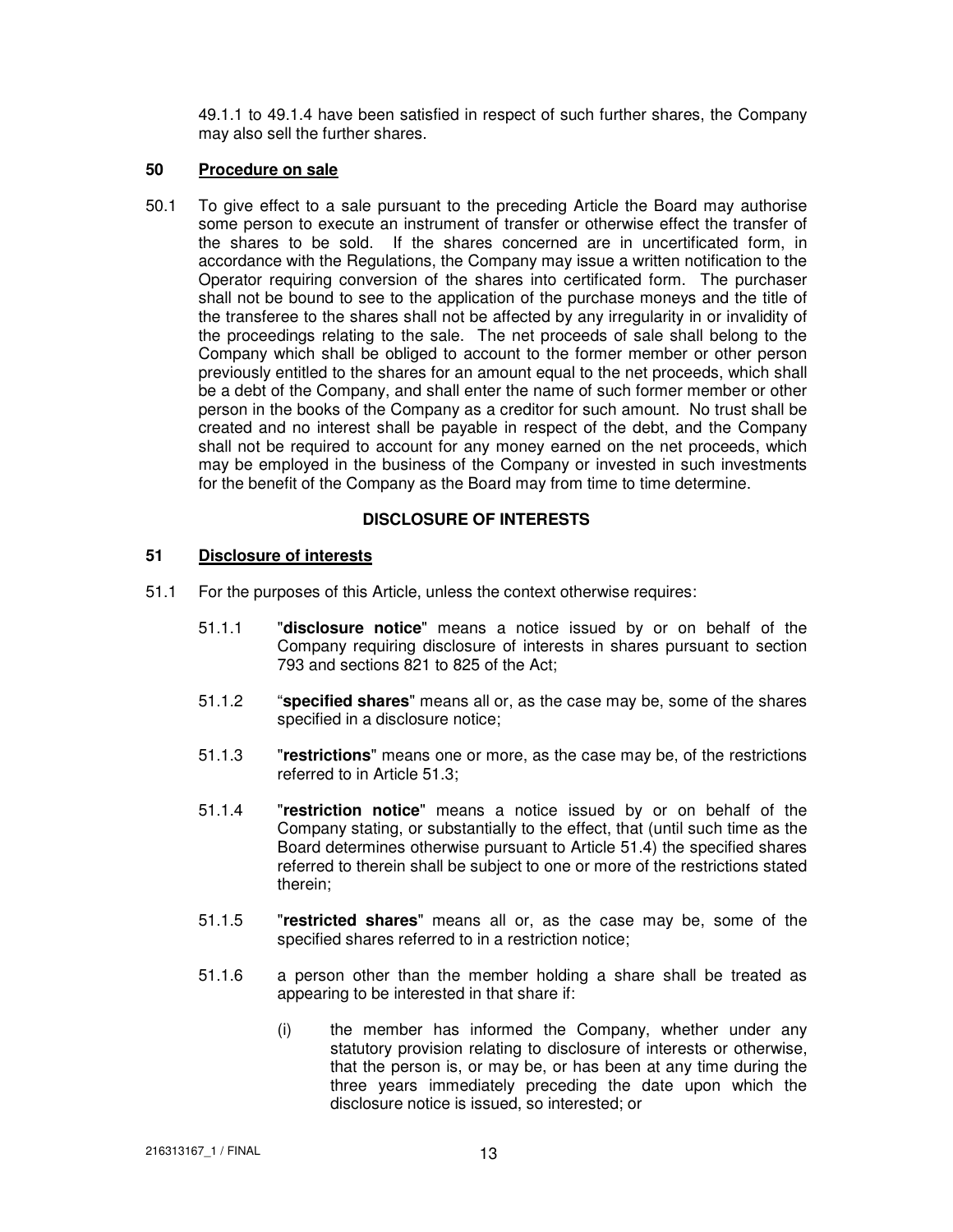- (ii) the Board (after taking account of any information obtained from the member or, pursuant to a disclosure notice, from any other person) knows or has reasonable cause to believe that the person is, or may be, or has been at any time during the three years immediately preceding the date upon which the disclosure notice is issued, so interested; or
- (iii) in response to a disclosure notice, the member or any other person appearing to be so interested has failed to establish the identities of all those who are so interested and (after taking into account the response and any other relevant information) the Board has reasonable cause to believe that such person is or may be so interested;
- 51.1.7 "**connected**" shall have the meaning given to it in sections 1122 and 1123 of the Corporation Tax Act 2010;
- 51.1.8 "**interested**" shall be construed as it is for the purpose of section 793 and sections 821 to 825 of the Act;
- 51.1.9 "**recognised investment exchange**" shall have the same meaning as in the Financial Services and Markets Act 2000; and
- 51.1.10 for the purposes of Articles 51.2.2 and 51.4 the Company shall not be treated as having received the information required by the disclosure notice in accordance with the terms of such disclosure notice in circumstances where the Board knows or has reasonable cause to believe that the information provided is false or materially incorrect.
- 51.2 Notwithstanding anything in these Articles to the contrary, if:
	- 51.2.1 a disclosure notice has been served on a member or any other person appearing to be interested in the specified shares; and
	- 51.2.2 the Company has not received (in accordance with the terms of such disclosure notice) the information required therein in respect of any of the specified shares within 14 days after the service of such disclosure notice,

then the Board may (subject to Article 51.7) determine that the member holding the specified shares shall, upon the issue of a restriction notice referring to those specified shares in respect of which information has not been received, be subject to the restrictions referred to in such restriction notice, and upon the issue of such restriction notice such member shall be so subject. As soon as practicable after the issue of a restriction notice the Company shall serve a copy of the notice on the member holding the specified shares.

- 51.3 The restrictions which the Board may determine shall apply to restricted shares pursuant to this Article shall be one or more, as determined by the Board, of the following:
	- 51.3.1 that the member holding the restricted shares shall not be entitled, in respect of the restricted shares, to attend or be counted in the quorum or vote either personally or by proxy at any general meeting or at any separate meeting of the holders of any class of shares or upon any poll or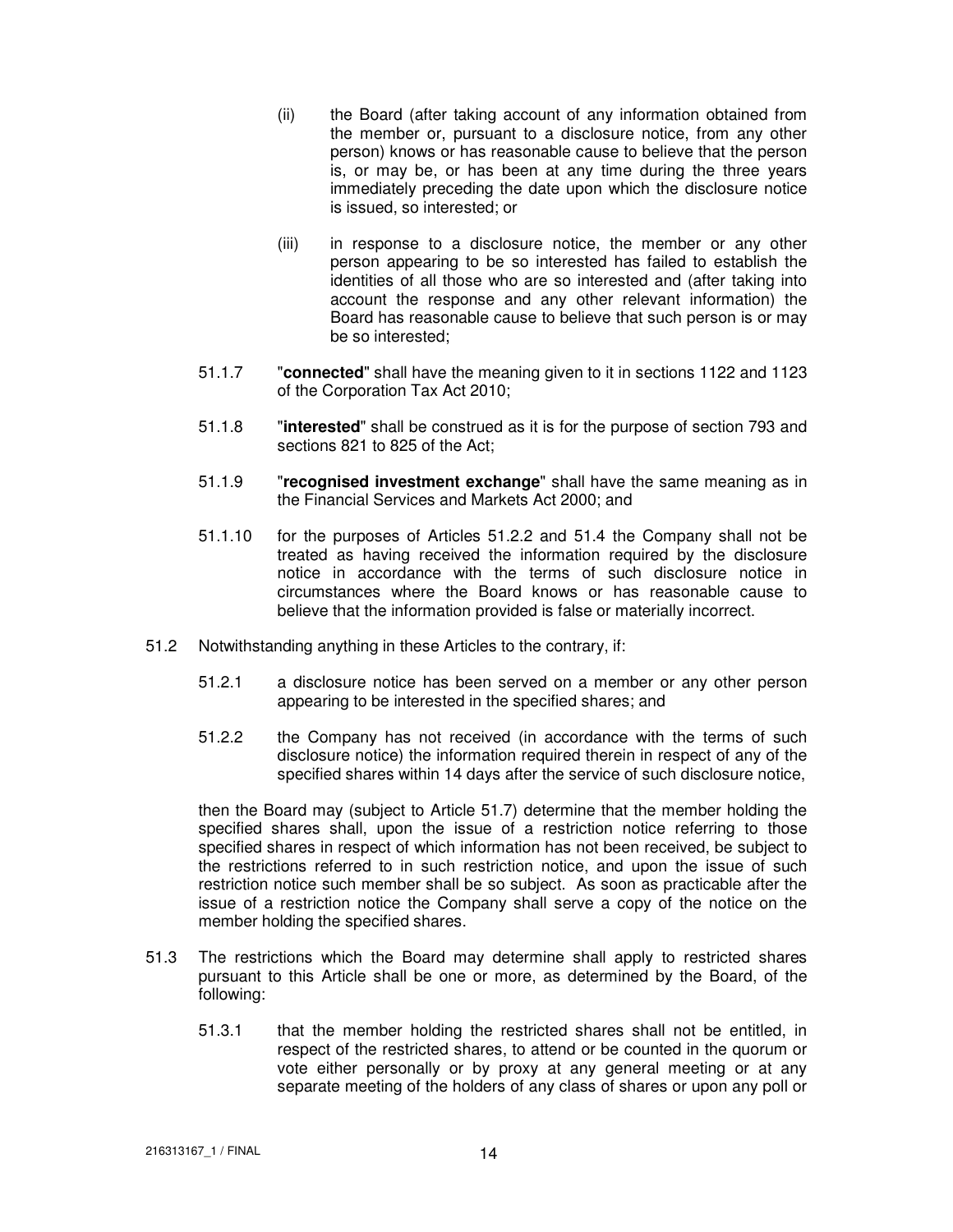to exercise any other right or privilege in relation to any general meeting or any meeting of the holders of any class of shares;

- 51.3.2 that no transfer of the restricted shares shall be effective or shall be registered by the Company, provided that where the restricted shares are held in uncertificated form registration of a transfer may only be refused if permitted by the Regulations; and
- 51.3.3 that no dividend (or other moneys payable) shall be paid in respect of the restricted shares and that, in circumstances where an offer of the right to elect to receive shares instead of cash in respect of any dividend is or has been made, any election made thereunder in respect of such specified shares shall not be effective.
- 51.4 The Board may determine that one or more of the restrictions imposed on restricted shares shall cease to apply at any time. If the Company receives, in accordance with the terms of the relevant disclosure notice, the information required therein in respect of the restricted shares, all restrictions imposed on the restricted shares shall cease to apply seven days after receipt of the information. In addition, in the event that the Company receives notice of a transfer in respect of all or any restricted shares, which would otherwise be given effect to, pursuant to a sale:
	- 51.4.1 on a recognised investment exchange; or
	- 51.4.2 on any stock exchange outside the United Kingdom on which the Company's shares are normally dealt; or
	- 51.4.3 on the acceptance of a takeover offer (as defined in sections 974 to 976 and 991 of the Act) for the shares of the class of which such restricted shares form part,

to a party not connected with the member holding such restricted shares or with any other person appearing to be interested in such restricted shares, then all the restrictions imposed on such restricted shares shall cease to apply with effect from the date on which any such notice as aforesaid is received by the Company provided always that if, within ten days after such receipt, the Board decides that it has reasonable cause to believe that the change in the registered holder of such restricted shares would not be as a result of an arm's length sale resulting in a material change in the beneficial interests in such restricted shares, the restrictions imposed on the restricted shares shall continue to apply.

- 51.5 Where the Board makes a decision pursuant to the proviso to Article 51.4, the Company shall notify the purported transferee of such decision as soon as practicable and any person may make representations in writing to the Board concerning any such decision. The Company shall not be liable to any person as a result of having imposed restrictions or deciding that such restrictions shall continue to apply if the Board acted in good faith.
- 51.6 Where dividends or other moneys are not paid as a result of restrictions having been imposed on restricted shares, such dividends or other moneys shall accrue and, upon the relevant restriction ceasing to apply, shall be payable (without interest) to the person who would have been entitled had the restriction not been imposed.
- 51.7 Where the aggregate number of shares of the same class as the specified shares in which any person appearing to be interested in the restricted shares (together with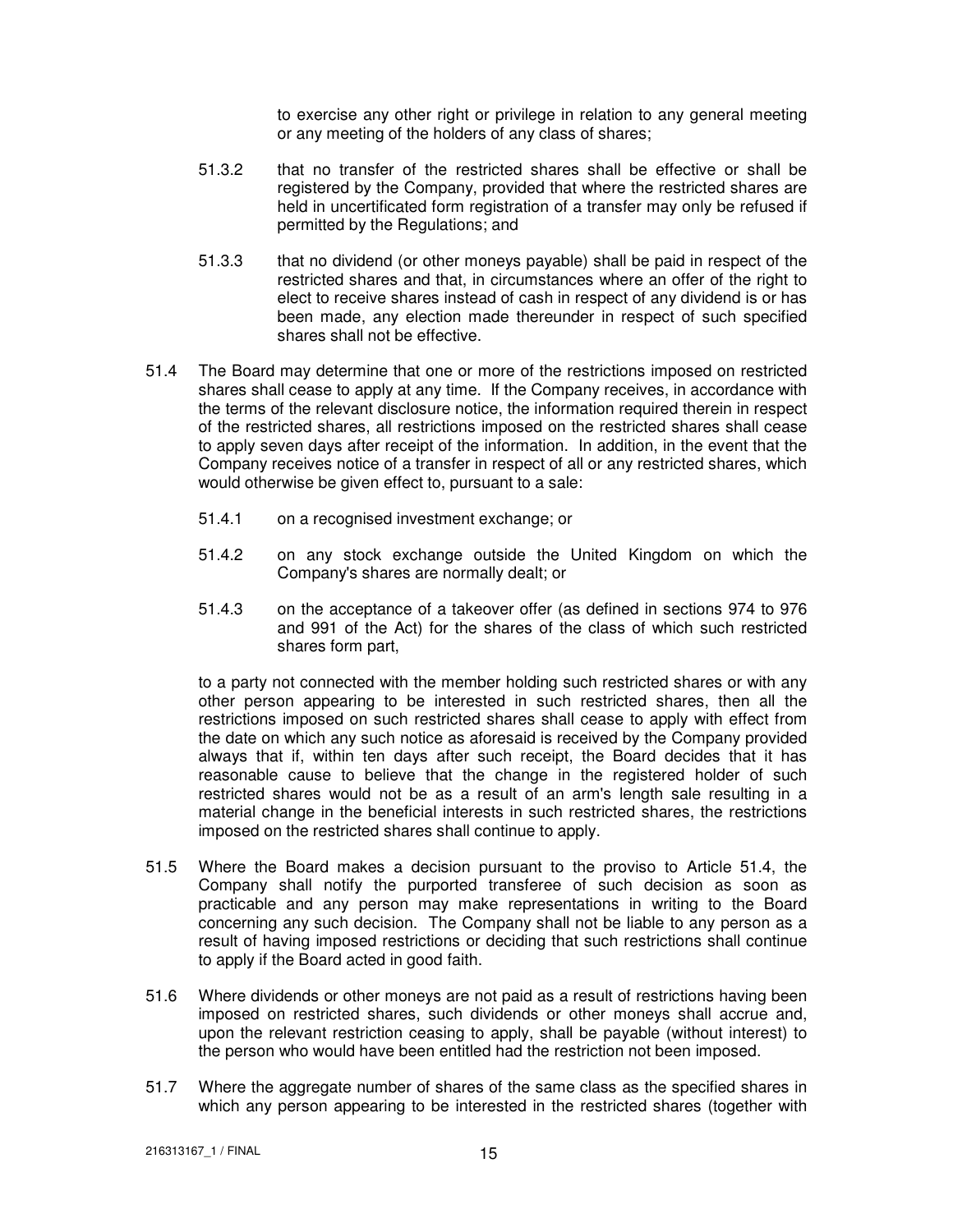persons connected with him) appears to be interested represents less than 0.25 per cent. (in nominal value) of the shares of that class in issue (excluding any shares of that class held as treasury shares) at the time of service of the disclosure notice in respect of such specified shares only the restriction referred to in Article 51.3.1 may be determined by the Board to apply.

- 51.8 Shares issued in right of restricted shares shall on issue become subject to the same restrictions whilst held by that member as the restricted shares in right of which they are issued. For this purpose, shares which are allotted or offered or for which applications are invited (whether by the Company or otherwise) pro rata (or pro rata ignoring fractional entitlements and shares not allocated to certain members by reason of legal or practical problems associated with offering shares outside the United Kingdom) shall be treated as shares issued in right of restricted shares.
- 51.9 The Board shall at all times have the right, at its discretion, to suspend, in whole or in part, any restriction notice given pursuant to this Article either permanently or for any given period and to pay to a trustee any dividend payable in respect of any restricted shares or in respect of any shares issued in right of restricted shares. Notice of any suspension, specifying the sanctions suspended and the period of suspension, shall be given to the relevant holder in writing within seven days after any decision to implement such a suspension.
- 51.10 The limitations on the powers of the Board to impose and retain restrictions under this Article are without prejudice to the Company's power to apply to the court pursuant to the Acts to apply these or any other restrictions on any conditions.

## **FRACTIONAL SHARES**

# **52 Fractions of shares**

52.1 Upon any consolidation of shares into shares of larger amount, the Board may settle any difficulty which may arise with regard to such consolidation and in particular may, as between the holders of shares so consolidated, determine which shares are consolidated into each consolidated share and, in the case of any shares registered in the name of one member being consolidated with shares registered in the name of another member, the Board may make such arrangements for the allotment, acceptance and/or sale of shares representing fractional entitlements to the consolidated share or for the sale of the consolidated share and may sell the fractions or the consolidated share either upon the market or otherwise to such person at such time and at such price as it may think fit. For the purposes of giving effect to any such sale the Board may authorise some person to execute an instrument of transfer of the shares or fractions sold to, or in accordance with the directions of, the purchaser. The purchaser shall not be bound to see to the application of the purchase moneys nor shall his title to such shares be affected by any irregularity in or invalidity of the proceedings relating to the sale. The Board shall distribute the net proceeds of sale among such members rateably in accordance with their rights and interests in the consolidated share or the fractions provided that the Board shall have power when making such arrangements to determine that no member shall be entitled to receive such net proceeds of sale unless his entitlement exceeds such amount as the Board shall determine (not exceeding £5 per holding) and if the Board exercises such power the net proceeds of sale not distributed to members as a result shall belong absolutely to the Company.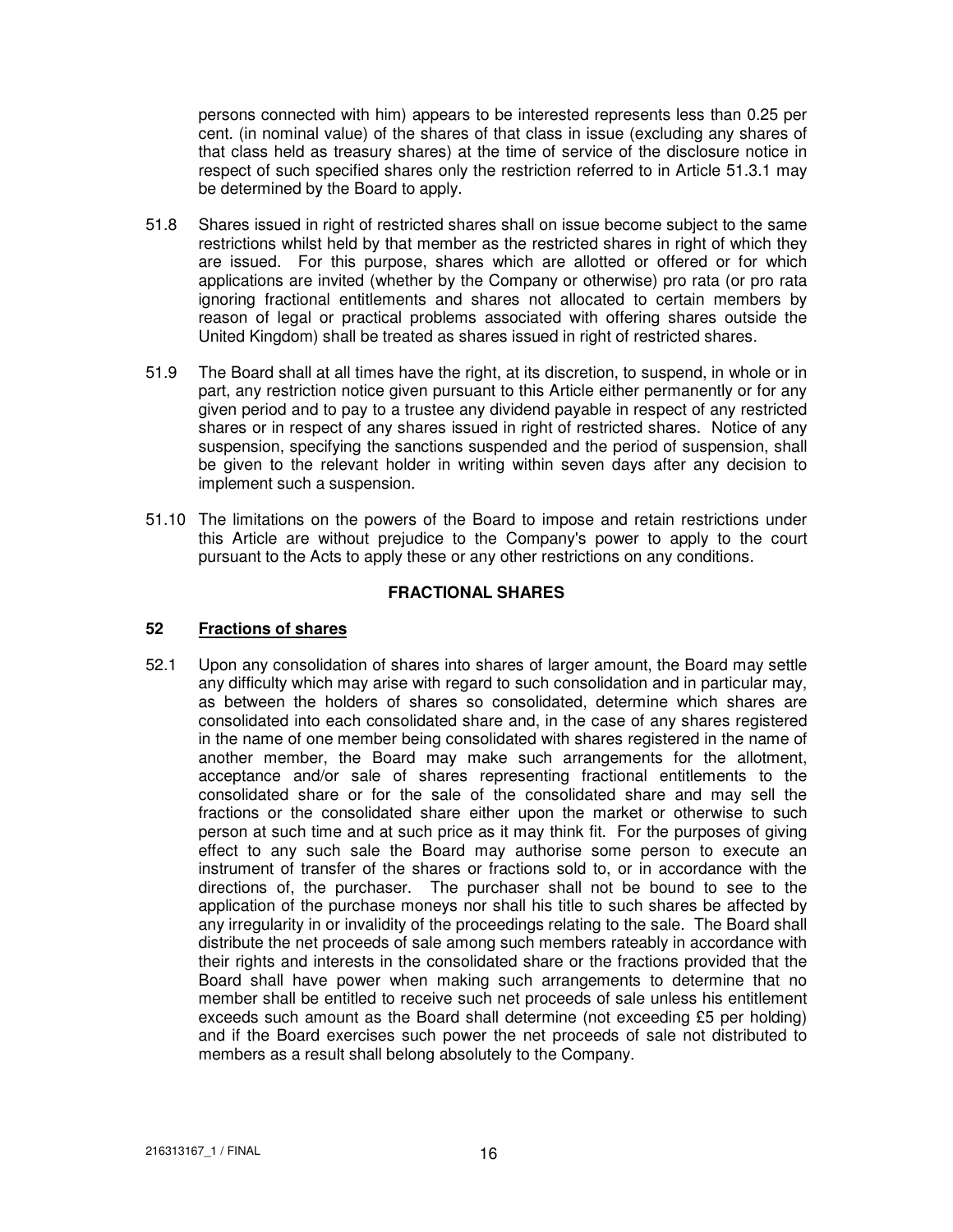# **GENERAL MEETINGS**

## **53 Annual general meeting**

53.1 All meetings other than annual general meetings shall be called general meetings.

## **54 Calling of general meeting**

54.1 The Board may call general meetings and, on the requisition of members pursuant to the provisions of the Acts, shall forthwith convene a general meeting. If there are not sufficient Directors capable of acting to call a general meeting, any Director may call a general meeting. If there is no Director able to act, any two members may call a general meeting for the purpose of appointing Directors.

## **NOTICE OF GENERAL MEETINGS**

# **55 Length of notice**

55.1 Unless consent to short notice is obtained in accordance with the provisions of the Act, an annual general meeting shall be called by at least 21 clear days' notice. Every other general meeting shall, subject to the provisions of the Act, be called by at least 14 clear days' notice. Subject to the provisions of these Articles and to any restrictions imposed on any shares, every notice of meeting shall be given to all the members, all other persons who are at the date of the notice entitled to receive notices from the Company and to the Directors and Auditors.

## **56 Content of notice**

56.1 Every notice of meeting shall specify the place, the day and the time of the meeting and the general nature of the business to be transacted and, in the case of an annual general meeting, shall specify the meeting as such. Every notice calling a meeting for the passing of a special resolution shall specify the intention to propose the resolution as a special resolution and the terms of the resolution. Every notice of meeting shall state with reasonable prominence that a member entitled to attend and vote is entitled to appoint one or more proxies to attend and vote instead of him and that a proxy need not be a member.

# **57 Omission or non receipt of notice**

57.1 The accidental failure to give notice of a meeting, or a resolution intended to be moved at a general meeting or to send an instrument of proxy or invitation to appoint a proxy as provided by these Articles, to any one or more persons entitled to receive the same, or the non-receipt of a notice of meeting or resolution or instrument of proxy or invitation to appoint a proxy by such persons, shall be disregarded for the purpose of determining whether notice of the meeting or of any resolution to be moved at the general meeting is duly given.

# **PROCEEDINGS AT GENERAL MEETINGS**

# **58 Business transacted at a general meeting**

58.1 All business that is transacted at an annual general meeting shall be deemed special with the exception of: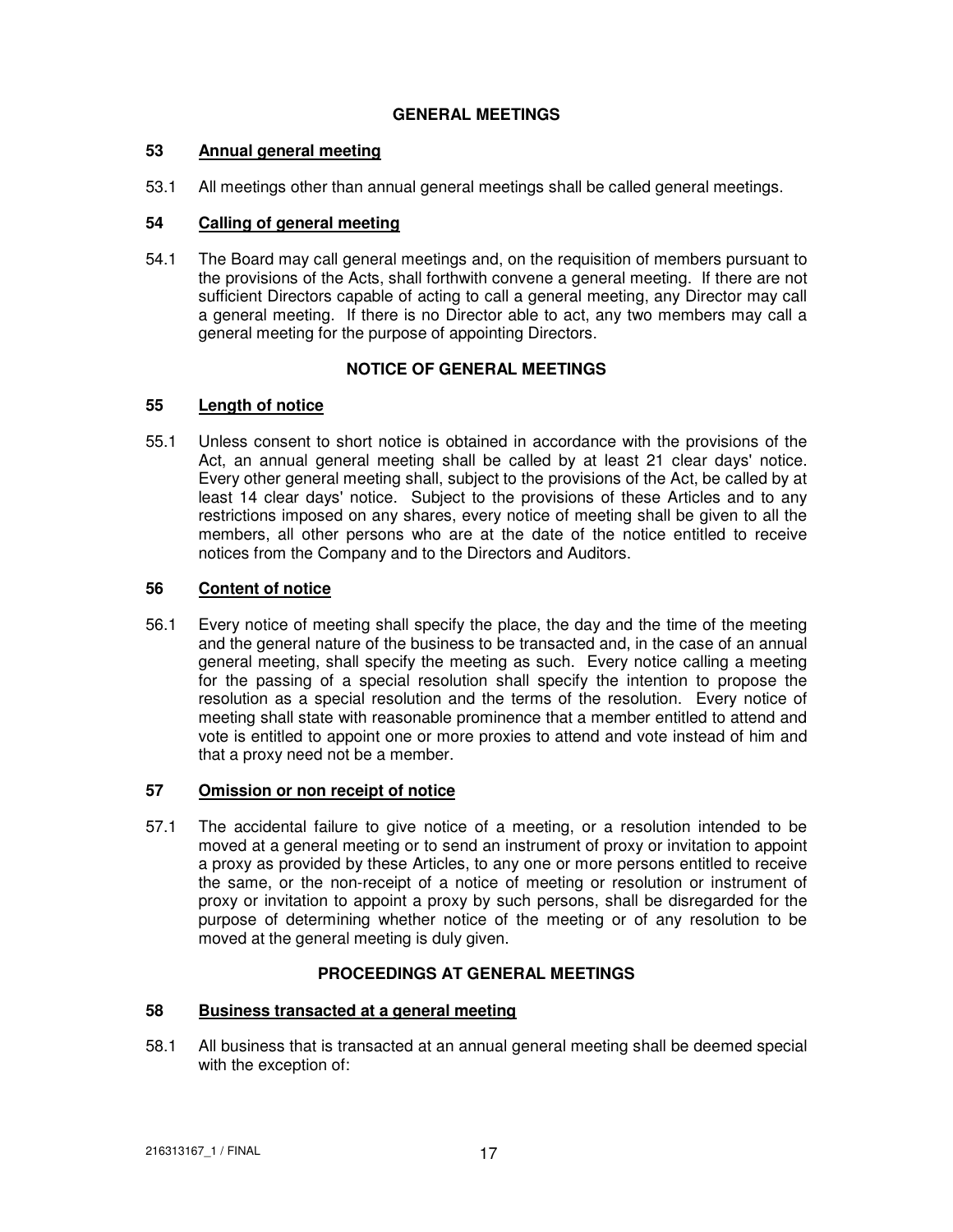- 58.1.1 the laying, consideration and/or approval of the reports of the Directors and Auditors, the annual accounts and any other documents required to accompany or to be annexed to them;
- 58.1.2 the sanction and declaration of dividends;
- 58.1.3 the election and re-election of Directors to fill vacancies caused by Directors retiring under these Articles; and
- 58.1.4 the appointment of auditors where special notice of such appointment is not required by the Act and the fixing or determination of the manner of fixing of their remuneration.

# **59 Quorum**

59.1 No business shall be transacted at any general meeting unless a quorum is present when the meeting proceeds to business. The absence of a quorum shall not preclude the appointment of a chairman in accordance with the provisions of these Articles, which shall not be treated as part of the business of the meeting. Two members present in person or by proxy and entitled to vote upon the business to be transacted at the meeting shall be a quorum.

# **60 Procedure if quorum not present**

60.1 If a quorum is not present within 15 minutes (or such longer time not exceeding one hour as the Chairman may decide to wait) from the time appointed for the meeting, the meeting, if convened on the requisition of or by the members shall be dissolved. In any other case, the meeting shall stand adjourned to such time, date and place as the Directors may, subject to the provisions of the Acts, determine. If at the adjourned meeting a quorum is not present within 15 minutes after the time appointed for the holding of the meeting, the meeting shall be dissolved.

# **61 Security arrangements**

- 61.1 The Board may make any security arrangements which it considers appropriate relating to the holding of a general meeting of the Company including, without limitation, requirements for evidence of identity to be produced by those attending the meeting, arranging for any person attending a meeting to be searched and for items of personal property which may be taken into a meeting to be restricted. A Director or the Secretary may:
	- 61.1.1 refuse entry to a meeting to any person who refuses to comply with any such arrangements; and
	- 61.1.2 eject from a meeting any person who causes the proceedings to become disorderly.

# **62 Chairman**

62.1 The chairman (if any) of the Board or in his absence the deputy chairman (if any) shall preside as chairman at every general meeting of the Company. If there is no such chairman or deputy chairman present and willing to act as chairman at any meeting within five minutes after the time appointed for holding the meeting the Directors present shall choose one of their number to be chairman and, if there is only one Director present and willing to act, he shall be chairman. If no Director is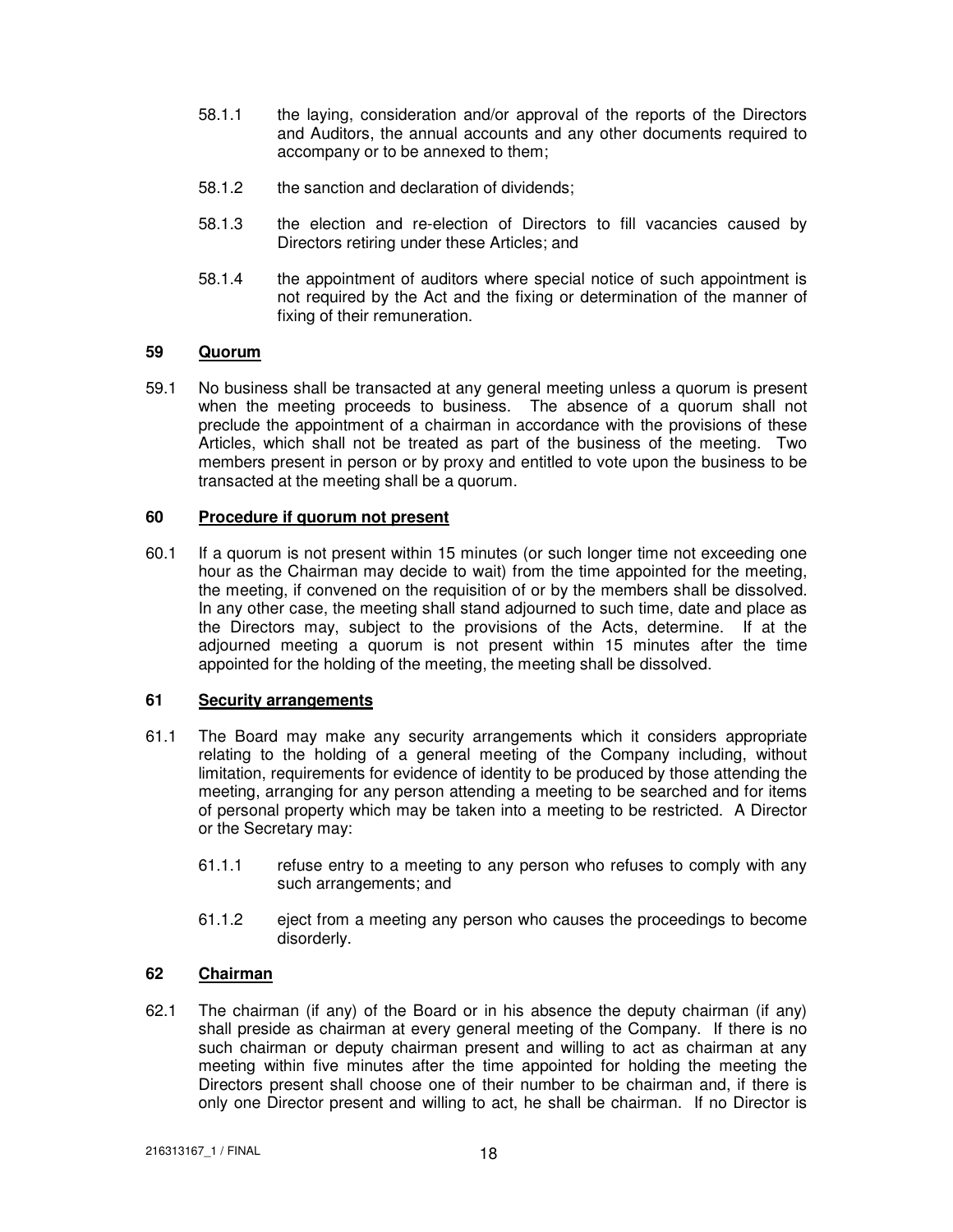willing to act as chairman, or if no Director is present within five minutes after the time appointed for holding the meeting, the members present in person or by proxy and entitled to vote shall choose one of their number to be chairman of the meeting.

# **63 Director's right to attend and speak**

63.1 A Director shall be entitled to attend and speak at any general meeting and at any separate meeting of the holders of any class of shares in the Company, notwithstanding that he is not a member, or not a holder of the class of shares in question.

# **64 Adjournment**

64.1 The chairman of a meeting at which a quorum is present may, with the consent of the meeting (and shall if so directed by the meeting), adjourn the meeting from time to time and from place to place and, if it appears to the chairman that it is likely to be impracticable to hold or continue the meeting, because the number of persons attending or wishing to attend cannot be conveniently accommodated in the place appointed for the meeting, or the unruly conduct of persons attending the meeting prevents or is likely to prevent the continuation of the business of the meeting, he may adjourn the meeting to another time and place without the consent of the meeting. No business shall be transacted at any adjourned meeting other than business which might properly have been transacted at the meeting had the adjournment not taken place. When a meeting is adjourned for 30 days or more (otherwise than due to the absence of a quorum) or without a time and place for the adjourned meeting being fixed, at least seven clear days' notice of the adjourned meeting shall be given in the same manner as in the case of the original meeting. Otherwise it shall not be necessary to give any such notice.

# **65 Meeting at more than one place**

- 65.1 A general meeting may be held at more than one place if:
	- 65.1.1 the notice convening the meeting specifies that it shall be held at more than one place; or
	- 65.1.2 the Board resolves, after the notice convening the meeting has been given, that the meeting shall be held at more than one place; or
	- 65.1.3 it appears to the chairman of the meeting that the place of the meeting specified in the notice convening the meeting is inadequate to accommodate all persons entitled and wishing to attend.
- 65.2 A general meeting held at more than one place is duly constituted and its proceedings are valid if (in addition to the other provisions of these Articles relating to general meetings) the chairman of the meeting is satisfied that there are adequate facilities to enable each person present at each place to participate in the business for which the meeting has been convened, hear and see all persons present who speak, whether by the use of microphones, loudspeakers, audio-visual communications equipment or otherwise (whether in use when these Articles are adopted or developed subsequently) and have access to all documents which are required by the Acts and these Articles to be made available at the meeting. Each person present at each place in person or by proxy and entitled to vote shall be counted in the quorum for, and shall be entitled to vote at, the meeting. The meeting is deemed to take place at the place at which the chairman of the meeting is present.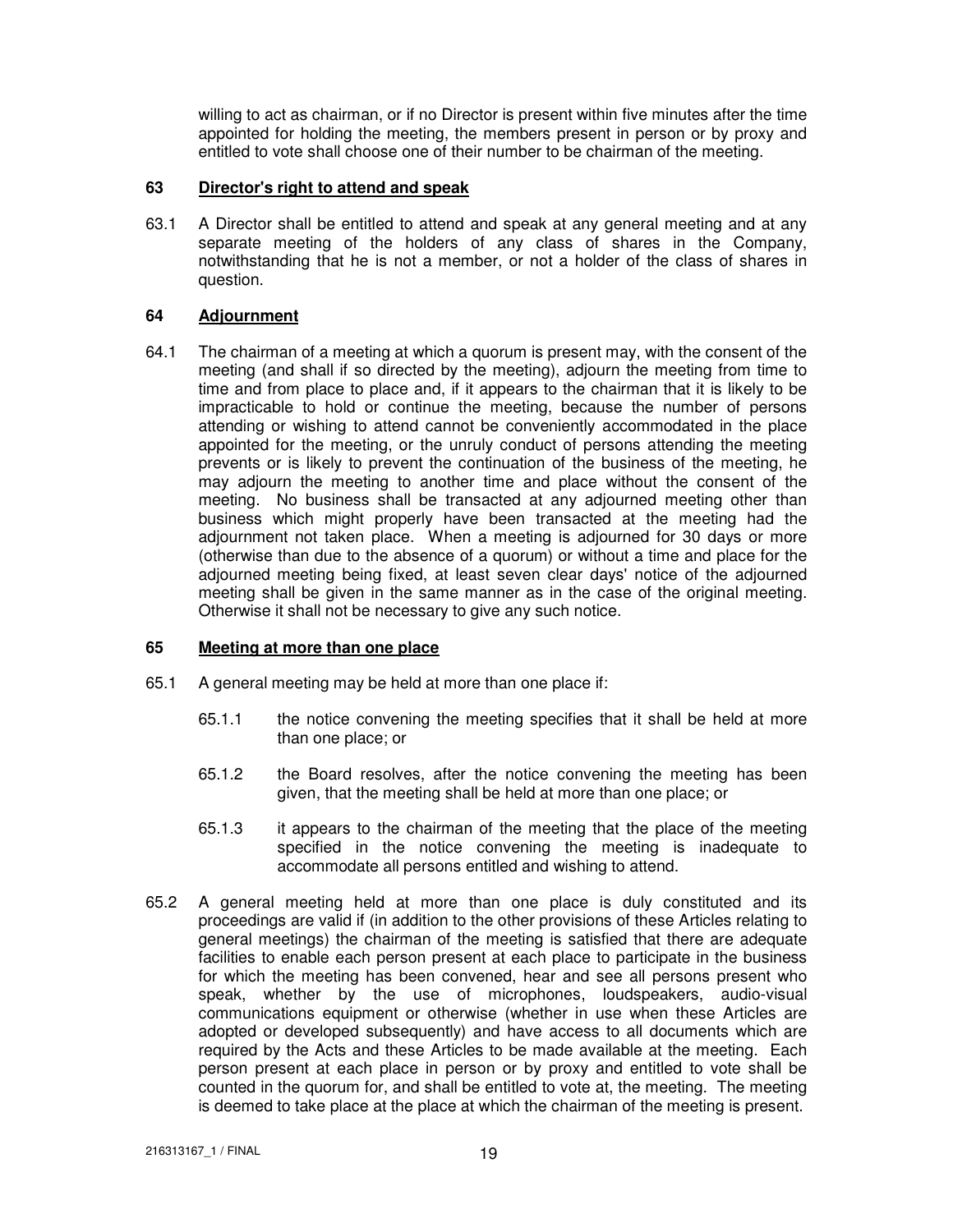## **66 Amendments to resolutions**

- 66.1 No amendment or proposed amendment to a resolution shall be considered or voted upon by the members at any general meeting or adjourned general meeting unless:
	- 66.1.1 in the case of a resolution duly proposed as a special resolution it is a mere clerical amendment to correct a patent error; or
	- 66.1.2 in the case of a resolution duly proposed as an ordinary resolution either the Company shall have received written notice of the amendment or proposed amendment and of the intention of the proposer to attend and propose it at least 48 hours before the time fixed for the general meeting or the chairman of the meeting in his absolute discretion shall decide that the amendment or amended resolution should be considered and put to the vote.
- 66.2 With the consent of the chairman, an amendment may be withdrawn by its proposer before it is put to the vote. If the chairman of the meeting in good faith rules an amendment to a resolution out of order, the proceedings on the substantive resolution shall not be invalidated by any error in such ruling.

# **67 Method of voting and demand for a poll**

- 67.1 At any general meeting a resolution put to the vote of the meeting shall be decided on a show of hands unless before, or on the declaration of the result of, the show of hands, or on the withdrawal of any other demand for a poll, a poll is demanded by:
	- 67.1.1 the chairman of the meeting; or
	- 67.1.2 at least five members present in person or by proxy having the right to vote at the meeting; or
	- 67.1.3 a member or members present in person or by proxy and representing not less than one tenth of the total voting rights of all the members having the right to vote at the meeting (excluding any voting rights attached to any shares held as treasury shares); or
	- 67.1.4 a member or members present in person or by proxy holding shares in the Company conferring a right to vote at the meeting, being shares on which an aggregate sum has been paid up equal to not less than one-tenth of the total sum paid up on all the shares conferring that right (excluding any shares conferring a right to vote at the meeting which are held as treasury shares); or
	- 67.1.5 any member, present in person or by proxy, in the case of a resolution to confer, vary, revoke or renew authority or approval for an off-market purchase by the Company of its own shares, and a demand by a person as proxy for a member shall be the same as a demand by the member.

# **68 Declaration by chairman**

68.1 Unless a poll is duly demanded and the demand is not withdrawn, a declaration by the chairman of the meeting that a resolution has been carried, or carried unanimously, or by a particular majority, or lost, or not carried by a particular majority and an entry to that effect in the minutes of the meeting shall be conclusive evidence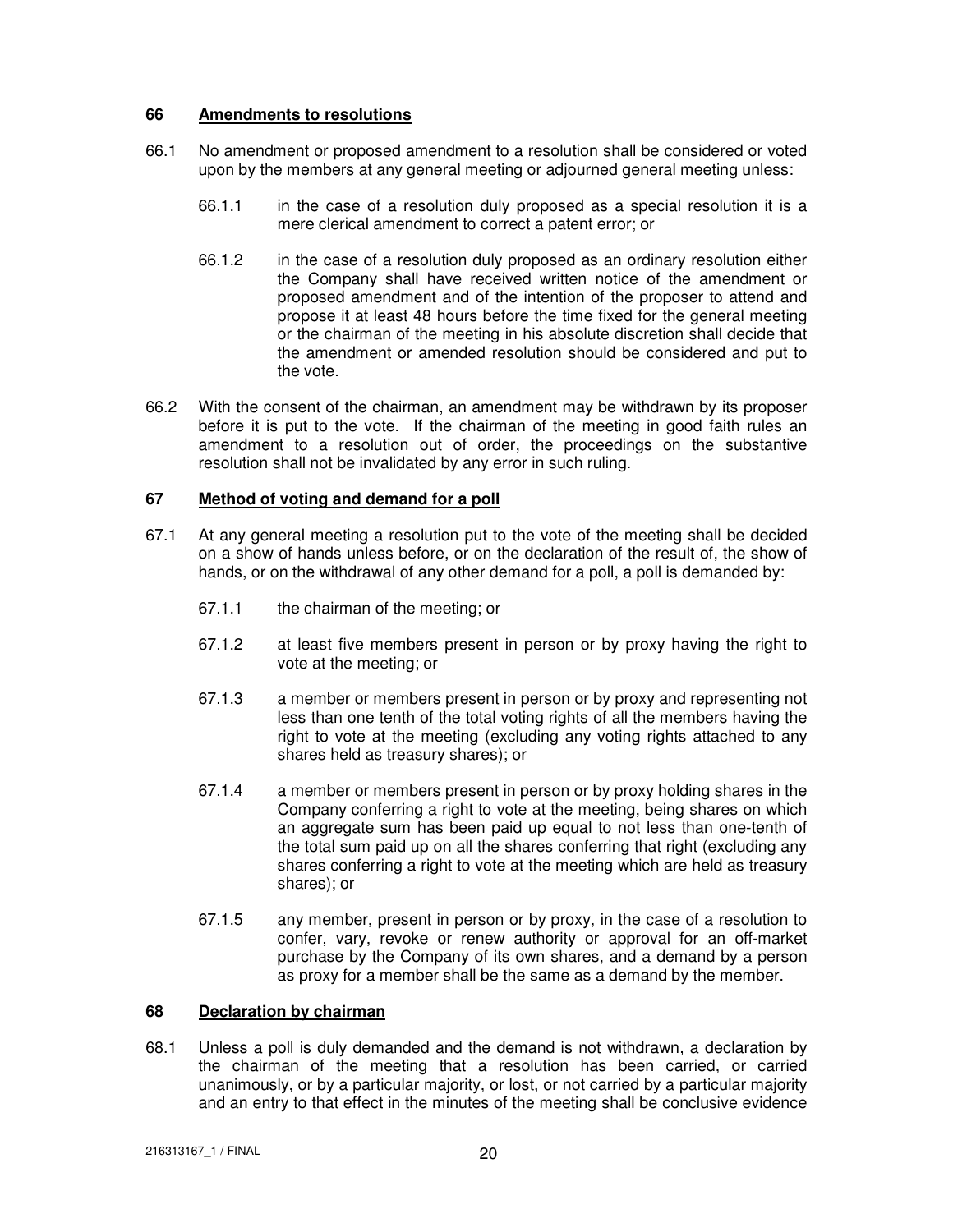of the fact without proof of the number or proportion of the votes recorded in favour of or against the resolution.

## **69 Withdrawal of demand for a poll**

69.1 The demand for a poll may, before the poll is taken, be withdrawn but only with the consent of the chairman of the meeting and a demand so withdrawn shall not be taken to have invalidated the result of a show of hands declared before the demand was made.

## **70 Method of taking a poll**

70.1 A poll shall be taken as the chairman of the meeting directs and he may appoint scrutineers (who need not be members) and fix a time and place for declaring the result of the poll. The result of the poll shall be deemed to be the resolution of the meeting at which the poll was demanded.

## **71 When poll is taken**

71.1 A poll demanded on the election of a chairman of the meeting or on a question of adjournment shall be taken forthwith. A poll demanded on any other question shall be taken either forthwith or at such time and place as the chairman directs not being more than 30 days after the poll is demanded. The demand for a poll (other than on the election of a chairman of the meeting or on a question of adjournment) shall not prevent the continuance of a meeting for the transaction of any business other than the question on which the poll has been demanded. If a poll is demanded before the declaration of the result of a show of hands and the demand is duly withdrawn, the meeting shall continue as if the demand had not been made.

# **72 Notice of poll**

72.1 No notice need be given of a poll not taken forthwith if the time and place at which it is to be taken are announced at the meeting at which it is demanded. In any other case, at least seven clear days' notice shall be given specifying the time and place at which the poll is to be taken.

# **VOTES OF MEMBERS**

#### **73 Votes of members**

- 73.1 Subject to any rights or restrictions attached to shares, and to Article 73.2, on a vote on a resolution on a show of hands at a meeting, every proxy present who has been duly appointed by one or more members entitled to vote on the resolution has one vote.
- 73.2 Subject to any rights or restrictions attached to shares, on a vote on a resolution on a show of hands at a meeting, a proxy has one vote for and one vote against the resolution if:
	- 73.2.1 the proxy has been duly appointed by more than one member entitled to vote on the resolution; and
	- 73.2.2 the proxy has been instructed by one or more of those members to vote for the resolution and by one or more other of those members to vote against it.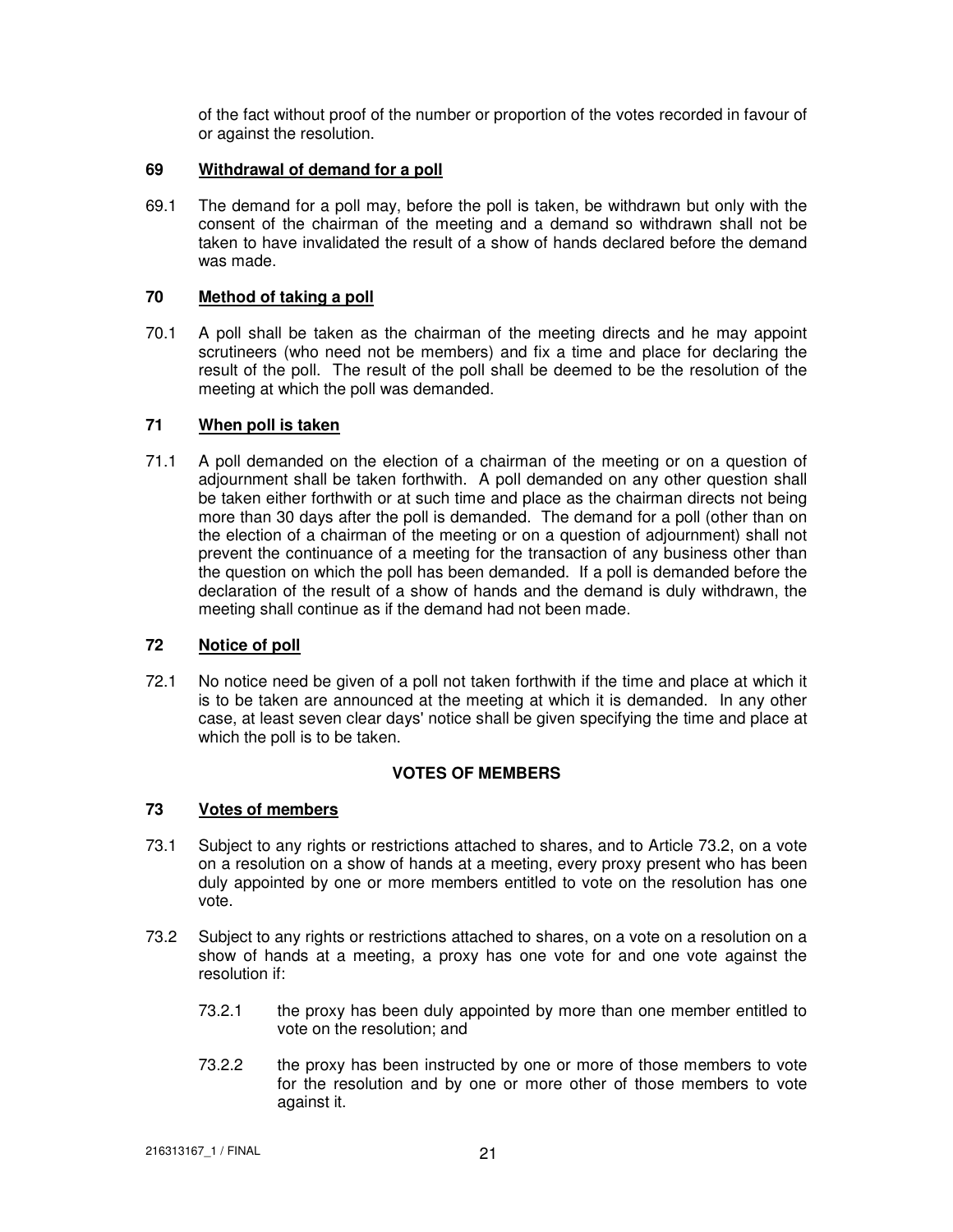# **74 Joint holders**

74.1 In the case of joint holders, the vote of the senior who tenders a vote, whether in person or by proxy, shall be accepted to the exclusion of the votes of the other joint holders; and for this purpose seniority shall be determined by the order in which the names of the holders stand in the Register in respect of the joint holding.

# **75 Votes on behalf of incapable members**

75.1 A member in respect of whom an order has been made by any court having jurisdiction (whether in the United Kingdom or elsewhere) in matters concerning mental disorder may vote, whether on a show of hands or on a poll, and otherwise exercise all his rights as a member by his receiver or other person authorised on that behalf appointed by that court, and any such receiver or other person may, on a poll, vote by proxy. Evidence to the satisfaction of the Board of the authority of the person claiming to exercise the right to vote or act shall be deposited at the Office, or at such other place as is specified in accordance with these Articles for the deposit of instruments of proxy, not less than 48 hours before the time appointed for holding the meeting or adjourned meeting at which the right to vote is to be exercised, or, in the case of a poll, at least 48 hours before the time appointed for the taking of the poll and, in default, the right to vote shall not be exercisable.

# **76 No right to attend or vote where sums overdue**

76.1 Unless the Board otherwise determines, no member shall attend or vote at any general meeting or at any separate meeting of the holders of any class of shares in the Company or upon a poll, either in person or by proxy, in respect of any share held by him, or exercise any other right or privilege conferred by membership in relation to any such meeting or poll, unless all moneys presently payable by him in respect of that share have been paid.

# **77 Objection of voters**

77.1 No objection shall be raised to the qualification of any voter except at the meeting or adjourned meeting or poll at which the vote objected to is tendered, and every vote not disallowed at the meeting or poll shall be valid. Any objection made in due time shall be referred to the chairman of the meeting whose decision shall be final and conclusive.

# **78 No obligation to verify proxy voting in accordance with instructions**

78.1 The Company is not obliged to verify whether a proxy or corporate representative has voted in accordance with the instructions given by the member by whom the proxy or corporate representative is instructed. Any vote (whether given on a show of hands or a on poll) is not invalidated if a proxy or corporate representative does not vote in accordance with their instructions.

# **PROXIES**

# **79 Appointment of proxy**

79.1 All votes may be given either personally or by proxy. A member may appoint more than one proxy to attend on the same occasion provided that each proxy is appointed to exercise the rights attached to a different share or shares held by that member and a person entitled to more than one vote need not use all his votes or cast all the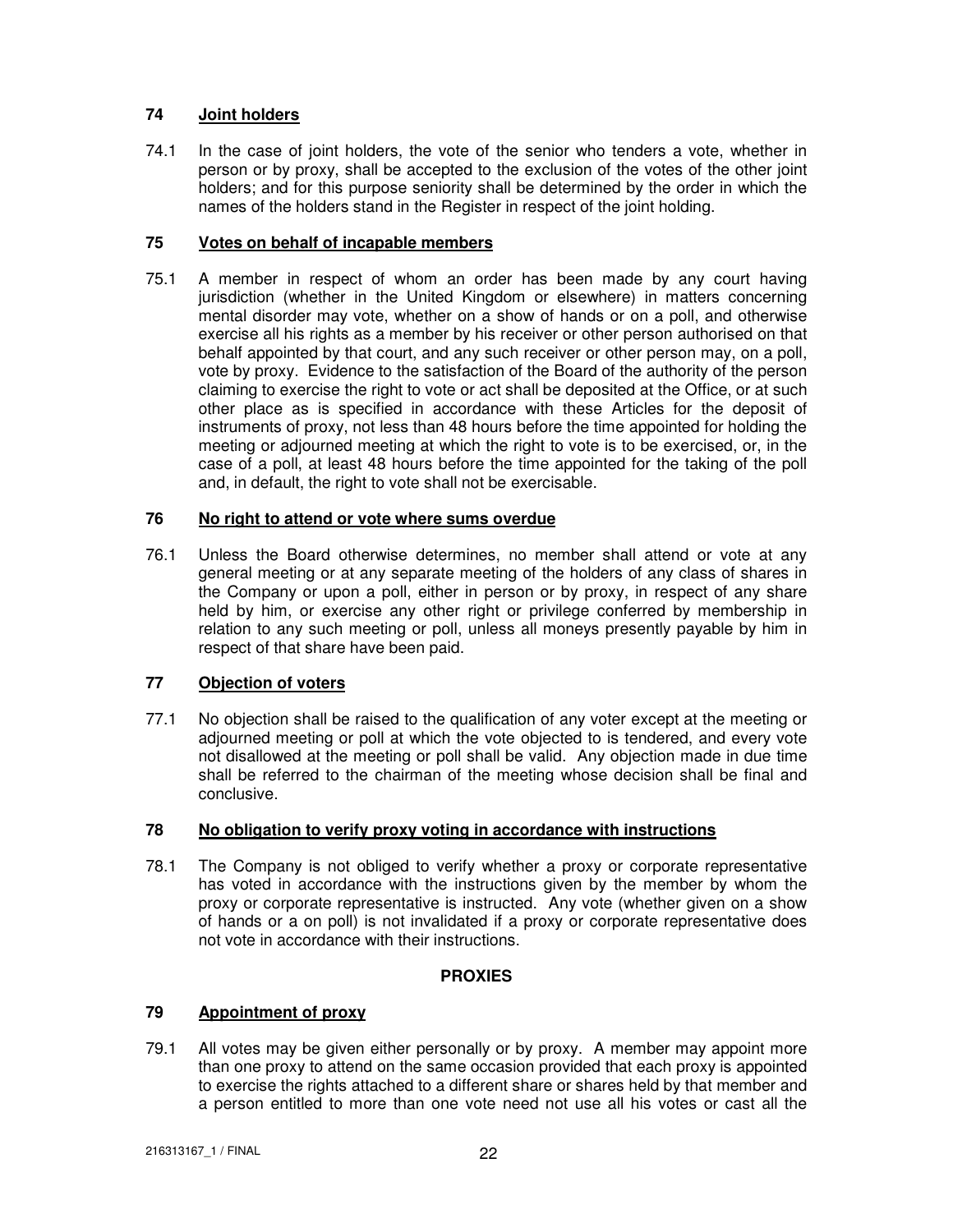votes he uses in the same way. A person appointed to act as a proxy need not be a member of the Company.

## **80 Form of proxy**

- 80.1 The appointment of a proxy shall be in any common form or in any other form which the Board shall approve and may:
	- 80.1.1 be in hard copy form executed by or on behalf of the appointor or, if the appointor is a corporation, under the hand of a duly authorised officer or attorney; or
	- 80.1.2 where an address has been specified for such purpose as set out in the following Article, be in electronic form, subject to such terms and conditions, including as to execution, as the Board may from time to time prescribe.
- 80.2 In respect of any general meeting the Board may, if it thinks fit, but subject to the Acts, at the Company's expense send instruments of proxy in hard copy form for use at the meeting and issue invitations in electronic form to appoint a proxy in relation to the meeting in such a form as may be approved by the Board. The appointment of a proxy shall be deemed (subject to any contrary intention contained in the appointment) to confer authority to demand or join in demanding a poll and to vote on any resolution or amendment of a resolution put to, or any other business which may properly come before, the meeting for which it is given as the proxy thinks fit. The appointment of a proxy shall, unless the contrary is stated therein, be valid for an adjournment of the meeting as well as for the meeting to which it relates. If a member appoints more than one person to act as his proxy, the appointment of each such proxy shall specify the shares held by the member in respect of which each such proxy is authorised to vote and no member may appoint more than one proxy to vote in respect of any one share held by that member.

# **81 Delivery of proxies**

- 81.1 The appointment of a proxy and (unless the Board otherwise decides) any authority under which it is executed or a copy of such authority certified notarially or in accordance with the Powers of Attorney Act 1971 or in some other way approved by the Board shall:
	- 81.1.1 in the case of an instrument in hard copy form and any authority or copy thereof be deposited at the Office or at such other place in the United Kingdom as may be specified in or by way of note to the notice of meeting or any form of proxy or other document accompanying the same not less than 48 hours before the time appointed for holding the meeting or adjourned meeting or the taking of the poll at which the person named in the appointment proposes to vote;
	- 81.1.2 in the case of an appointment contained in electronic form be received at the address (if any) specified for the purpose of receiving such appointments in electronic form:
		- $(i)$  in or by way of note to the notice of meeting;
		- (ii) in any form of proxy sent by or on behalf of the Company in relation to the meeting;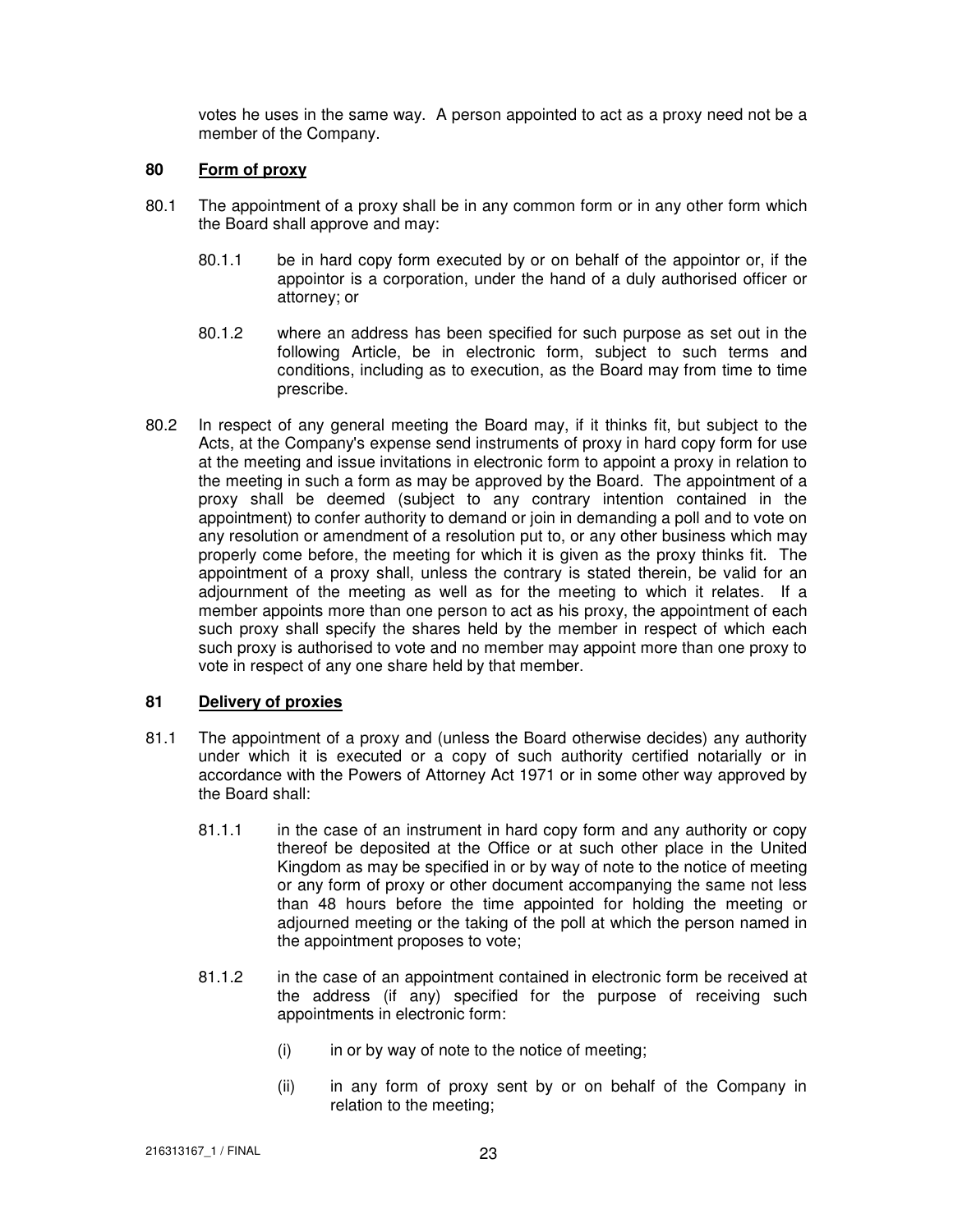- (iii) in any invitation contained in electronic form to appoint a proxy issued by or on behalf of the Company in relation to the meeting; or
- (iv) by means of a relevant system;

not less than 48 hours before the time appointed for holding the meeting or adjourned meeting or the taking of the poll at which the person named in the appointment proposes to vote;

- 81.1.3 in either case, where a poll is taken more than 48 hours after it is demanded, be deposited or received as aforesaid not less than 24 hours before the time appointed for the taking of the poll; or
- 81.1.4 in the case only of an instrument in hard copy form or any authority or copy thereof, where the poll is not taken forthwith but is taken not more than 48 hours after it was demanded, be delivered at the meeting at which the poll was demanded to the chairman of the meeting or to the Secretary or any Director,

and an appointment which is not, or in respect of which the authority or copy thereof is not, deposited, received or delivered in a manner so permitted shall be invalid.

# **82 Multiple proxies**

82.1 Where two or more valid but differing appointments of proxies are deposited or received in respect of the same share for use at the same meeting or poll, the one which is last deposited or received (regardless of its date or the date of its execution) shall be treated as replacing and revoking the other as regards that share and if the Company is unable to determine which was last deposited or received, none of them shall be treated as valid in respect of that share. No appointment of a proxy shall be valid after the expiration of twelve months from the date stated in it as the date of its execution.

# **83 Determination of proxy's authority**

83.1 A vote given or poll demanded by a proxy or by the duly authorised representative of a corporation shall be valid notwithstanding the previous determination of the authority of the person voting or demanding a poll unless notice of the determination was deposited or received not less than two hours before the time for holding the meeting or adjourned meeting at which the vote is given or the poll demanded or (in the case of a poll taken otherwise than at, or on the same day as, the meeting or adjourned meeting) the time appointed for taking the poll. Such notice of determination shall be by means of instrument deposited at the place, or contained in electronic form received at the address (if any), specified in accordance with these Articles for the deposit or receipt of appointments of a proxy at the meeting in question.

# **REPRESENTATIVES OF CORPORATIONS**

# **84 Representatives of corporations**

84.1 Subject to the provisions of the Act, any corporation (other than the Company itself) which is a member of the Company may, by resolution of its directors or other governing body, authorise any person or persons it thinks fit to act as its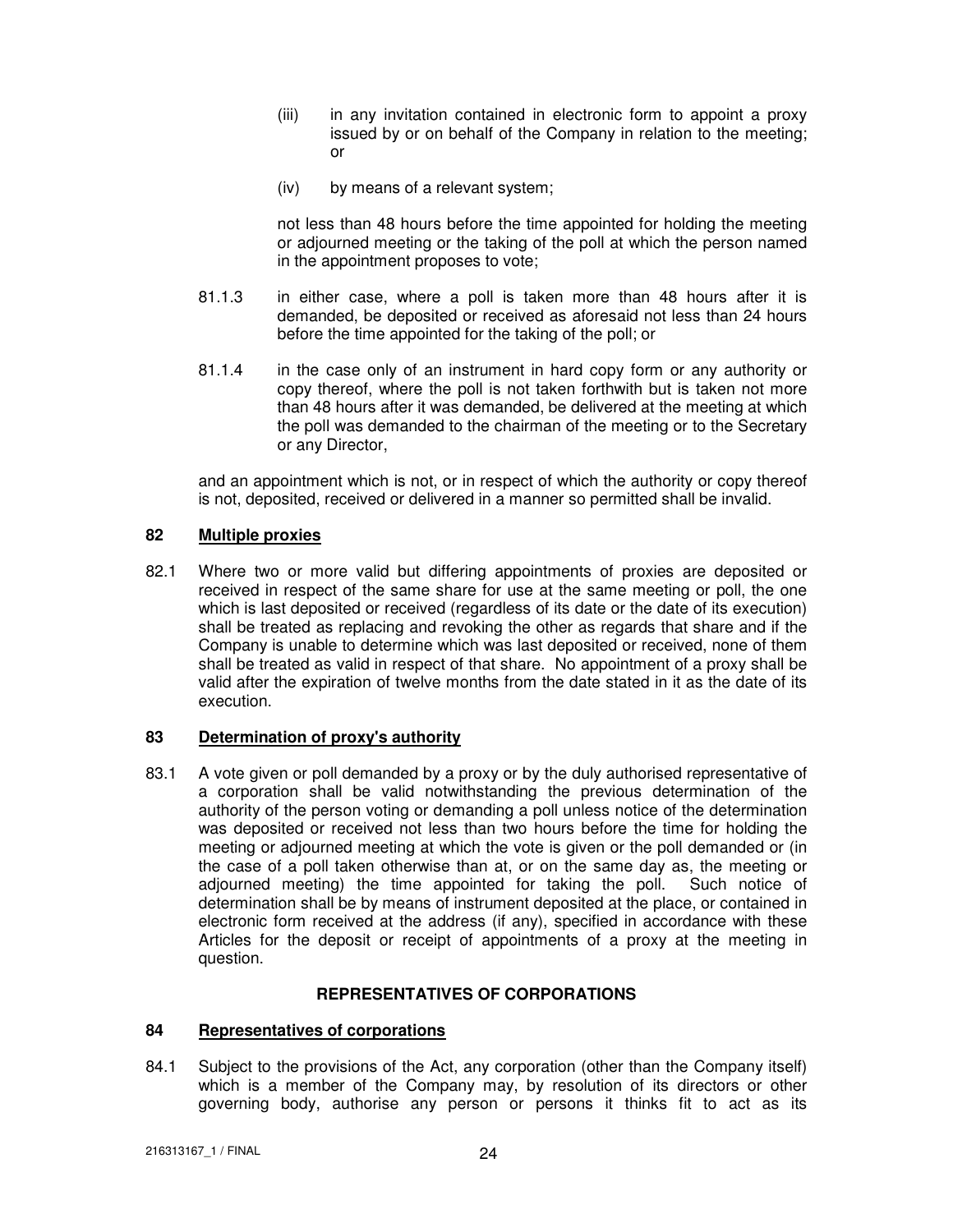representative or representatives at any meeting of the Company or at any separate meeting of the holders of any class of shares. The person or persons so authorised shall be entitled to exercise the same powers on behalf of the corporation which he or they represent as that corporation could exercise if it were an individual member of the Company present in person and shall for the purposes of these Articles be regarded as a member present in person. Such representative or representatives may be required to produce a copy of such resolution certified by a proper officer of such corporation before being permitted to exercise his or their power.

## **CLASS MEETINGS**

## **85 Class meetings**

- 85.1 Unless otherwise provided by the terms of issue of any class of shares of the Company, all the provisions of these Articles relating to general meetings of the Company or to the proceedings at general meetings shall, mutatis mutandis, apply to every separate meeting of the holders of any class of shares of the Company, except that in the case of a meeting held in connection with the variation or abrogation of the rights attached to the shares of the class:
	- 85.1.1 the necessary quorum shall be two persons at least holding or representing by proxy at least one-third in nominal amount of the issued shares of the class (excluding any shares of that class held as treasury shares) or, at any adjourned meeting of such holders, the holder or holders of shares of the class who are present in person or by proxy, whatever his or their holdings;
	- 85.1.2 a poll may be demanded by any holder of shares of the class present in person or by proxy; and
	- 85.1.3 the holders of shares of the class shall, on a poll, have one vote in respect of every share of the class held by them respectively.

# **NUMBER OF DIRECTORS**

#### **86 Number of directors**

86.1 Unless otherwise determined by ordinary resolution of the Company, the number of Directors (other than any alternate directors) shall not be less than two or more than 12.

# **APPOINTMENT AND RETIREMENT OF DIRECTORS**

## **87 Retirement of directors**

87.1 At every annual general meeting, one third of the Directors shall retire from office, or if their number is not 3 or a multiple of 3, the number nearest to but not exceeding one third shall retire from office by rotation. If the Company, at the meeting at which a Director retires under this Article, does not fill the vacancy the retiring Director shall, if willing to act, be deemed to have been reappointed unless at the meeting it is resolved not to fill the vacancy or unless a resolution for the reappointment of the Director is put to the meeting and lost.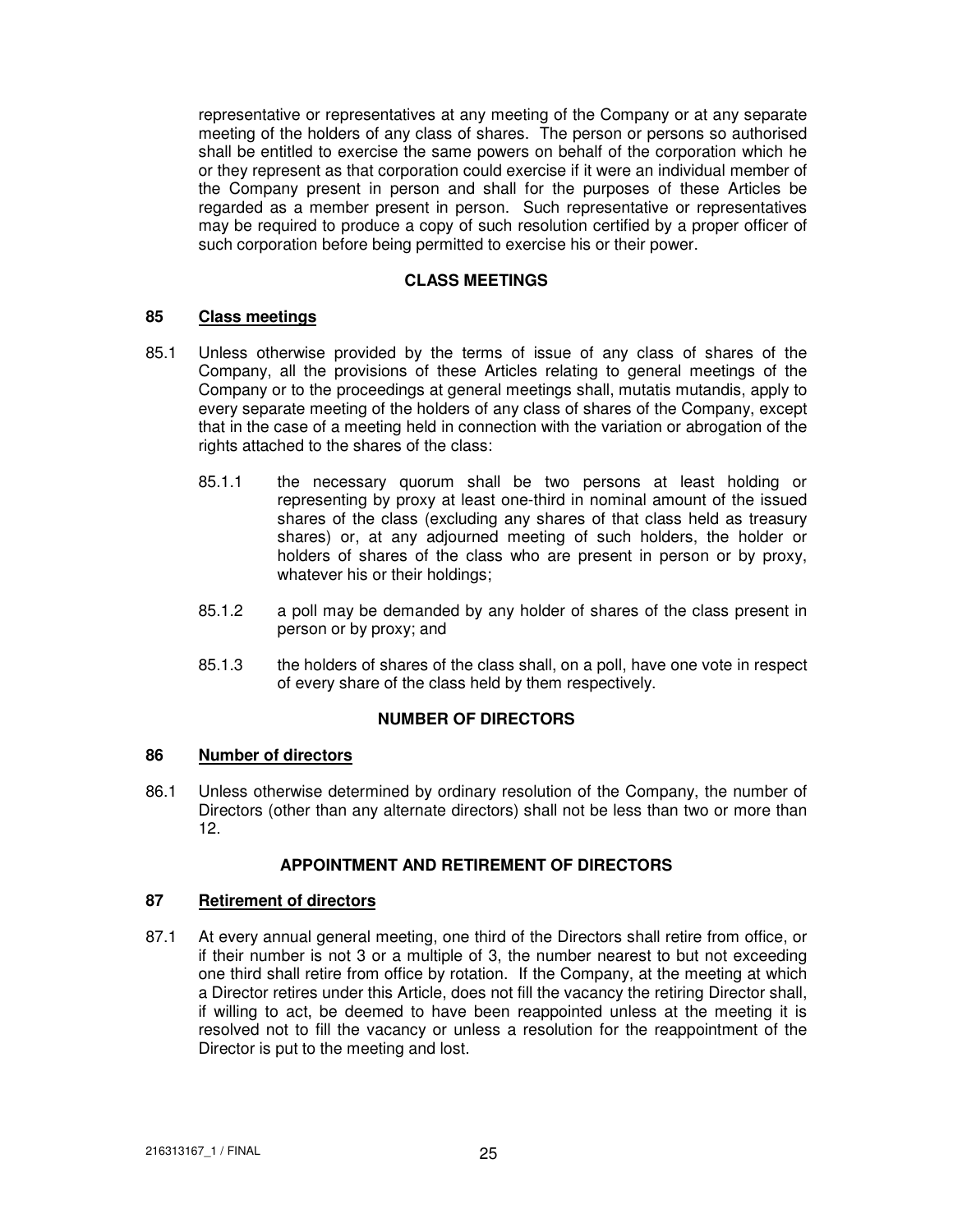# **88 Timing of vacation of office**

88.1 A Director retiring at a meeting who is not reappointed shall retain office until the meeting appoints someone in his place or, if it does not do so, until the end of the meeting or of any adjournment thereof.

# **89 Age of directors**

89.1 No Director shall vacate or be required to vacate his office as a Director on or by reason of his attaining or having attained the age of 70 or any other age, and any Director retiring or liable to retire under the provisions of these Articles and any person proposed to be appointed a Director shall be capable of being appointed or reappointed notwithstanding that he has attained the age of 70 or any other age and no special notice need be given of any resolution for the appointment or reappointment as a Director of a person who shall have attained the age of 70 or any other age.

# **90 Persons eligible as director**

- 90.1 No person, other than a Director retiring at the meeting, shall be appointed or reappointed a Director at any general meeting unless:
	- 90.1.1 he is recommended by the Board; or
	- 90.1.2 not less than seven nor more than 21 clear days before the date appointed for the meeting, notice executed by a member qualified to vote at the meeting has been given to the Company of his intention to propose that person for appointment or reappointment stating the particulars which would, if he were so appointed or reappointed, be required to be included in the Company's register of Directors together with notice executed by that person confirming his willingness to be appointed or reappointed.

# **91 Power of the company to appoint directors**

91.1 Subject to the provisions of these Articles, the Company may by ordinary resolution appoint a person who is willing to act to be a Director either to fill a vacancy or as an additional Director.

# **92 Power of board to appoint directors**

92.1 The Board may appoint a person who is willing to act to be a Director, either to fill a vacancy or as an additional Director, provided that the appointment does not cause the number of Directors to exceed any number fixed by or in accordance with these Articles as the maximum number of Directors. A Director so appointed shall hold office only until the next following annual general meeting when he shall retire from office and be eligible for reappointment. Such Director shall not be taken into account in determining the number of Directors who are to retire by rotation at that meeting. If not reappointed at such annual general meeting, he shall vacate office at its conclusion.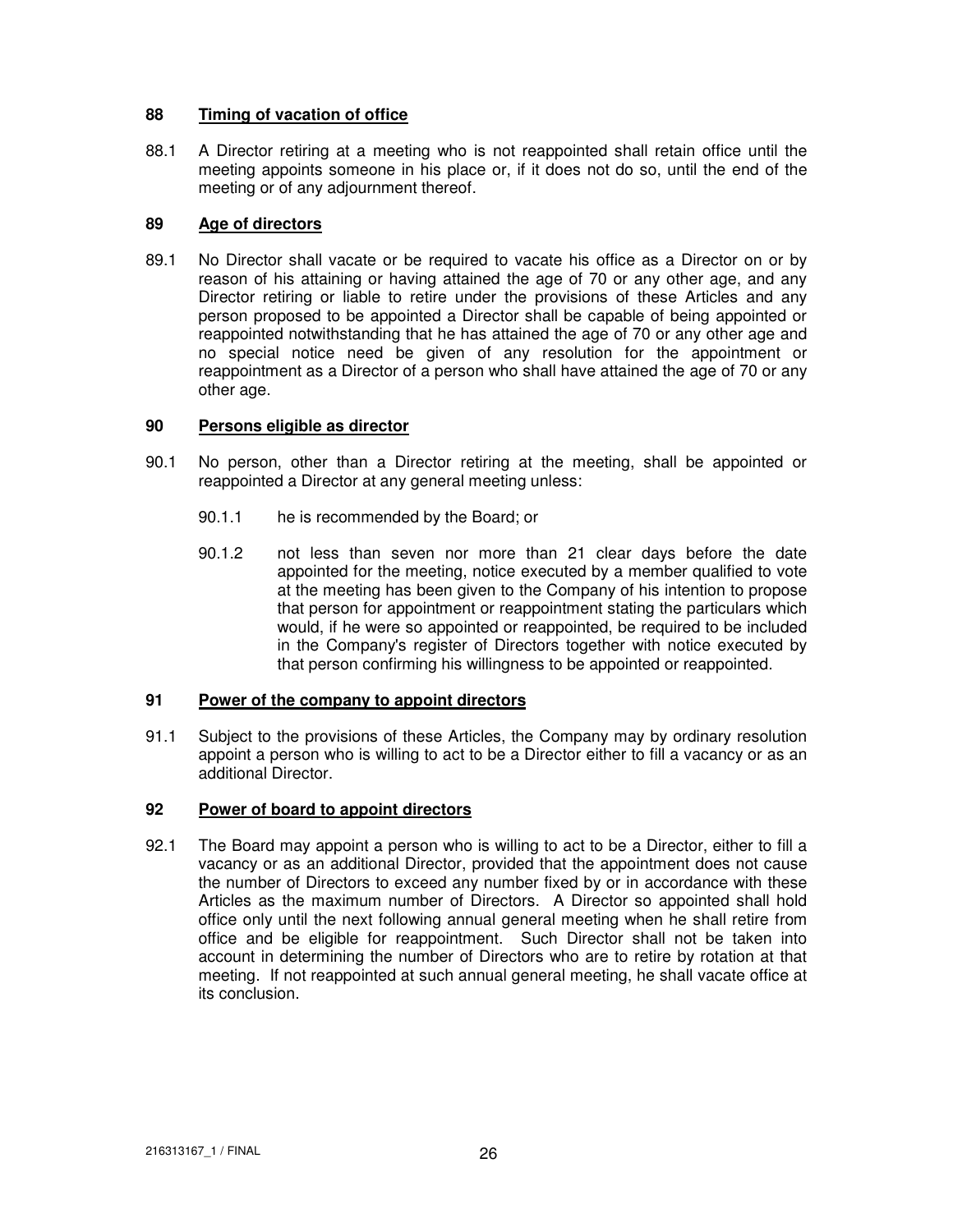## **DISQUALIFICATION AND REMOVAL OF DIRECTORS**

#### **93 Power of removal by special resolution**

93.1 In addition to any power of removal conferred by the Acts, the Company may by special resolution remove any Director before the expiration of his period of office. Such removal shall be without prejudice to any claim such Director may have for damages for breach of any contract of service between him and the Company.

## **94 Vacation of office**

- 94.1 The office of a Director shall be vacated if:
	- 94.1.1 that person ceases to be a Director by virtue of any provision of the Act or these Articles or is prohibited from being a Director by law;
	- 94.1.2 a bankruptcy order is made against that person;
	- 94.1.3 a composition is made with that person's creditors generally in satisfaction of that person's debts;
	- 94.1.4 a registered medical practitioner who is treating that person gives a written opinion to the Company stating that that person has become physically or mentally incapable of acting as a Director and may remain so for more than three months;
	- 94.1.5 notification is received by the Company from the Director that the Director is resigning from office, and such resignation has taken effect in accordance with its terms;
	- 94.1.6 that person is convicted of a criminal offence (other than a motoring offence or series of offences not resulting in disqualification) and the Directors resolve that his office be vacated;
	- 94.1.7 in the case of a person who is also an employee of the Company he ceases to be such an employee and the Board does not resolve to allow such person to continue in office as a Director;
	- 94.1.8 he shall for more than six consecutive months have been absent without permission of the Directors from meetings of Directors held during that period and the Directors resolve that his office be vacated; or
	- 94.1.9 all the other Directors unanimously resolve that his office be vacated.

## **ALTERNATE DIRECTORS**

#### **95 Appointment of alternate directors**

95.1 Any Director may appoint any other Director, or any other person approved by resolution of the Board and willing to act, to be an Alternate Director and may remove from office an Alternate Director so appointed by him.

## **96 Termination of appointment**

96.1 The appointment of an Alternate Director shall automatically determine on the occurrence of any of the following events: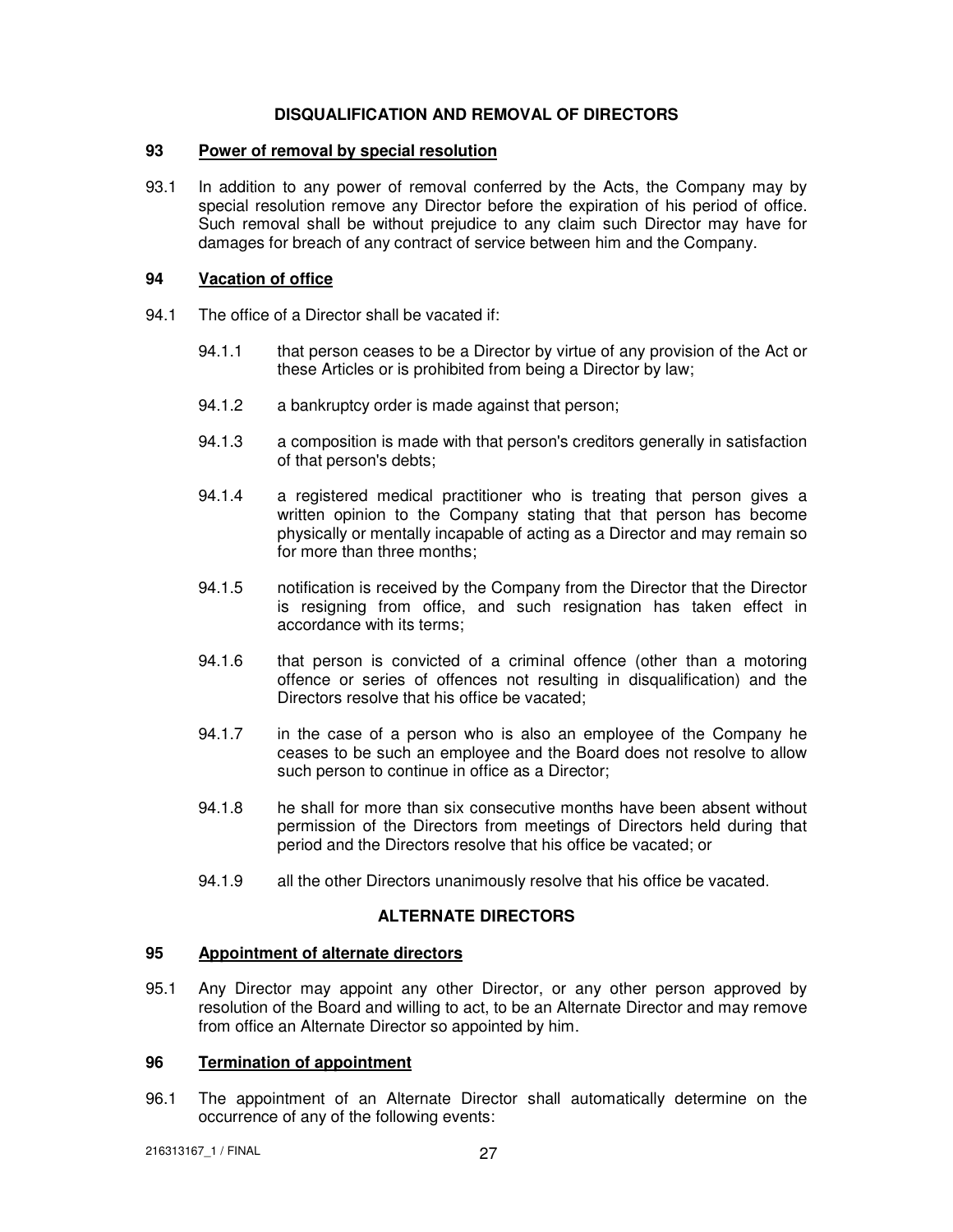- 96.1.1 if his appointor terminates the appointment;
- 96.1.2 on the happening of any event which, if he were a Director, would cause him to vacate the office of Director;
- 96.1.3 if he resigns his appointment by notice to the Company;
- 96.1.4 if his appointor ceases for any reason to be a Director otherwise than by retiring and being reappointed or deemed to be reappointed at the meeting at which he retires; or
- 96.1.5 if he is not a Director and the Board revokes its approval of him by resolution.

# **97 Effect of appointment**

97.1 An Alternate Director shall (subject to his giving to the Company an address within the United Kingdom at which notices may be served upon him) be entitled at his appointor's request to receive notice of all meetings of the Board and of all meetings of committees of the Board of which his appointor is a member, to attend and vote and (save as provided in these Articles) be counted in the quorum at any such meeting at which the Director appointing him is not personally present, and generally to perform all the functions of his appointor as a Director in his absence.

## **98 Expenses and remuneration**

98.1 An Alternate Director may be repaid by the Company such expenses as might properly have been repaid to him if he had been a Director and in respect of his office of Alternate Director may receive such remuneration from the Company as the Board may determine. An Alternate Director shall be entitled to be indemnified by the Company to the same extent as if he were a Director.

#### **99 Alternate director to be officer**

99.1 An Alternate Director shall, during his appointment, be an officer of the Company and shall alone be responsible for his own acts and defaults and he shall not be deemed to be the agent of the Director appointing him.

## **100 Method of appointment and removal**

100.1 Any appointment or removal of an Alternate Director shall be in writing signed by the Director making or revoking the appointment or in any other manner approved by the Board and shall take effect (subject to any approval required by these Articles) upon receipt of such written appointment or removal at the Office or by the Secretary or at an address specified by the Company for the purpose of communication by electronic means.

#### **101 Appointee acting in more than one capacity**

101.1 A Director or any other person may act as Alternate Director to represent more than one Director and an Alternate Director shall be entitled at meetings of the Board or any committee of the Board to one vote for every Director whom he represents in addition to his own vote (if any) as a Director.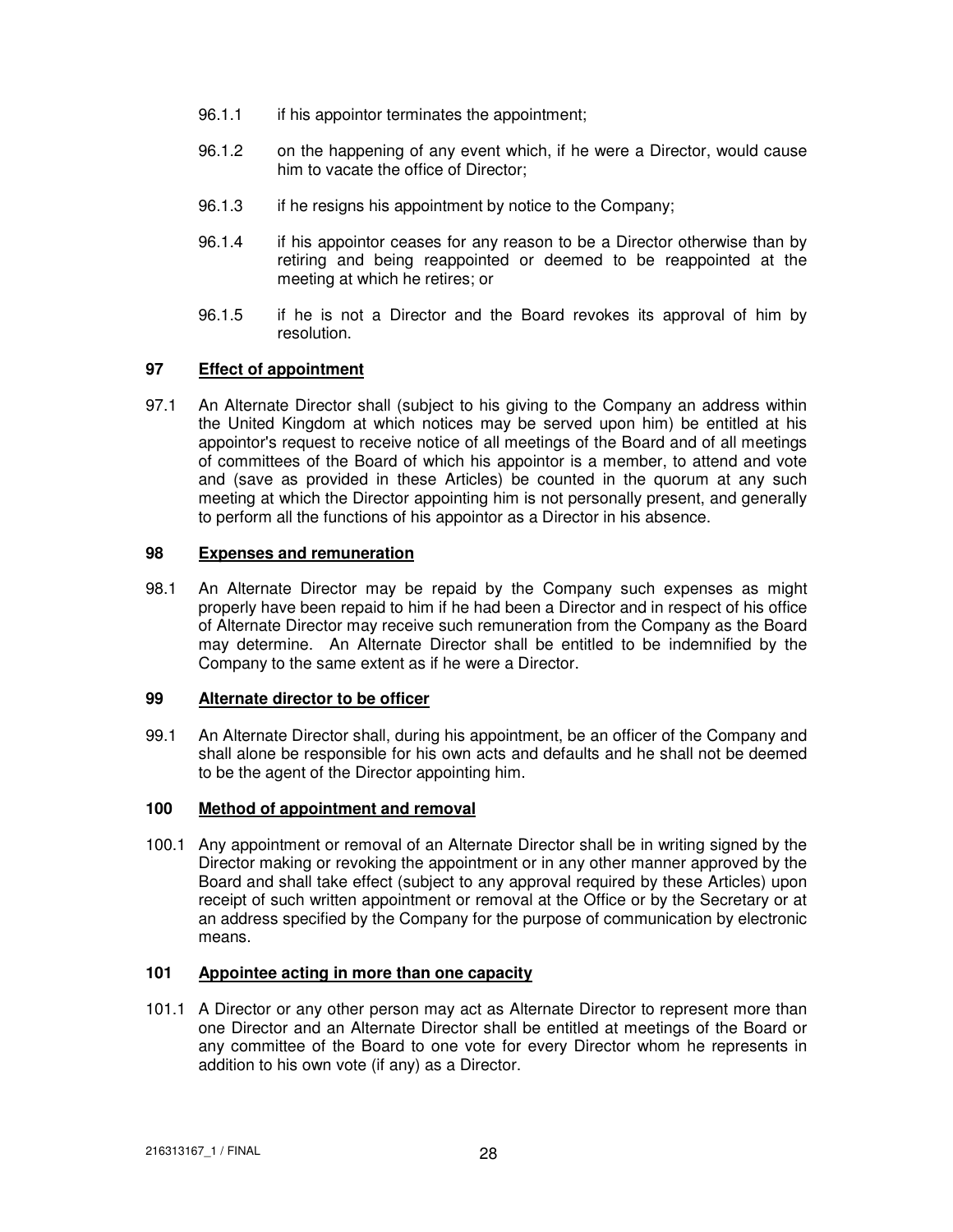# **POWERS OF DIRECTORS**

## **102 General powers of the company vested in board**

102.1 Subject to the provisions of the Acts and to any directions given by special resolution, the business of the Company shall be managed by the Board which may exercise all the powers of the Company. No alteration of these Articles and no such direction shall invalidate any prior act of the Board which would have been valid if that alteration had not been made or that direction had not been given. The powers given by this Article shall not be limited by any special power given to the Board by these Articles and a duly convened meeting of the Board at which a quorum is present may exercise all powers exercisable by the Board.

# **103 Local board**

103.1 The Board may make such arrangements as the Board thinks fit for the management and transaction of the Company's affairs and may, for that purpose, appoint local boards, managers and agents and delegate to them any of the powers of the Board with power to sub-delegate.

## **104 Appointment of attorneys and agents**

104.1 The Board may, from time to time, by power of attorney executed by the Company or otherwise, appoint any company, firm or person, or any fluctuating body of persons, whether nominated directly or indirectly by the Board, to be the attorney or agent of the Company for such purposes and with such powers, authorities and discretions (not exceeding those vested in or exercisable by the Board under these Articles) and for such period and subject to such conditions as it may think fit. Any such power of attorney or other authority may contain such provisions for the protection and convenience of persons dealing with any such attorney or agent as the Board may think fit and may also authorise any such attorney or agent to sub-delegate all or any of the powers, authorities and discretions vested in him.

# **DELEGATION OF DIRECTORS' POWERS**

# **105 Delegation of directors' powers**

105.1 The Board may delegate any of its powers, authorities and discretions (including, without prejudice to the generality of the foregoing, all powers, authorities and discretions whose exercise involves or may involve agreement of the terms of service or termination of employment or appointment of or the payment of remuneration to or the conferring of any other benefit on all or any of the Directors) to any committee consisting of one or more Directors together with any other person or persons approved by the Board, with power to sub-delegate. Any such delegation may be made subject to any conditions the Board may impose, and either collaterally with or to the exclusion of its own powers and may be revoked or altered. Subject to any such conditions, the proceedings of a committee with two or more members shall be governed by the provisions of these Articles regulating the proceedings of the Board so far as they are capable of applying. Insofar as any power, authority or discretion is delegated to a committee, any reference in these Articles to the exercise by the Board of such power, authority or discretion shall be read and construed as if it were a reference to the exercise of such power, authority or discretion by such committee. Every such committee shall have, as a majority of its membership, persons who are Directors and no resolution of any such committee shall be effective unless the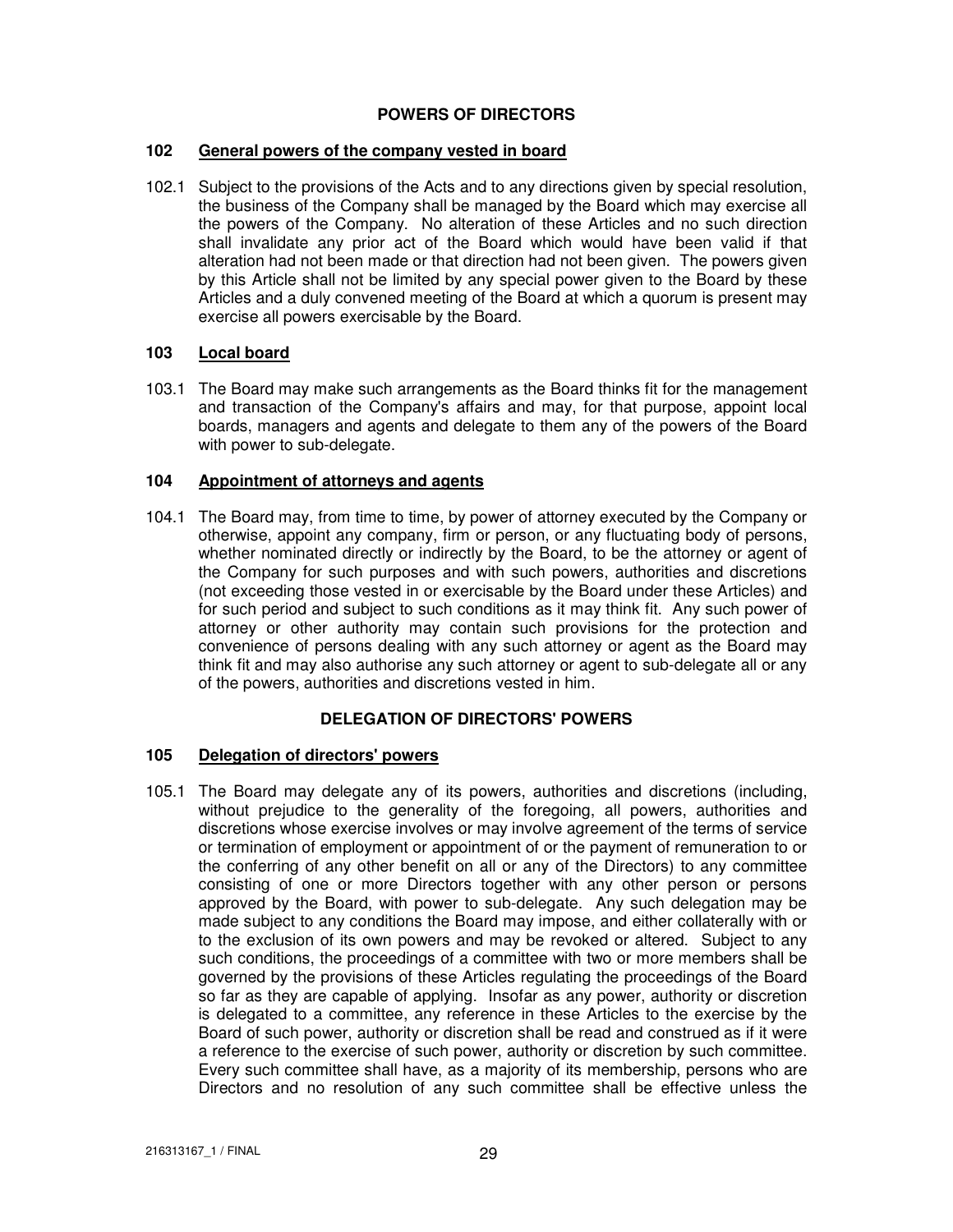majority of the persons present (in person or by their Alternate Directors) at the meeting at which it is passed are Directors.

## **BORROWING POWERS**

## **106 Borrowing powers**

106.1 The Board may exercise all the powers of the Company to borrow money, to guarantee, to indemnify, to mortgage or charge its undertaking, property, assets (present and future) and uncalled capital, and to issue debentures and other securities whether outright or as collateral security for any debt, liability or obligation of the Company or of any third party.

# **EXECUTIVE DIRECTORS**

## **107 Appointment to executive offices**

- 107.1 Subject to the provisions of the Acts, the Board may:
	- 107.1.1 appoint one or more of its body to the office of managing director or chief executive or to any other executive office (except that of auditor) of the Company and may enter into an agreement or arrangement with any Director for his employment by the Company or any Subsidiary Undertaking or for the provision by him of any services outside the scope of the ordinary duties of a Director and any such appointment, agreement or arrangement may be made upon such terms as the Board determines and it may remunerate any such Director for his services as it thinks fit; and
	- 107.1.2 permit any person appointed to be a Director to continue in any other office or employment held by him with the Company or any Subsidiary Undertaking before he was so appointed.

## **108 Managing director/chief executive to be a director**

108.1 Any appointment of a Director to the office of managing director or chief executive shall terminate if he ceases to be a Director but without prejudice to any claim for damages for breach of contract of service between the Director and the Company and he shall not (unless any agreement between him and the Company shall otherwise provide) cease to hold his office as Director by reason only of his ceasing to be managing director or chief executive.

#### **109 Other executive office not linked to directorship**

109.1 Save as provided in the foregoing Article, an Executive Director shall not (unless any agreement between him and the Company shall otherwise provide) cease to hold his office or employment with the Company by reason only of his ceasing to be a Director nor cease to be a Director if he ceases from any cause to hold the office or employment by virtue of which he is termed an Executive Director.

# **110 Emoluments of executive directors**

110.1 The emoluments and benefits of any Executive Director for his services as such shall be determined by the Board and may be of any description, and (without limiting the generality of the foregoing) may include membership of any scheme or fund instituted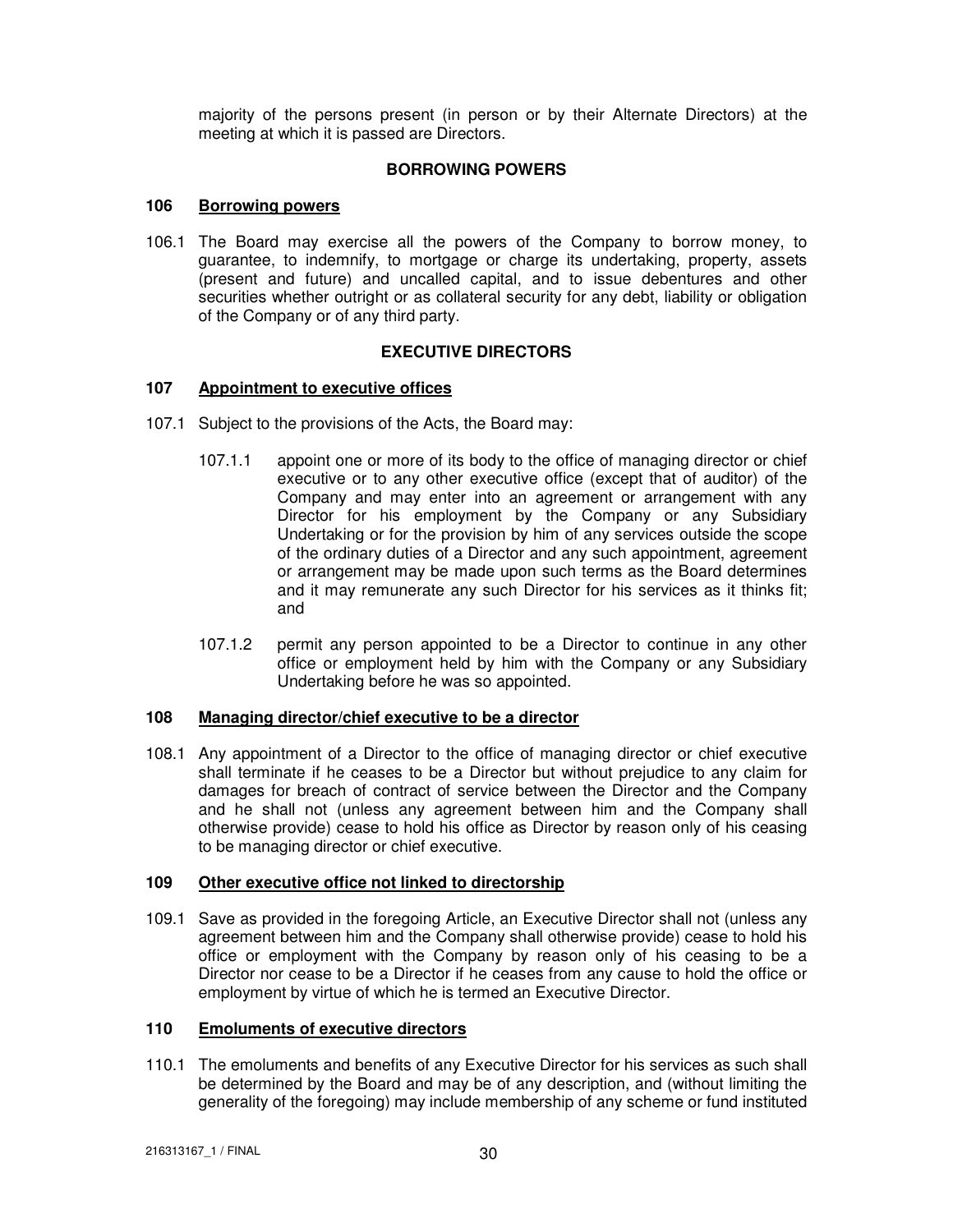or established or financed or contributed to by the Company for the provision of pensions, life assurance or other benefits for employees or their dependants or, apart from membership of any such scheme or fund, the payment of a pension or other benefits to him or his dependants on or after retirement or death.

## **111 Delegation to executive directors**

111.1 The Board may delegate or entrust to and confer upon any Executive Director any of the powers, authorities and discretions exercisable by it (with power to sub-delegate) upon such terms and conditions and with such restrictions as it thinks fit and either collaterally with or to the exclusion of its own powers and may from time to time revoke, withdraw or vary all or any part of such powers.

# **ASSOCIATE DIRECTORS**

# **112 Associate directors**

112.1 The Board may at any time and from time to time appoint any person to be an associate director having such title, including the word "director", as the Board may decide and may at any time remove any person so appointed. A person so appointed shall not be a Director of the Company and shall not be a member of the Board. Subject as aforesaid, the Board may define and limit the powers and duties of any associate director and may determine his remuneration which may be in addition to any other remuneration receivable by him from the Company or any Subsidiary Undertaking.

# **REMUNERATION OF DIRECTORS**

#### **113 Directors' fees**

113.1 The ordinary remuneration of the Directors (other than any Executive Directors appointed under these Articles) shall be such amount as the Directors shall from time to time determine provided that, unless otherwise approved by the Company in general meeting, the aggregate of the ordinary remuneration of such Directors shall not exceed £400,000 per year. The ordinary remuneration actually paid shall, subiect to this limit, be determined by the Directors and shall be paid in such manner and in such amounts as the Directors may determine. A Director holding office for part only of a year shall be entitled to a proportionate part of a full year's remuneration.

## **114 Extra remuneration**

114.1 Any Director who serves on any committee of the Board or, by request of the Board, performs special services or goes or resides abroad for any purposes of the Company may be paid such extra remuneration by way of salary, percentage of profits or otherwise as the Board may determine.

# **DIRECTORS' EXPENSES**

# **115 Directors' expenses**

115.1 The Directors may be paid all reasonable travelling, hotel and other expenses as they may incur in connection with their attendance at meetings of the Board or of committees of the Board or general meetings or separate meetings of the holders of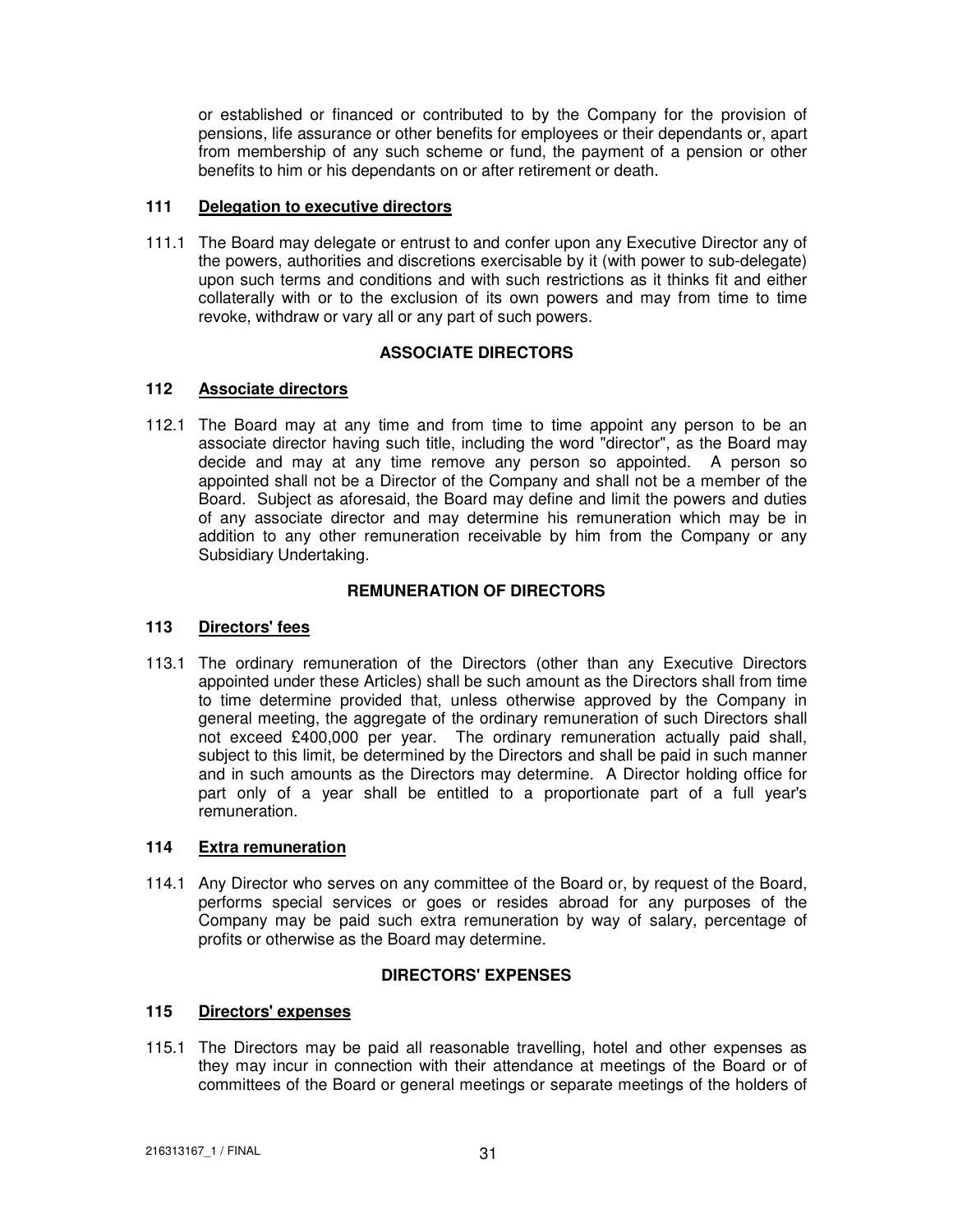any class of shares or debentures of the Company or otherwise in connection with the discharge of their duties.

## **PENSIONS AND OTHER BENEFITS**

## **116 Directors' gratuities and pensions**

- 116.1 The Board may provide benefits, whether by the payment of gratuities or pensions or by insurance or otherwise, for any Relevant Director or with any body corporate which is or has been a Subsidiary Undertaking or a predecessor in business of the Company or of any Subsidiary Undertaking, and for any member of his family (including a spouse and a former spouse) or any person who is or was dependent on him and may (as well before as after he ceases to hold such office or employment) contribute to any fund and pay premiums for the purchase or provision of any such benefit.
- 116.2 For the purposes of this Article 116:
	- 116.2.1 a "**Relevant Director**" means any director or former director of the company or an associated company; and
	- 116.2.2 companies are "**associated**" if one is a subsidiary of the other or both are subsidiaries of the same body corporate.

## **DIRECTORS' INTERESTS**

#### **117 Interests in proposed transactions to be disclosed**

117.1 A Director who is in any way, directly or indirectly, interested in a proposed transaction or arrangement with the Company must declare, in accordance with the Act, the nature and extent of his interest to the other Directors.

#### **118 Interests in actual transactions to be disclosed**

118.1 A Director who is in any way, directly or indirectly, interested in a transaction or arrangement that has been entered into by the Company must declare, in accordance with the Act, the nature and extent of his interest to the other Directors unless the interest has been declared under Article 117.1 above.

#### **119 Issues relating to declarations of interests**

- 119.1 For the purposes of Articles 117 and 118:
	- 119.1.1 the declaration of interest must be made at a meeting of the Directors or by notice in writing to the Directors in accordance with section 184 of the Act or by general notice in accordance with section 185 of the Act;
	- 119.1.2 if the declaration proves to be or becomes inaccurate or incomplete, a further declaration must be made;
	- 119.1.3 a declaration in respect of a proposed transaction or arrangement must be made before the Company enters into the transaction or arrangement;
	- 119.1.4 a declaration in respect of an existing transaction or arrangement must be made as soon as is reasonably practicable;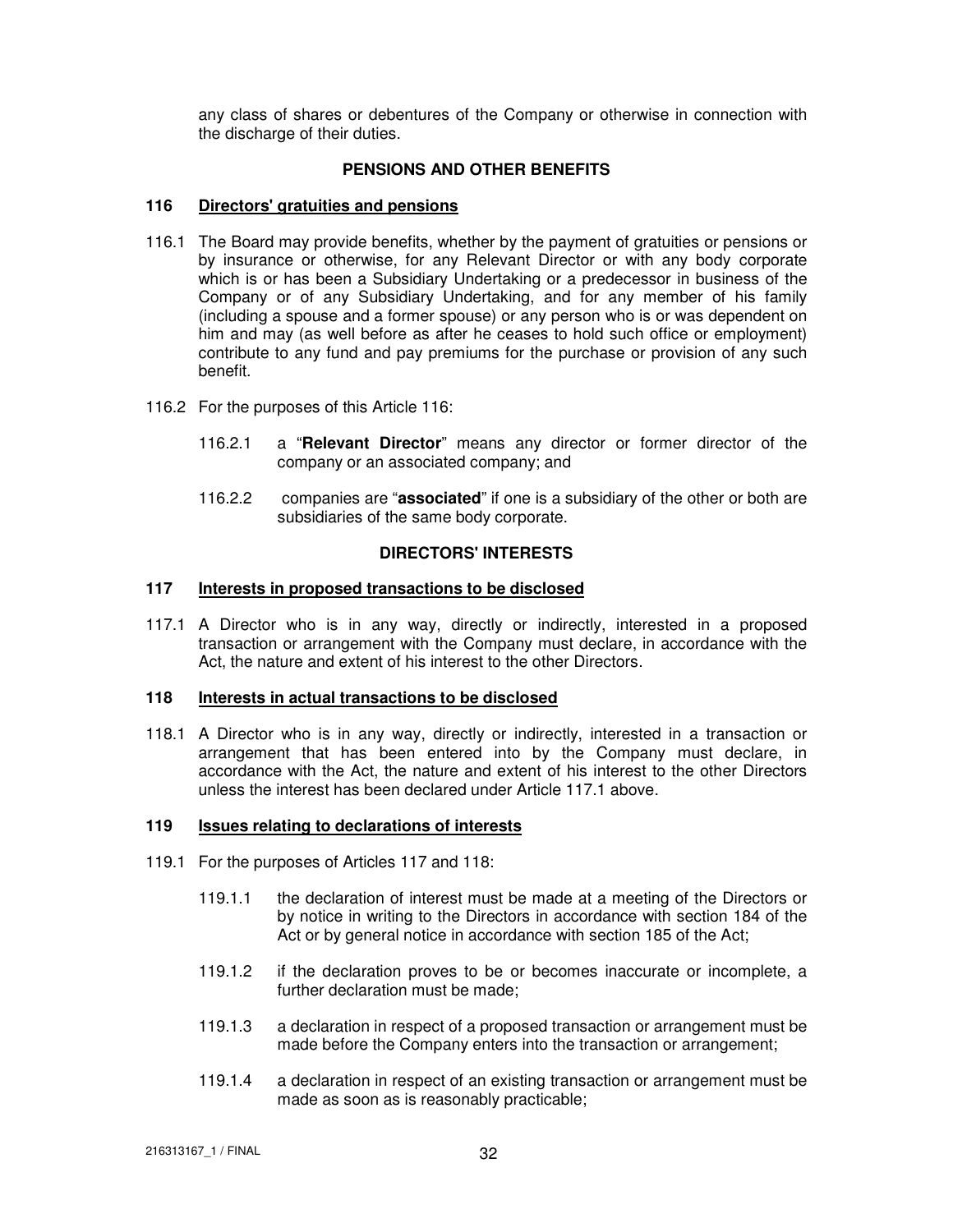- 119.1.5 a declaration of an interest of which the Director is not aware or where the Director is not aware of the transaction or arrangement in question is not required; and
- 119.1.6 an interest of a person who is connected with a Director shall be treated as an interest of the Director.

## **120 When a declaration is not required**

- 120.1 A Director need not declare an interest under Articles 117 and 118:
	- 120.1.1 if it cannot reasonably be regarded as likely to give rise to a conflict of interest;
	- 120.1.2 if, or to the extent that, the other Directors are already aware of it (and for this purpose the other Directors are treated as aware of anything of which they ought reasonably to be aware); or
	- 120.1.3 if, or to the extent that, it concerns terms of his service contract that have been or are to be considered:
		- (i) by a meeting of the Directors; or
		- (ii) by a committee of the Directors appointed for the purpose under the Articles.

#### **121 Permitted interests**

- 121.1 Subject to the provisions of the Act, and provided that he has disclosed to the Board the nature and extent of any interest of his in accordance with Articles 117 and 118, a Director notwithstanding his office:
	- 121.1.1 may be a party to, or otherwise interested in, any transaction or arrangement with the Company or in which the Company is otherwise interested;
	- 121.1.2 may be a Director or other officer of, or employed by, or a party to any transaction or arrangement with, or otherwise interested in, any body corporate promoted by the Company or in which the Company is otherwise interested; and
	- 121.1.3 shall not, by reason of his office, be accountable to the Company for any benefit which he derives from any such office or employment or from any such transaction or arrangement or from any interest in any such body corporate and no such transaction or arrangement shall be liable to be avoided on the ground of any such interest or benefit.

## **122 Director may act in a professional capacity**

122.1 Any Director may act by himself or his firm in a professional capacity for the Company (otherwise than as auditor) and he or his firm shall be entitled to remuneration for professional services as if he were not a Director.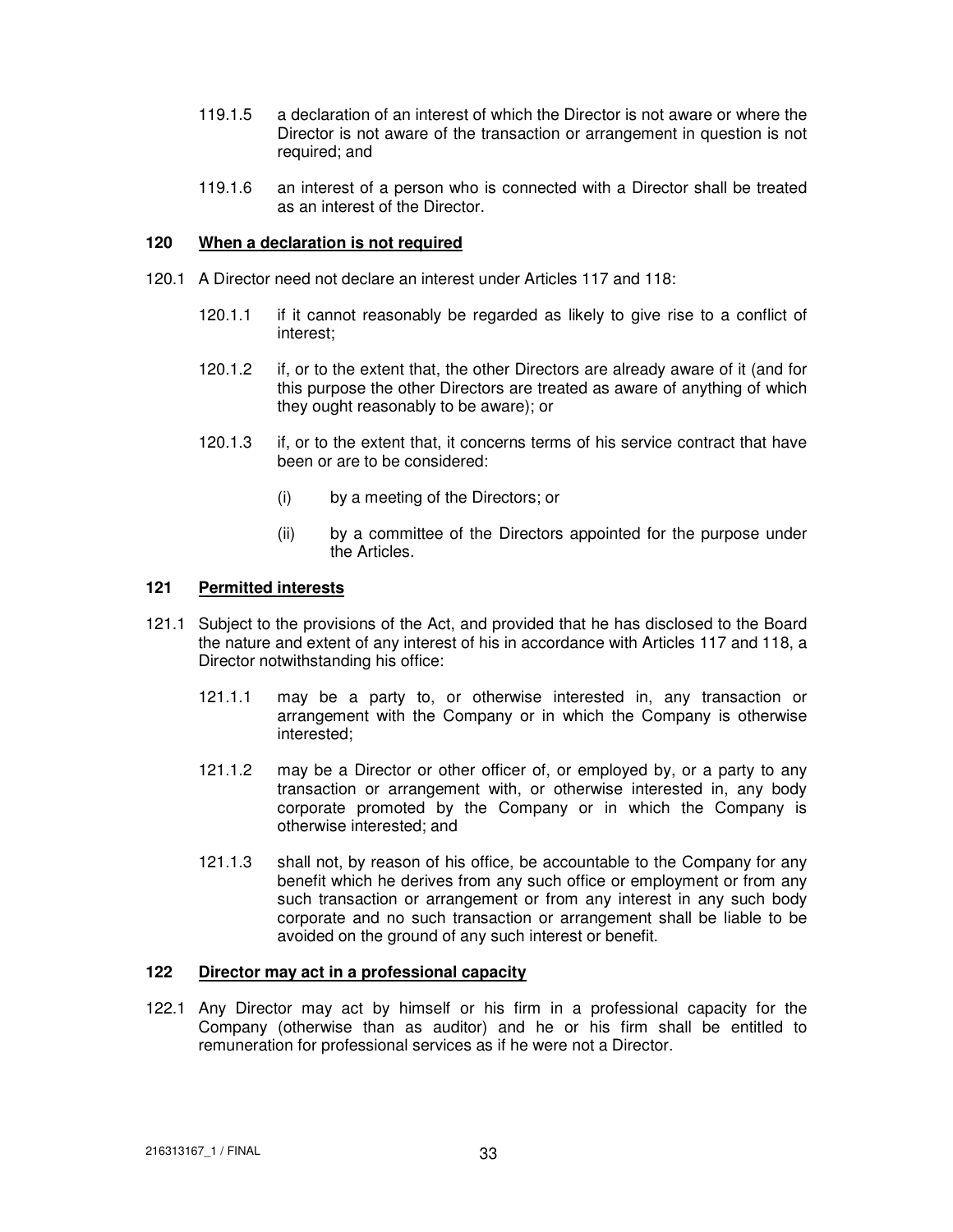## **123 Voting on matters where a director is interested**

- 123.1 In the case of interests arising under Article 117 or 118, save as otherwise provided in these Articles, a Director shall not vote at a meeting of the Board or of a committee of the Board on any resolution concerning a matter in which he has, directly or indirectly, an interest which is material (otherwise than by virtue of his interest in shares, debentures or other securities of, or otherwise in or through, the Company) unless his interest or duty arises only because the case falls within one or more of the following paragraphs:
	- 123.1.1 the resolution relates to the giving to him or a person connected with him of a guarantee, security or indemnity in respect of money lent to, or an obligation incurred by him or such a person at the request of or for the benefit of, the Company or any Subsidiary Undertaking;
	- 123.1.2 the resolution relates to the giving to a third party of a guarantee, security or indemnity in respect of a debt or obligation of the Company or any Subsidiary Undertaking for which the Director or a person connected with him has assumed responsibility in whole or part and whether alone or jointly with others under a guarantee or indemnity or by the giving of security;
	- 123.1.3 his interest arises by virtue of him or a person connected with him subscribing or agreeing to subscribe for any shares, debentures or other securities of the Company or any Subsidiary Undertaking or by virtue of him or a person connected with him being, or intending to become, a participant in the underwriting or sub-underwriting of an offer of any such shares, debentures, or other securities by the Company or any Subsidiary Undertaking for subscription, purchase or exchange;
	- 123.1.4 the resolution relates in any way to any other company in which he is interested, directly or indirectly and whether as an officer or shareholder or otherwise howsoever, provided that he and any persons connected with him do not, to his knowledge, hold an interest in shares (as that term is used in Part 22 of the Act) representing one per cent or more of any class of the equity share capital of such company or of the voting rights available to members of such company (excluding any shares in the Company held as treasury shares and any voting rights attached thereto);
	- 123.1.5 the resolution relates in any way to an arrangement in whole or in part for the benefit of the employees of the Company or any Subsidiary Undertaking which does not award him as such any privilege or advantage not generally awarded to the employees to whom such arrangement relates;
	- 123.1.6 the resolution relates in any way to the purchase or maintenance for the Directors of insurance against any liability which by virtue of any rule of law would otherwise attach to all or any of them in respect of any negligence, default, breach of duty or breach of trust in relation to the Company or any Subsidiary Undertaking.

## **124 Quorum when a director is not entitled to vote**

124.1 A Director shall not be counted in the quorum present at a meeting in relation to a resolution on which he is not entitled to vote.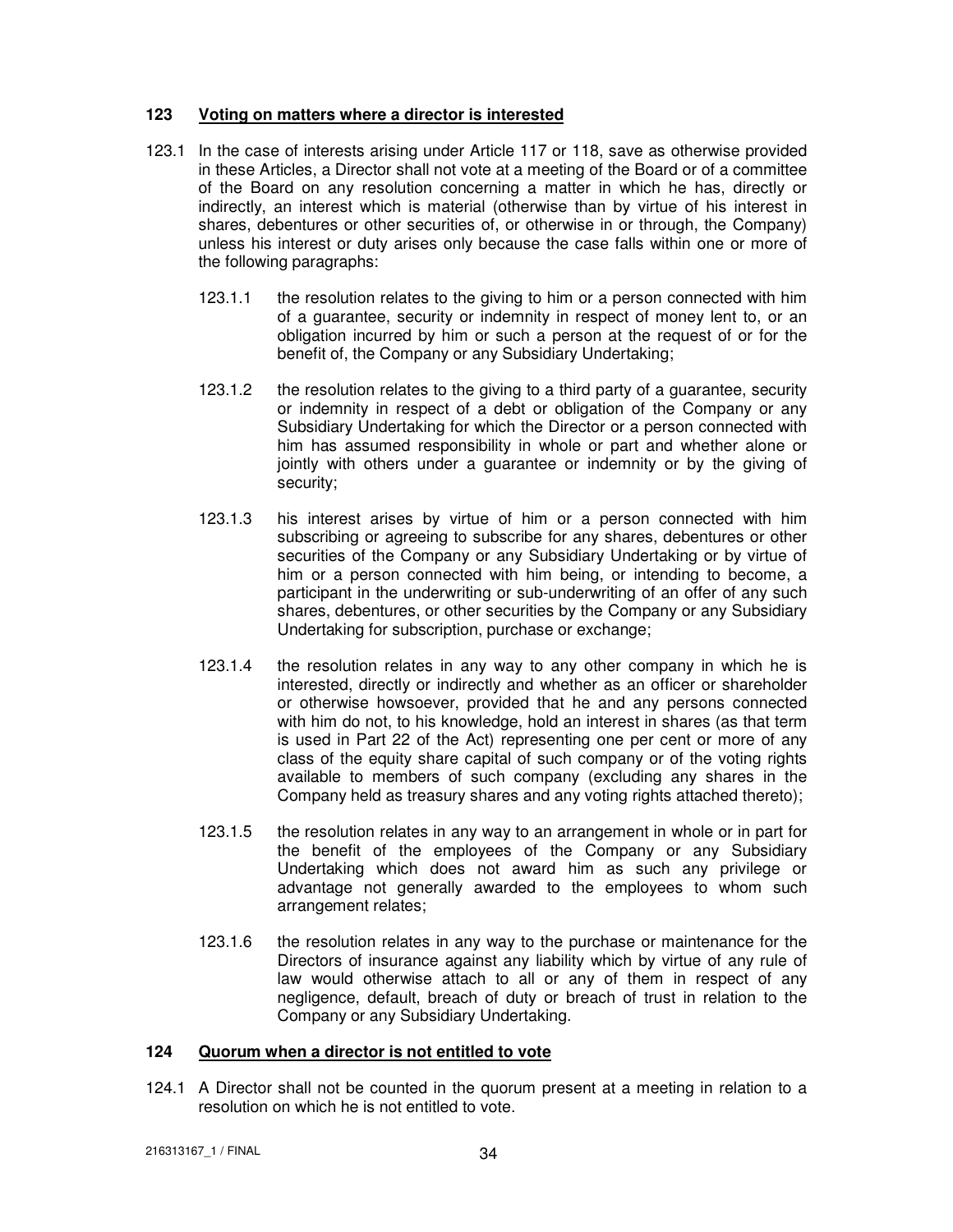## **125 Proposals may be considered separately**

125.1 Where proposals are under consideration concerning the appointment (including fixing or varying the terms of appointment) of two or more Directors to offices or employments with the Company or a body corporate in which the Company is interested the proposals may be divided and considered in relation to each Director separately and (provided he is not for another reason precluded from voting) each of the Directors concerned shall be entitled to vote and be counted in the quorum in respect of each resolution except that concerning his own appointment.

## **126 Chairman to decide whether a director may vote**

126.1 If a question arises at a meeting of the Board or of a committee of the Board as to the right of a Director to vote or be counted in the quorum and such question is not resolved by his voluntarily agreeing to abstain from voting or not to be counted in the quorum, the question may (unless the Director concerned is the chairman of the meeting in which case he shall withdraw from the meeting and the Board shall elect a new chairman to consider the question in place of the chairman), before the conclusion of the meeting, be referred to the chairman of the meeting and his ruling in relation to any Director other than himself shall be final and conclusive except in a case where the nature or extent of the interest of the Director concerned has not been fairly disclosed and provided that any such question shall, for the purposes of disclosure of the interest in the accounts of the Company, be finally and conclusively decided by a majority of the Board (other than the Director concerned).

# **DIRECTORS' POWERS TO AUTHORISE CONFLICTS OF INTEREST**

# **127 Authorisation of interests**

127.1 The Directors may authorise, to the fullest extent permitted by law, any matter proposed to them which would otherwise result in a Director infringing his duty under section 175 of the Act to avoid a situation in which he has, or can have, a direct or indirect interest that conflicts, or possibly may conflict, with the interests of the Company and which may reasonably be regarded as likely to give rise to a conflict of interest.

#### **128 Requirement for authorisation to be effective**

- 128.1 Authorisation of a matter under Article 127 is effective only if:
	- 128.1.1 the matter has been proposed to the Directors by being submitted for consideration at a meeting of the Directors or for the authorisation of the Directors in accordance with the Board's normal procedures or in such other manner as the Board may approve;
	- 128.1.2 any requirement as to quorum at the meeting of the Directors at which the matter is considered is met without counting the Director in question and any other interested Director; and
	- 128.1.3 the matter has been agreed to without the Director in question and any other interested Director voting or would have been agreed to if their votes had not been counted.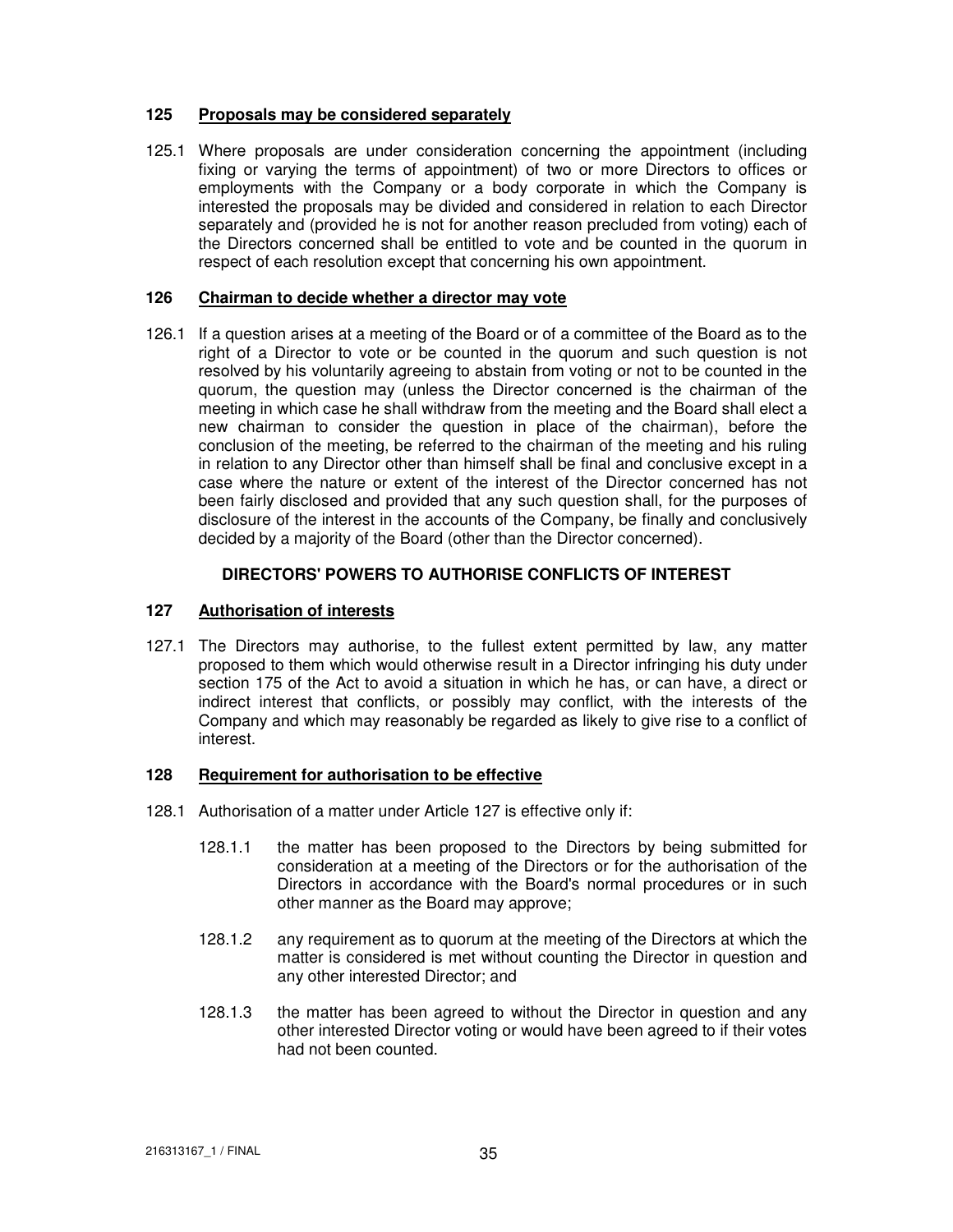# **129 Conflicts arising out of authorised matter**

129.1 Any authorisation of a matter under Article 127 shall extend to any actual or potential conflict of interest which may reasonably be expected to arise out of the matter so authorised.

## **130 Directors may impose terms on authorisation**

130.1 The Board may authorise a matter pursuant to Article 127 on such terms and for such duration, or impose such limits or conditions on it, as it may decide and vary the terms or duration of such an authorisation (including any limits or conditions imposed on it) or revoke it and a Director shall comply with any obligations imposed on him by the Directors pursuant to any such authorisation.

# **131 Examples of terms that may be imposed**

- 131.1 Any terms imposed by the Board under Article 130 may include (without limitation):
	- 131.1.1 whether the Director may vote (or be counted in the quorum) at a meeting of the Board or any committee or sub-committee of the Board in relation to any resolution relating to the relevant matter;
	- 131.1.2 whether the Director is to be given any documents or other information in relation to the relevant matter; and
	- 131.1.3 whether the Director is to be excluded from discussions in relation to the relevant matter at a meeting of the Board or any committee or subcommittee of the Board or otherwise.

# **132 Confidential information**

132.1 The Director shall not be required to disclose any confidential information obtained in relation to the relevant matter (other than through his position as a Director of the Company) to the Company or to use or apply it in performing his duties as a Director if to do so would result in a breach of a duty or obligation of confidence owed by him in relation to or in connection with that matter.

## **133 General duties**

133.1 A Director does not infringe any duty he owes to the Company by virtue of sections 171 to 177 of the Act if he acts in accordance with such terms, limits and conditions (if any) as the Board may impose in respect of its authorisation of the Director's conflict of interest or possible conflict of interest under Article 127.

# **134 Accountability for benefits**

134.1 A Director shall not, save as otherwise agreed by him, be accountable to the Company for any benefit which he (or a person connected with him) derives from any matter authorised by the Directors under Article 127 and any contract, transaction or arrangement relating thereto shall not be liable to be avoided on the grounds of any such benefit.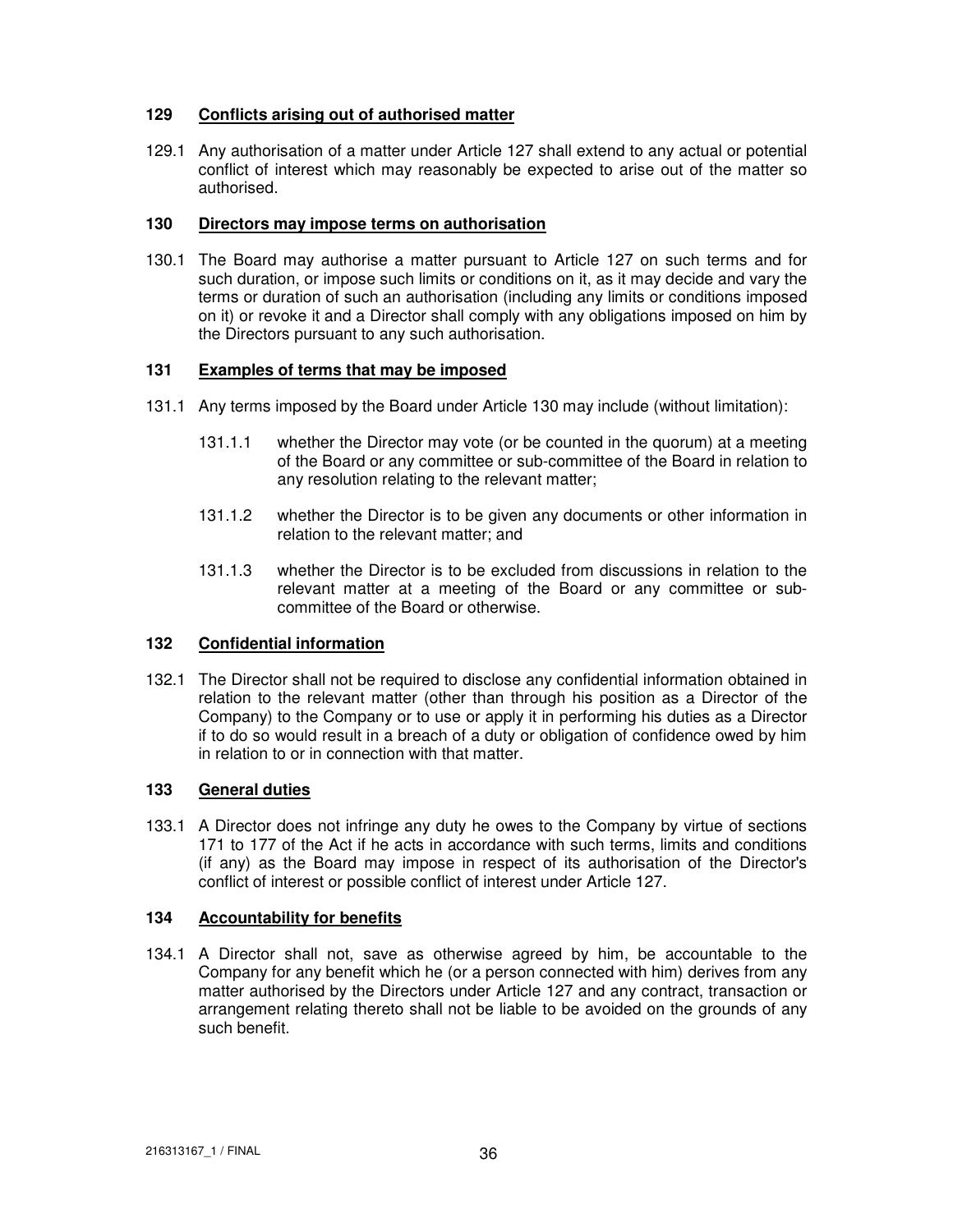# **135 Conflict of duties**

135.1 A reference in these Articles to a conflict of interest includes a conflict of interest and duty and a conflict of duties.

# **DIRECTORS' INTERESTS – GENERAL**

## **136 Connected persons**

- 136.1 For the purposes of Articles 117 to 135:
	- 136.1.1 an interest of a person connected with a Director shall be treated as an interest of the Director; and
	- 136.1.2 section 252 of the Act shall determine whether a person is connected with a Director.

## **137 Suspension or ratification by ordinary resolution**

137.1 The Company may by ordinary resolution suspend or relax to any extent, either generally or in respect of any particular matter, any provision of these Articles prohibiting a Director from voting at a meeting of the Board or of a committee of the Board or ratify any contract, transaction or arrangement, or other proposal, not duly authorised by reason of a contravention of any provisions of these Articles.

# **PROCEEDINGS OF THE BOARD**

## **138 Notice of board meetings**

138.1 Subject to the provisions of these Articles, the Board may regulate its proceedings as it thinks fit. A Director may, and the Secretary at the request of a Director shall, call a meeting of the Board. Notice of a board meeting may be given to a Director personally or by word of mouth or sent by instrument to him at such address as he may from time to time specify for this purpose (or if he does not specify an address, at his last known address) or sent in electronic form to such address (if any) as may for the time being be notified by him or on his behalf to the Company for that purpose. A Director absent or intending to be absent from the United Kingdom may request the Board that notices of board meetings shall during his absence be given by instrument or in electronic form to him (or to his alternate) at an address given by him to the Company for this purpose, but if no such request is made it shall not be necessary to give notice of a board meeting to any Director who is for the time being absent from the United Kingdom. A Director may waive notice of any meeting either prospectively or retrospectively.

# **139 Voting at board meetings**

139.1 Questions arising at a meeting shall be decided by a majority of votes. In the case of an equality of votes, the chairman of the meeting shall have a second or casting vote.

# **140 Quorum at board meetings**

140.1 The quorum for the transaction of the business of the Board may be fixed by the Board and unless so fixed at any other number shall be two. A person who holds office as an Alternate Director shall, if his appointor is not present, be counted in the quorum provided that a Director or Alternate Director who attends a meeting of the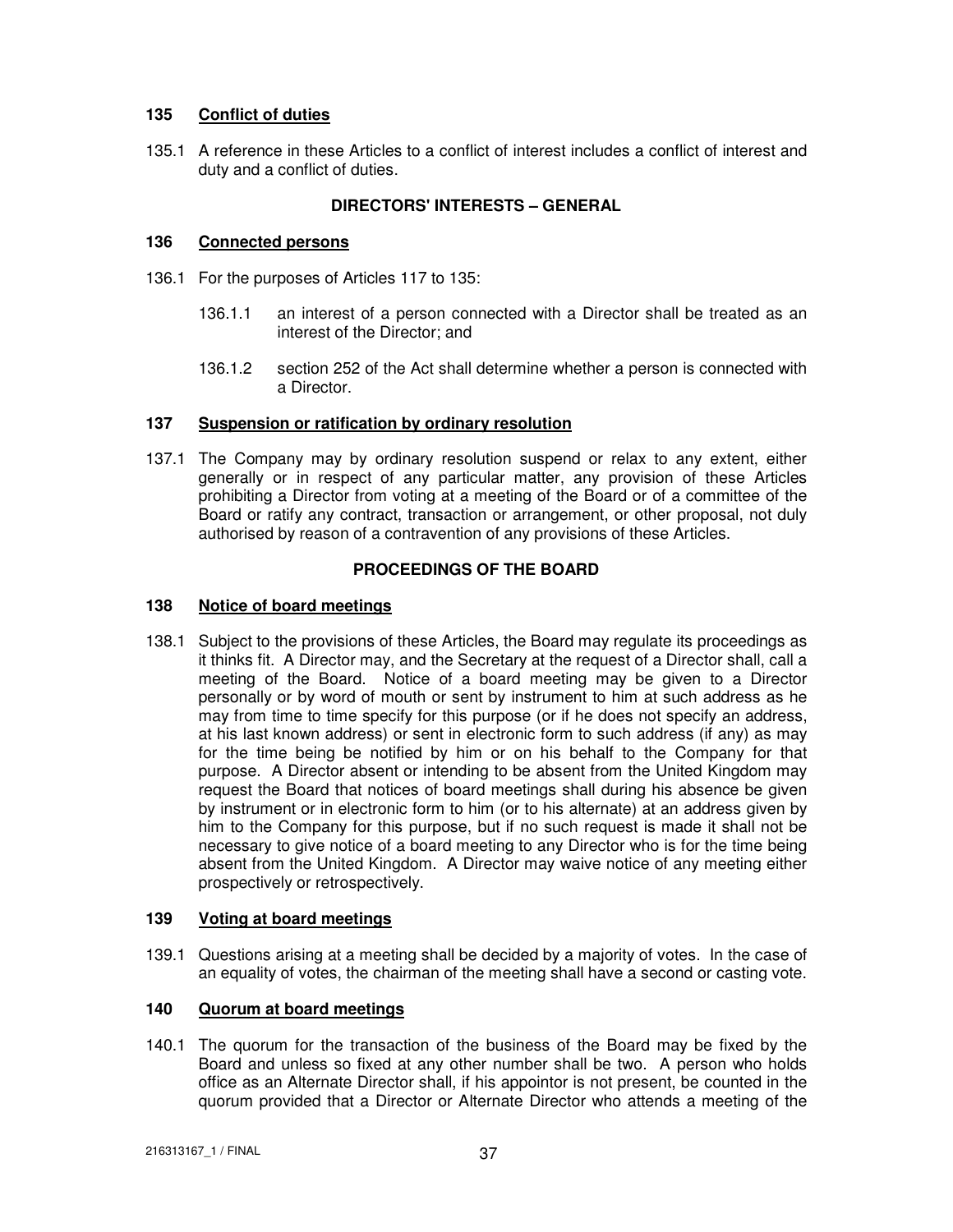Board shall for the purposes of a quorum be counted as one person notwithstanding that he also attends such meeting as an Alternate Director or that he attends as an Alternate Director appointed by more than one Director.

# **141 Participation in meetings by telephone**

141.1 Any Director or other person may participate in a meeting of the Board by means of conference telephone or similar communications equipment whereby all persons participating in the meeting can hear each other and any person participating in the meeting in this manner shall be deemed to be present in person at that meeting. Such a meeting shall be deemed to take place where the largest group of those participating is assembled, or, if there is no such group, at the place where the chairman of the meeting is at the time the meeting is held.

# **142 Number of directors below quorum**

142.1 The continuing Directors or a sole continuing Director may act notwithstanding any vacancies in the Board but, if the number of Directors is less than the number fixed as the quorum, the continuing Directors or Director may act only for the purpose of filling vacancies in the Board or of calling a general meeting.

# **143 Chairman**

143.1 The Board may appoint one of its number to be the chairman of the Board and one or more deputy chairmen and may at any time remove them from office. Unless he is unwilling to do so, the chairman of the Board shall preside at every meeting of the Board at which he is present. But if there is no chairman of the Board or deputy chairman holding office, or if at any meeting neither the chairman of the Board nor a deputy chairman is present and willing to preside within five minutes after the time appointed for the meeting, the Directors present may appoint one of their number to be chairman of the meeting.

# **144 Resolution in writing**

144.1 A resolution in writing signed by all the Directors entitled to receive notice of a meeting of the Board (not being less than the number required to form a quorum of the Board) or all members of a committee of the Board shall be as valid and effectual as if it had been passed at a meeting of the Board or (as the case may be) a committee of the Board duly convened and held and may consist of several documents in hard copy form and/or sent by electronic means in the like form each signed by one or more Directors provided that all those signing or agreeing to the resolution would have formed a quorum at such a meeting. A resolution signed by an Alternate Director need not also be signed by his appointor and, if it is signed by a Director who has appointed an Alternate Director, it need not be signed by the Alternate Director in that capacity.

# **145 Validity of acts**

145.1 All acts done by a meeting of the Board, or by a committee of the Board, or by a person acting as a Director, Alternate Director or member of a committee shall, notwithstanding that it be afterwards discovered that there was a defect in the appointment or continuance in office of any Director, Alternate Director or person acting as aforesaid, or that any of them were disqualified from holding office, or had vacated office, or were not entitled to vote, be as valid as if every such person had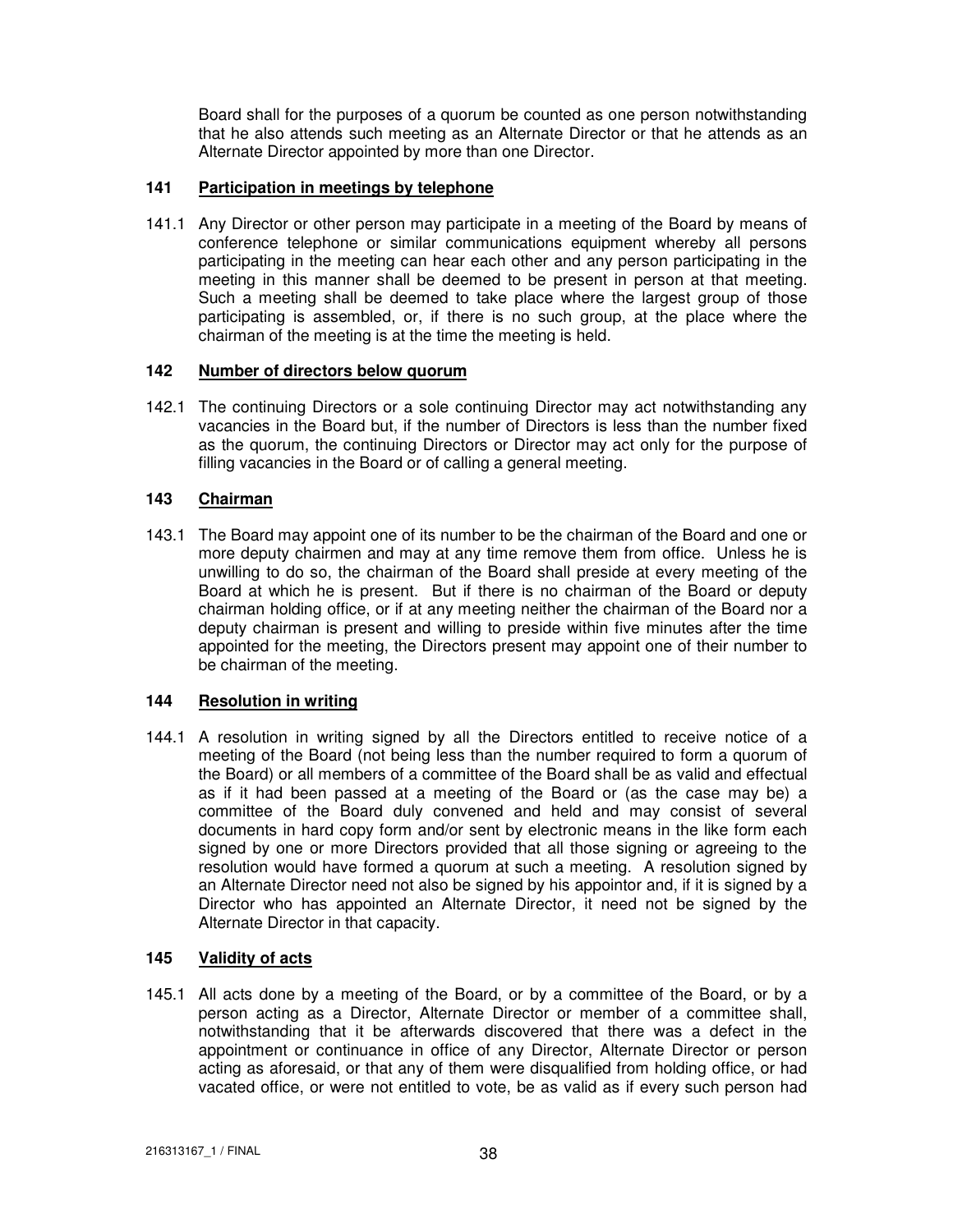been duly appointed and was qualified and had continued to be a Director, Alternate Director or member of a committee and had been entitled to vote.

## **SECRETARY**

## **146 Secretary**

146.1 Subject to the provisions of the Acts, the Secretary shall be appointed by the Board for such term, at such remuneration and upon such conditions as it may think fit and any Secretary so appointed may be removed by the Board. Two or more persons may be appointed as joint secretaries and the Board may also appoint from time to time on such terms as it may think fit one or more temporary or assistant or deputy secretaries.

#### **MINUTES**

# **147 Minutes**

- 147.1 The Board shall cause minutes to be kept:
	- 147.1.1 of all appointments of officers made by the Board; and
	- 147.1.2 of all proceedings at meetings of the Company, of the holders of any class of shares in the Company, and of the Board, and of committees of the Board, including the names of the Directors present at each such meeting.
- 147.2 Any such minutes, if purporting to be signed by the chairman of the meeting to which they relate or of the meeting at which they are approved, shall be sufficient evidence without any further proof of the facts stated in them.

#### **THE SEAL**

#### **148 Use of seal**

148.1 If the Company has a Seal it shall only be used by the authority of the Board or of a committee of the Board authorised by the Board. The Board may determine who shall sign any instrument to which the Seal is affixed and unless otherwise so determined it shall be signed by a Director and by the Secretary or by a second Director.

#### **149 Official seal**

149.1 If the Company has an official seal for use abroad, it may only be affixed to a document if its use on that document, or documents of a class to which it belongs, has been authorised by a decision of the Board, or of a committee of the Board authorised by the Board.

#### **150 Securities seal**

150.1 If the Company has a securities seal, it may only be affixed to securities by the Secretary or a person authorised to apply it to securities by the Secretary.

## **151 Affixing of securities seal**

151.1 For the purposes of the Articles, references to the securities seal being affixed to any document include the reproduction of the image of that seal on or in a document by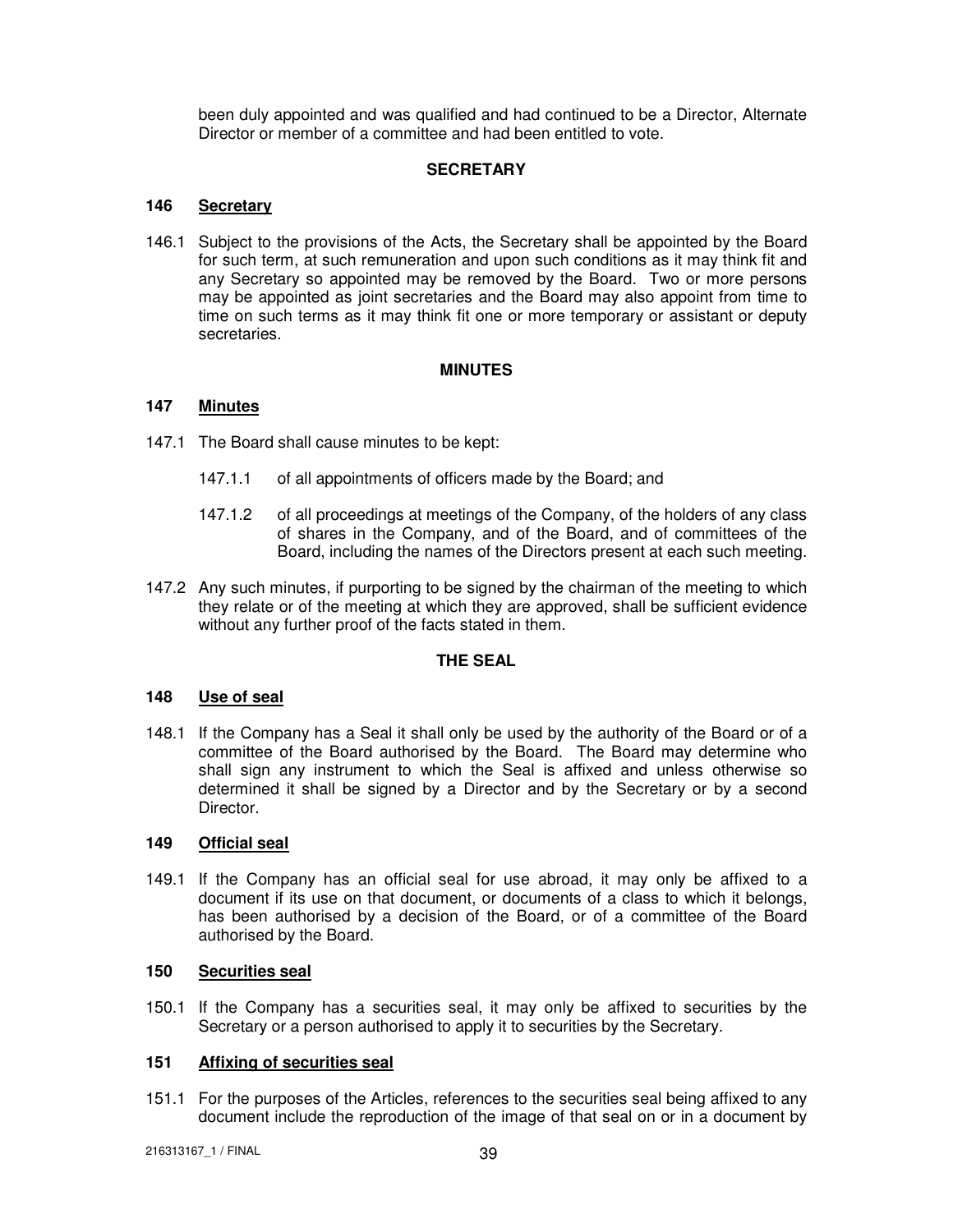any mechanical or electronic means which has been approved by the Directors in relation to that document or documents of a class to which it belongs.

## **DIVIDENDS**

## **152 Declaration of dividends by the Company**

152.1 Subject to the provisions of the Acts, the Company may by ordinary resolution declare dividends in accordance with the respective rights of the members but no dividend shall exceed the amount recommended by the Board.

## **153 Calculation of dividends**

153.1 Except as otherwise provided by the rights attached to the shares, all dividends shall be declared and paid according to the amounts paid up on the shares on which the dividend is paid but (for the purposes of this Article only) no amount paid on a share in advance of calls shall be treated as paid on the share. All dividends shall be apportioned and paid proportionately to the amounts paid up on the shares during any portion or portions of the period in respect of which the dividend is paid but, if any share is issued on terms providing that it shall rank for a dividend as from a particular date, that share shall rank for a dividend accordingly.

# **154 Board may pay interim and fixed dividends**

154.1 Subject to the provisions of the Acts, the Board may pay interim dividends if it appears to the Board that they are justified by the profits of the Company available for distribution. If the share capital is divided into different classes of shares, the Board may pay interim dividends on shares which confer deferred or non-preferred rights with regard to dividends as well as on shares which confer preferential rights with regard to dividends, but no interim dividend shall be paid on shares carrying deferred or non-preferred rights if, at the time of payment, any preferential dividend is in arrears. The Board may also pay, at intervals settled by it, any dividend payable at a fixed rate if it appears to it that the profits available for distribution justify the payment. Provided the Board acts in good faith, the Directors shall not incur any liability to the holders of shares conferring preferred rights for any loss that they may suffer by the lawful payment of an interim dividend on any shares having deferred or non-preferred rights. Dividends may be declared or paid in any currency.

#### **155 Amounts due on shares may be deducted**

155.1 The Board may deduct from any dividend or other moneys payable on or in respect of a share to any member all sums of money (if any) presently payable by him to the Company on account of calls or otherwise in relation to shares of the Company.

#### **156 No interest on dividends**

156.1 No dividend or other moneys payable in respect of a share shall bear interest as against the Company unless otherwise provided by the rights attached to the share. All unclaimed dividends may be retained by the Company or invested or made use of by the Company as the Board may think fit until they are claimed and, so that the Company shall not be obliged to account for any interest or other income derived from them, it shall not be constituted a trustee in respect of them or be responsible for any loss thereby arising. Any interest or profits earned on unclaimed dividends invested or otherwise made use of shall belong to the Company. Any dividend which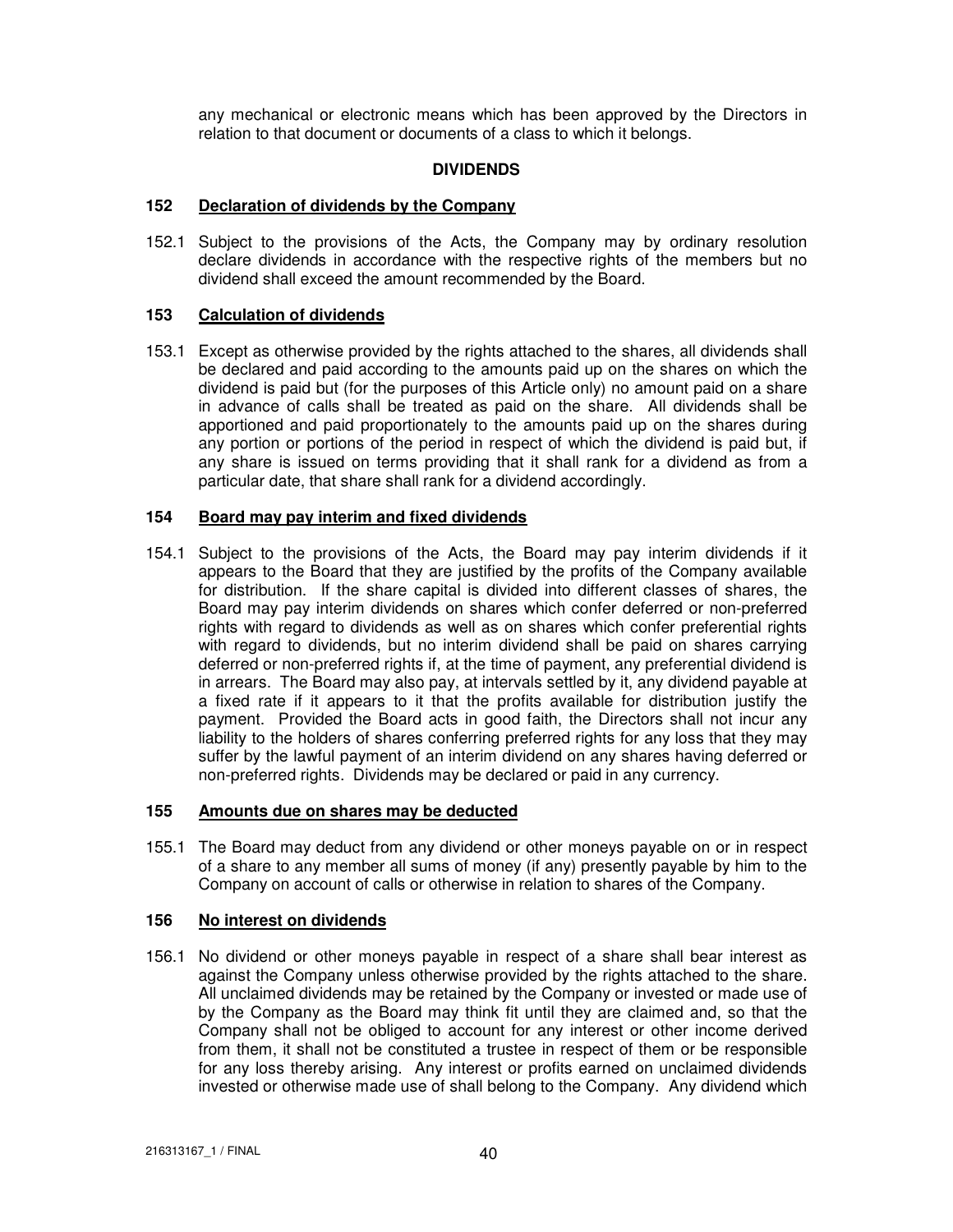has remained unclaimed for twelve years from the date when it became due for payment shall be forfeited and cease to remain owing by the Company.

## **157 Record dates**

157.1 Without prejudice to any rights attached to any shares, the Company or the Board may fix a date, or a particular time on a date, as the record date by reference to which a dividend will be declared or paid or a distribution, allotment or issue made, and that date may be before, on or after the date on which the dividend, distribution, allotment or issue is declared, paid or made. In the absence of a record date being fixed, entitlement to any dividend, distribution, allotment or issue shall be determined by reference to the date on which the dividend is declared or the distribution, allotment or issue is made.

## **158 Payment to persons entitled by transmission**

158.1 The Board may pay the dividends or other moneys payable on shares in respect of which any person is entitled to be registered as holder by transmission to such person upon production of such evidence as would be required if such person desired to be registered as a member in respect of such shares.

## **159 Payment procedure**

- 159.1 Any dividend or other moneys payable in respect of a share may be paid:
	- 159.1.1 in cash;
	- 159.1.2 by cheque or warrant sent by post to the address in the Register of the person entitled to the moneys or, if two or more persons are the holders of the share or are jointly entitled to it by reason of the death or bankruptcy of the holder or otherwise by operation of law, to the address in the Register of that one of those persons who is first named in the Register in respect of the joint holding or to such person and to such address as the person or persons entitled to the moneys may in writing direct. Every such cheque or warrant shall be made payable to the person or persons entitled to the moneys or to such other person as the person or persons so entitled may in writing direct and shall be sent at the risk of the person or persons so entitled. Any such cheque or warrant may be crossed "account payee" although the Company shall not be obliged to do so;
	- 159.1.3 by bank transfer to such account (of a type approved by the Board) as the person or persons entitled to the moneys may in writing direct; or
	- 159.1.4 by such other method of payment approved by the Board as the person or persons entitled to the moneys may in writing agree to.
- 159.2 Payment of a cheque or warrant by the bank on which it was drawn or the transfer of funds by the bank instructed to make the transfer shall be a good discharge to the Company.

## 160 **Uncashed dividends**

160.1 If, in respect of dividends or other moneys payable in respect of any shares, cheques or warrants have been sent through the post in accordance with the provisions of the preceding Article but have been returned undelivered or left uncashed during the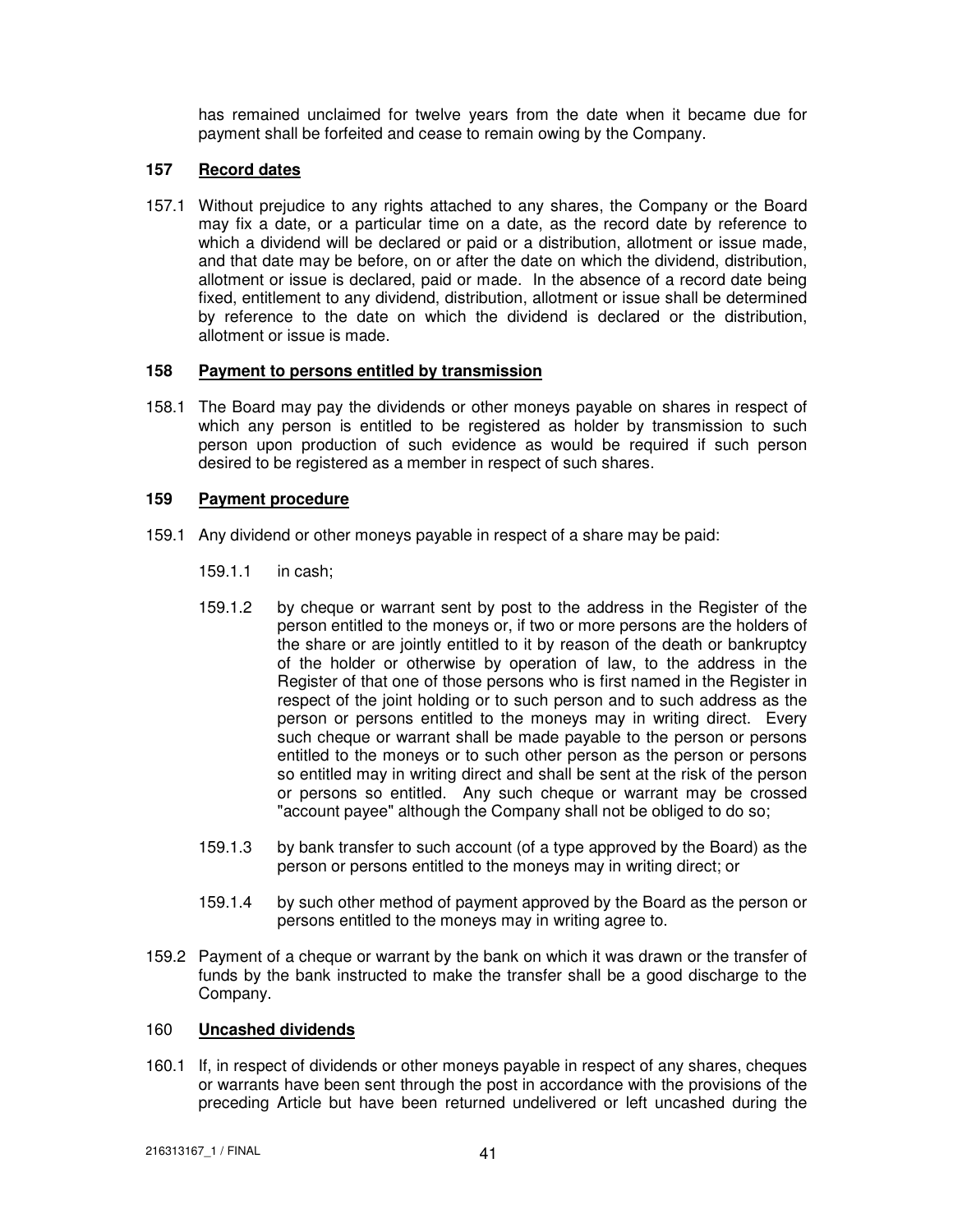periods for which they are valid or bank transfers or other methods of payment have failed either:

- 160.1.1 on two consecutive occasions; or
- 160.1.2 on any one occasion and reasonable enquiries have failed to establish another address or account of the person entitled to the moneys,

the Company need not thereafter despatch further cheques or warrants or give instructions for bank transfers or other methods of payment in payment of dividends or other moneys payable on or in respect of the shares in question until the member or other person entitled thereto shall have communicated with the Company and supplied in writing to the Office a new address or account to be used for the purpose.

#### **161 Dividends other than in cash**

161.1 Any general meeting declaring a dividend may, upon the recommendation of the Board, direct payment or satisfaction of such dividend wholly or in part by the distribution of specific assets and in particular of fully paid shares or debentures of any other company, and the Board shall give effect to such directions. Where any difficulty arises in regard to the distribution, the Board may settle the same as it thinks expedient, and in particular may fix the value for distribution of such specific assets or any part thereof and may determine that a cash payment shall be made to any members upon the footing of the value so fixed in order to adjust the rights of those entitled to participate in the dividend, and may vest any such specific assets in trustees, upon trust for the members entitled to the dividend, as may seem expedient to the Board.

#### **162 Scrip dividends**

- 162.1 The Board may, with the sanction of an ordinary resolution of the Company, offer the holders of shares the right to elect to receive shares, credited as fully paid, instead of cash in respect of the whole (or some part, to be determined by the Board) of such dividend or dividends as are specified by such resolution. The following provisions shall apply:
	- 162.1.1 the resolution may specify a particular dividend, or may specify all or any dividends declared or paid within a specified period, but such period shall end not later than the beginning of the annual general meeting in the fifth year following that in which such resolution is passed;
	- 162.1.2 the entitlement of each holder of shares to new shares shall be such that the value of such new shares shall be as nearly as possible equal to (but not in excess of) the cash amount that such holder would otherwise have received by way of dividend and for this purpose the value of a share shall be the average of the middle market quotations for such a share as derived from the London Stock Exchange AIM Appendix of the Daily Official List on such five consecutive dealing days as the Directors shall determine provided that the first of such dealing days shall be on or after the day when the shares are first quoted "ex" the relevant dividend;
	- 162.1.3 no fraction of a share may be allotted and the Board may make such provision as it thinks fit for any fractional entitlements including provision: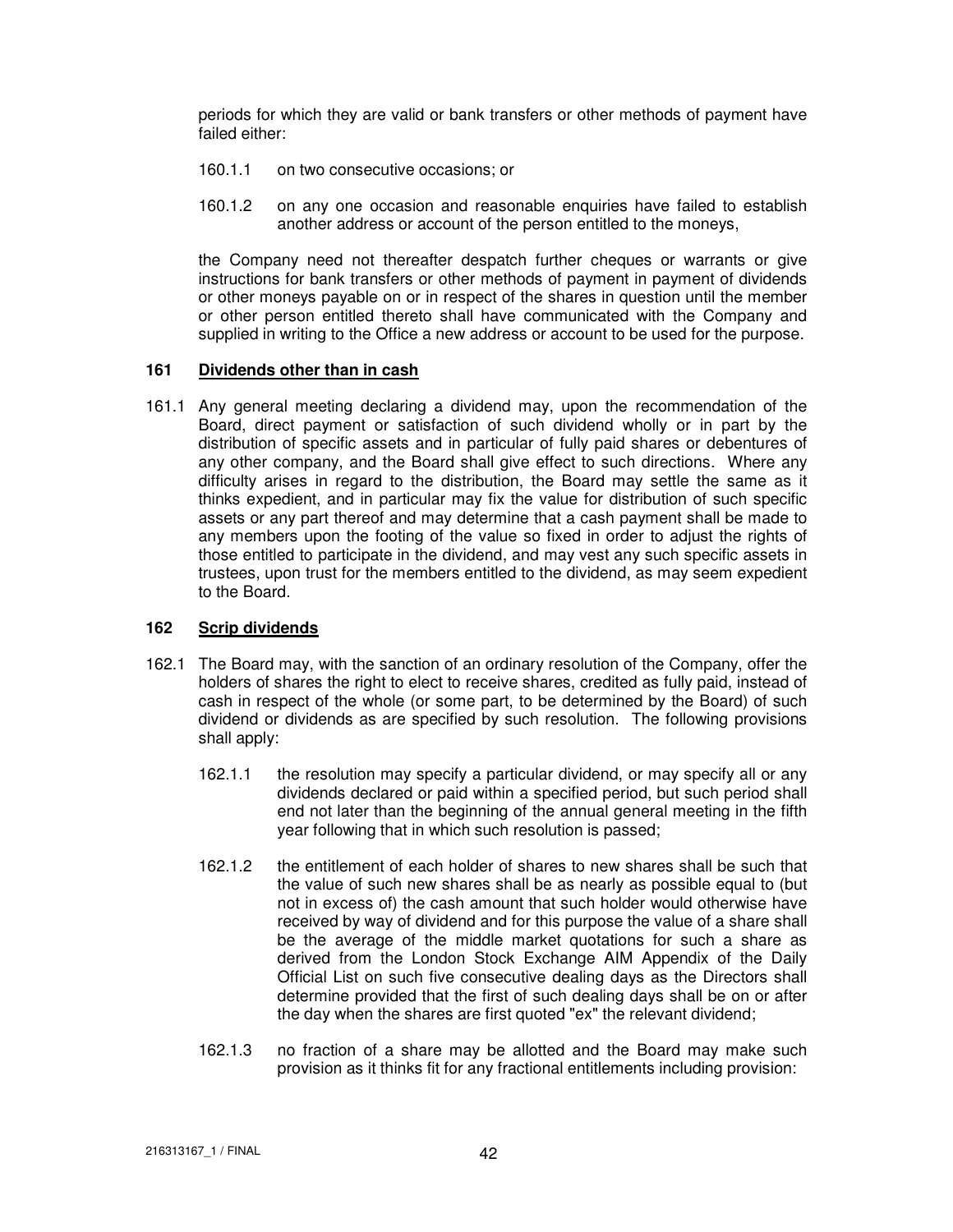- (i) for the whole or part of the benefit of fractional entitlements to be disregarded or to accrue to the Company; or
- (ii) for the value of fractional entitlements to be accumulated on behalf of a member (without entitlement to interest) and applied in paying up new shares in connection with a subsequent offer by the Company of the right to receive shares instead of cash in respect of a future dividend;
- 162.1.4 the Board, after determining the basis of allotment, shall notify the holders of shares in writing of the right of election offered to them and (except in the case of any holder from whom the Company has received written notice, in such form as the Board may require which is effective for the purposes of the relevant dividend, that such holder wishes to receive shares instead of cash in respect of all future dividends in respect of which the Board offers the holders of shares the right to elect to receive shares as aforesaid) shall send with, or following, such notification, forms of election and specify the procedure to be followed and the place or address at which, and the latest date and time by which, duly completed forms of election must be received in order to be effective;
- 162.1.5 the dividend (or that part of the dividend in respect of which a right of election has been offered) shall not be payable on shares in respect of which such election has been duly made (the "elected shares") and instead additional shares shall be allotted to the holders of the elected shares on the basis of allotment determined as provided above and for such purpose the Board shall capitalise out of such of the sums standing to the credit of reserves (including any share premium account or capital redemption reserve) or any of the profits which could otherwise have been applied in paying dividends in cash as the Board may determine a sum equal to the aggregate nominal amount of the additional shares to be allotted on such basis and shall apply the same in paying up in full the appropriate number of unissued shares for allotment and distribution to and amongst the holders of the elected shares on such basis;
- 162.1.6 the additional shares so allotted shall rank pari passu in all respects with the fully-paid shares of that class then in issue save only as regards participation in the relevant dividend; and
- 162.1.7 the Board may on any occasion determine that rights of election shall only be made available subject to such exclusions, restrictions or other arrangements as it may in its absolute discretion deem necessary or desirable in order to comply with legal or practical problems under the laws of, or the requirements of any recognised regulatory body or any stock exchange in, any territory.

## **163 Joint holders**

163.1 If several persons are entered in the Register as joint holders of any share or are jointly entitled to a share, any one of them may give receipts for any dividend or other moneys payable in respect of the share and the Board may deduct from the dividends or other moneys payable in respect of any share held jointly by several persons all sums of money (if any) presently payable to the Company from any one or more of the registered holders on account of calls or otherwise in relation to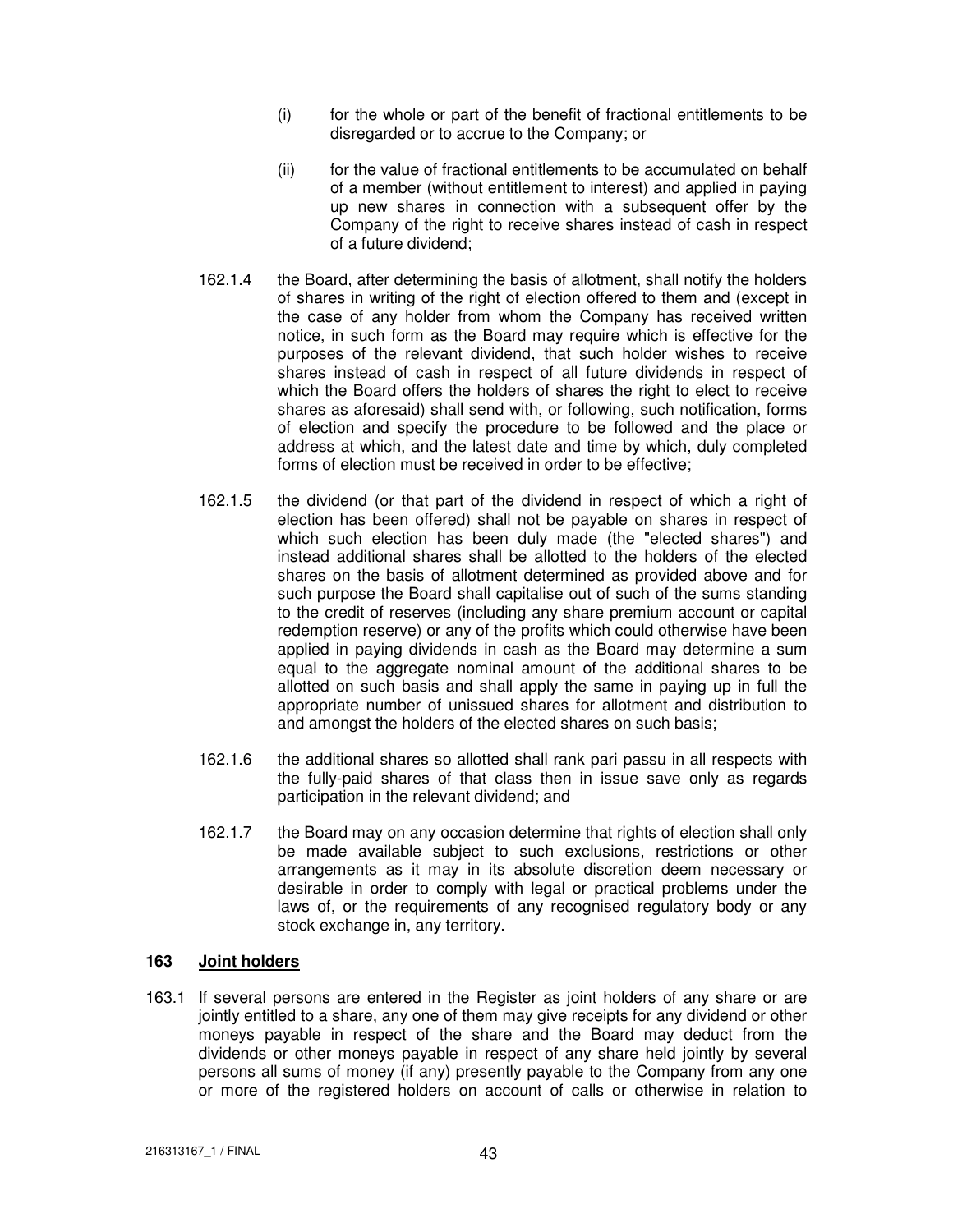shares in the Company held in the joint names of all (but not some only) of such registered holders.

## **ACCOUNTS**

#### **164 Members have no rights to inspect records**

164.1 No member shall (as such) have any right of inspecting any accounting records or other book or document of the Company except as conferred by the Acts or authorised by the Board or by ordinary resolution of the Company.

## **165 Delivery of accounts**

- 165.1 Save as provided in this Article, a copy of the annual accounts of the Company together with a copy of the Auditors' report and the Directors' report and any other documents required to accompany or be annexed to them shall, not less than 21 days before the date of the general meeting at which copies of those documents are to be laid, be sent to every member and to every debenture holder of the Company and to every other person who is entitled to receive notices from the Company of general meetings.
- 165.2 Copies of the documents referred to in Article 165.1 need not be sent to:
	- 165.2.1 a person who is not entitled to receive notices of general meetings; or
	- 165.2.2 a person of whose address the Company is unaware; or
	- 165.2.3 more than one of the joint holders of shares or debentures in respect of those shares or debentures,

provided that any member or debenture holder to whom a copy of such documents has not been sent shall be entitled to receive a copy free of charge on application at the Office.

165.3 The Company may, in accordance with sections 426 to 429 of the Act and any regulations made under it, send a summary financial statement to any of the persons otherwise entitled to be sent copies of the documents referred to in Article 165.1 instead of or in addition to those documents and, where it does so, the statement shall be delivered or sent to such person not less than 21 days before the general meeting at which copies of those documents are to be laid.

# **CAPITALISATION OF PROFITS**

## **166 Procedure**

- 166.1 The Board may with the authority of an ordinary resolution of the Company:
	- 166.1.1 subject as subsequently provided in these Articles, resolve to capitalise all or any part of the profits of the Company to which this Article applies;
	- 166.1.2 appropriate the sum resolved to be capitalised to the members who would have been entitled to it if it were distributed by way of dividend and in the same proportions and apply such sum on their behalf either:
		- (i) in or towards paying up the amounts, if any, for the time being unpaid on any shares held by them respectively; or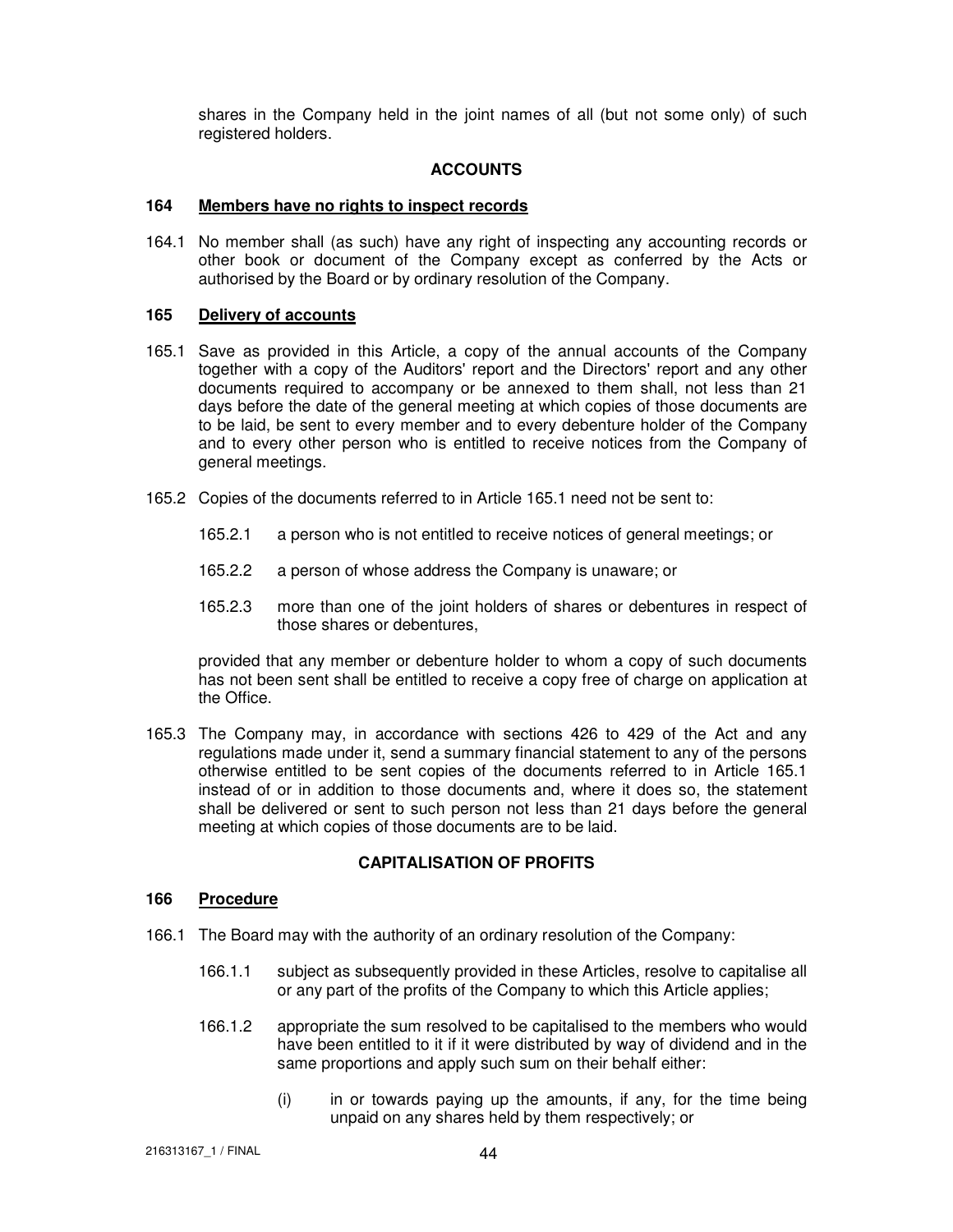(ii) in paying up in full unissued shares or debentures of the Company of a nominal amount equal to that sum, and allotting the shares or debentures credited as fully paid to those members, or as they may direct, in those proportions,

or partly in one way and partly in the other;

- 166.1.3 in respect of any shares held as treasury shares, include, to the extent permitted by the Act, the Company among the members entitled to the sum resolved to be capitalised notwithstanding that it is not entitled to any dividend in respect of such shares;
- 166.1.4 make such provision by the issue of fractional securities or by payment in cash or otherwise as it determines in the case of shares or debentures otherwise becoming distributable under this Article in fractions; and
- 166.1.5 authorise any person to enter on behalf of all the members concerned into an agreement with the Company providing for the allotment to them respectively, credited as fully paid, of any shares or debentures to which they are entitled upon such capitalisation, any agreement made under such authority being binding on all such members.

# **167 Profits which may be capitalised**

- 167.1 The profits of the Company to which the preceding Article applies shall be any profits of the Company not required for paying fixed dividends on any preference shares or other shares issued on special conditions and shall be deemed to include:
	- 167.1.1 any reserves arising from appreciation in capital assets or ascertained by valuation; and
	- 167.1.2 any other amounts for the time being standing to any reserve or reserves including capital redemption reserve and share premium account,

provided that to the extent required by the Acts, the Company shall not apply an unrealised profit in paying up debentures or any amounts unpaid on any of its issued shares and the only purpose to which sums standing to share premium account or capital redemption reserve shall be applied pursuant to the preceding Article shall be the payment up in full of unissued shares to be allotted and distributed as aforesaid.

# **NOTICES**

# **168 Form of notice**

168.1 Any notice or other document to be sent or given pursuant to these Articles (other than a notice calling a meeting of the Board) shall be in writing and, subject to the Act, may be sent in electronic form to such address (if any) as may for the time being be notified for that purpose to the person sending the notice or other document by or on behalf of the person to whom the notice or document is sent. The Board may from time to time specify the form and manner in which a notice may be given by or to the Company in electronic form and may prescribe such procedures as it thinks fit for verifying the authenticity or integrity of any such communication in electronic form. A notice may be given to the Company in electronic form only if it is given to an address specified for the receipt of communications in electronic form of that type and in accordance with the requirements specified by the Board.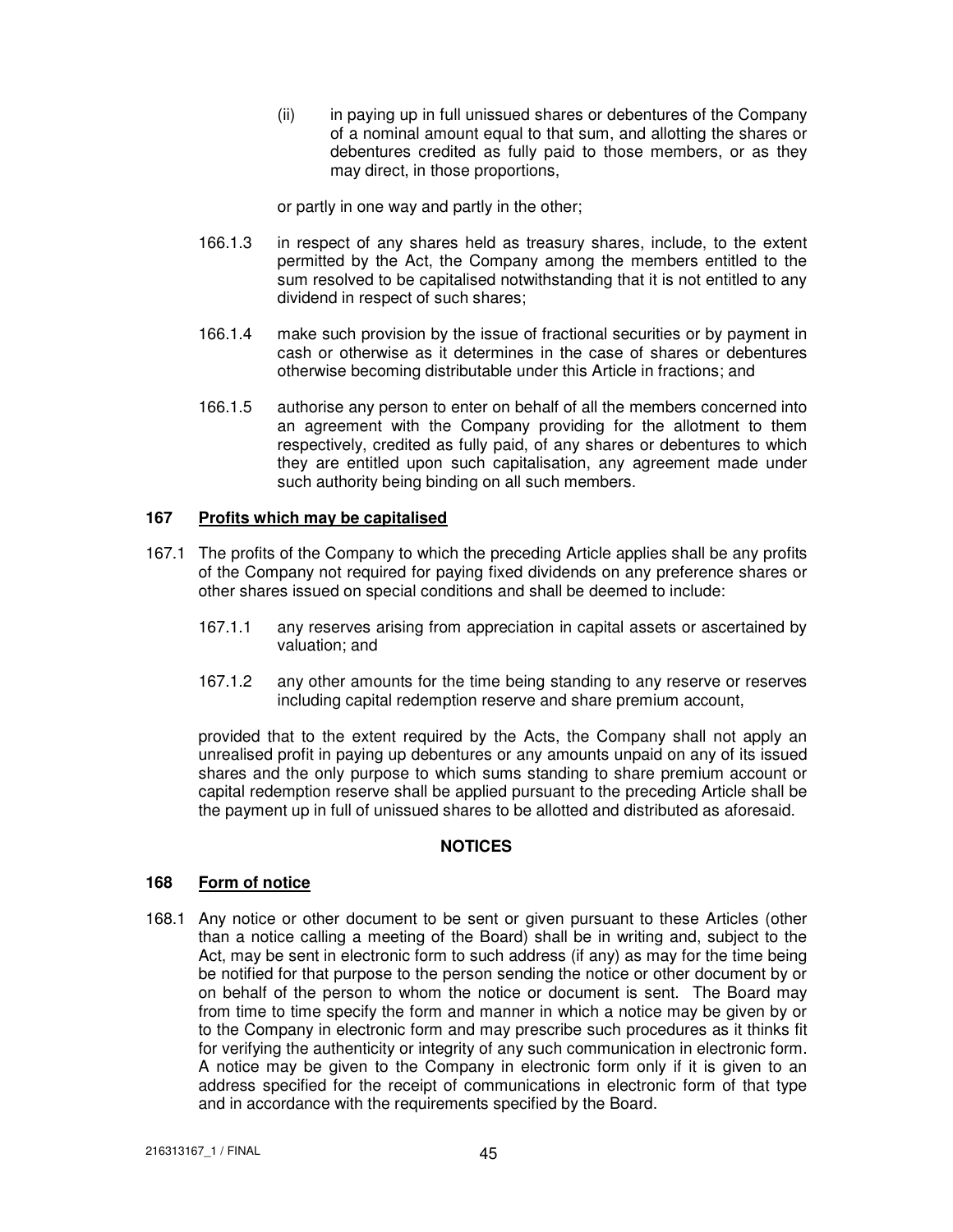# **169 Method of service**

- 169.1 The Company may give any notice in writing, document or other communication to a member:
	- 169.1.1 personally;
	- 169.1.2 by sending it by post in a prepaid envelope addressed to the member at his address in the Register;
	- 169.1.3 by leaving it at that address;
	- 169.1.4 by sending it in electronic form to such address (if any) as may for the time being be notified to the Company by or on behalf of the member for that purpose; or
	- 169.1.5 by making it available on a website and notifying the member of its availability in accordance with the Act and a member shall be deemed to have agreed that the Company may send or supply a document or information by means of a website if the conditions set out in the Act have been satisfied.
- 169.2 In the case of joint holders of a share, all notices and other documents shall be given to the joint holder whose name stands first in the Register in respect of the joint holding and notice so given shall be sufficient notice to all the joint holders.

## **170 Members with overseas addresses**

170.1 A member whose postal address in the Register is not within the United Kingdom and who gives to the Company a postal address within the United Kingdom at which notices may be given to him shall be entitled to have notices given to him at that postal address in the United Kingdom, but otherwise no such member shall be entitled to receive any notice from the Company through the postal system.

#### **171 Member present deemed to have notice**

171.1 A member present, either in person or by proxy, at any meeting of the Company or of the holders of any class of shares in the Company (and, where such person is one of the joint holders of a share, all the joint holders) shall be deemed to have received notice of the meeting and, where requisite, of the purposes for which it was called.

# **172 Service of notice on person entitled by transmission**

172.1 A notice or other document may be given by the Company to the persons entitled to a share in consequence of the death or bankruptcy of a member or otherwise by operation of law by sending or delivering it, in any manner authorised by these Articles for the giving of notice to a member, addressed to them by name, or by the title of representatives of the deceased, or trustee of the bankrupt or by any like description at the address, if any, within the United Kingdom supplied for that purpose by the persons claiming to be so entitled. Until such an address has been supplied, a notice may be given in any manner in which it might have been given if the death or bankruptcy or other event giving rise to the transmission of the share had not occurred. Every person who becomes entitled to a share shall be bound by any notice in respect of that share which, before his name is entered in the Register, has been duly given to a person from whom he derives his title.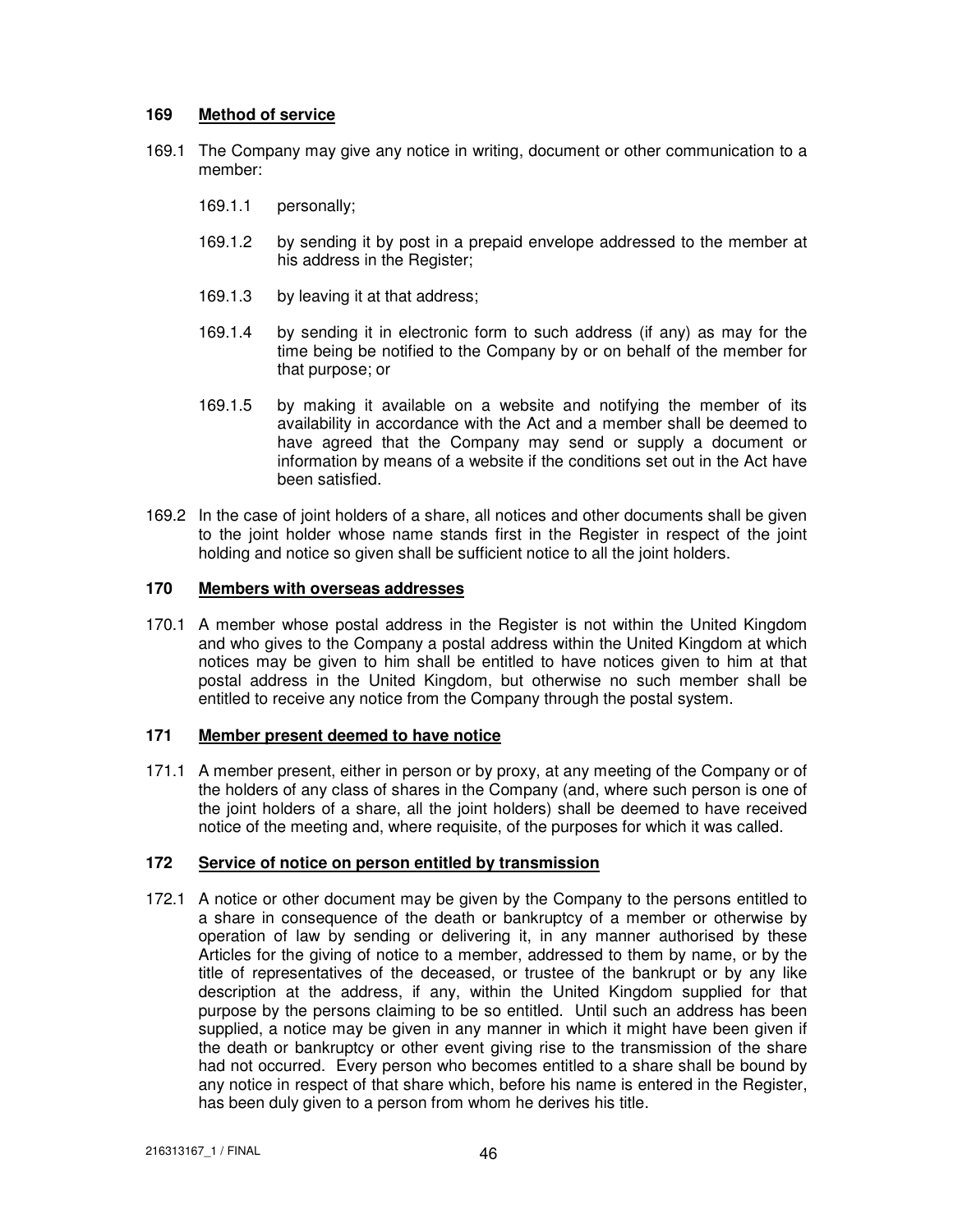# **173 Untraced member not entitled to notices**

173.1 If the Company has suspended the despatch of cheques or warrants to any member or other person entitled thereto in accordance with the provisions of these Articles or, if on two consecutive occasions notices have been sent through the post to any member or other person entitled thereto at his registered address or address for service but have been returned undelivered, such member or other person entitled thereto shall not thereafter be entitled to receive notices from the Company until he shall have communicated with the Company and supplied in writing to the Office a new registered address or address within the United Kingdom for the service of notices.

# **174 When notice deemed served**

- 174.1 Proof that an envelope containing a notice in writing, document or other communication was properly addressed, prepaid and put into the post shall be conclusive evidence that the notice, document or communication was sent. Proof (in accordance with the formal recommendations of best practice contained in the guidance issued by the Institute of Chartered Secretaries and Administrators) that a communication in electronic form was sent by the Company shall be conclusive evidence that the communication was sent. If the Company receives a delivery failure notification following a communication by electronic means the Company shall send or supply the document or notice in hard copy form or electronic form (but not by electronic means) to the member either personally or by sending it by post in accordance with Article 158. A notice in writing, document or other communication shall be deemed to have been given:
	- 174.1.1 if left at a registered address or address at which a notice in writing, document or other communication may be given, on the day on which it was so left;
	- 174.1.2 if sent by first class post, on the day following that on which the envelope containing it was put into the post;
	- 174.1.3 if sent by second class post, on the second day following that on which the envelope containing it was put into the post;
	- 174.1.4 if sent by electronic means on the day on which the communication was sent notwithstanding that the company subsequently sends a hard copy of such notice, document or information by post; and
	- 174.1.5 if made available on a website, when the recipient was deemed to have received notification of the fact that the material was available on the website, in accordance with this Article.

# **175 Notice when post not available**

175.1 Without prejudice to the Article governing the accidental omission to give notice and to the presumption of service by post and the presumed date of service by post in the last preceding Article, if at any time, by reason of the suspension or curtailment of postal services within all or any part of the United Kingdom, the Board reasonably believes that a notice of a general meeting, if sent by post, is unlikely to be delivered within seven days of posting, the Company may, at its sole discretion and either in addition to or in substitution for notice by post, convene a general meeting by a notice advertised in at least one national newspaper and such notice shall be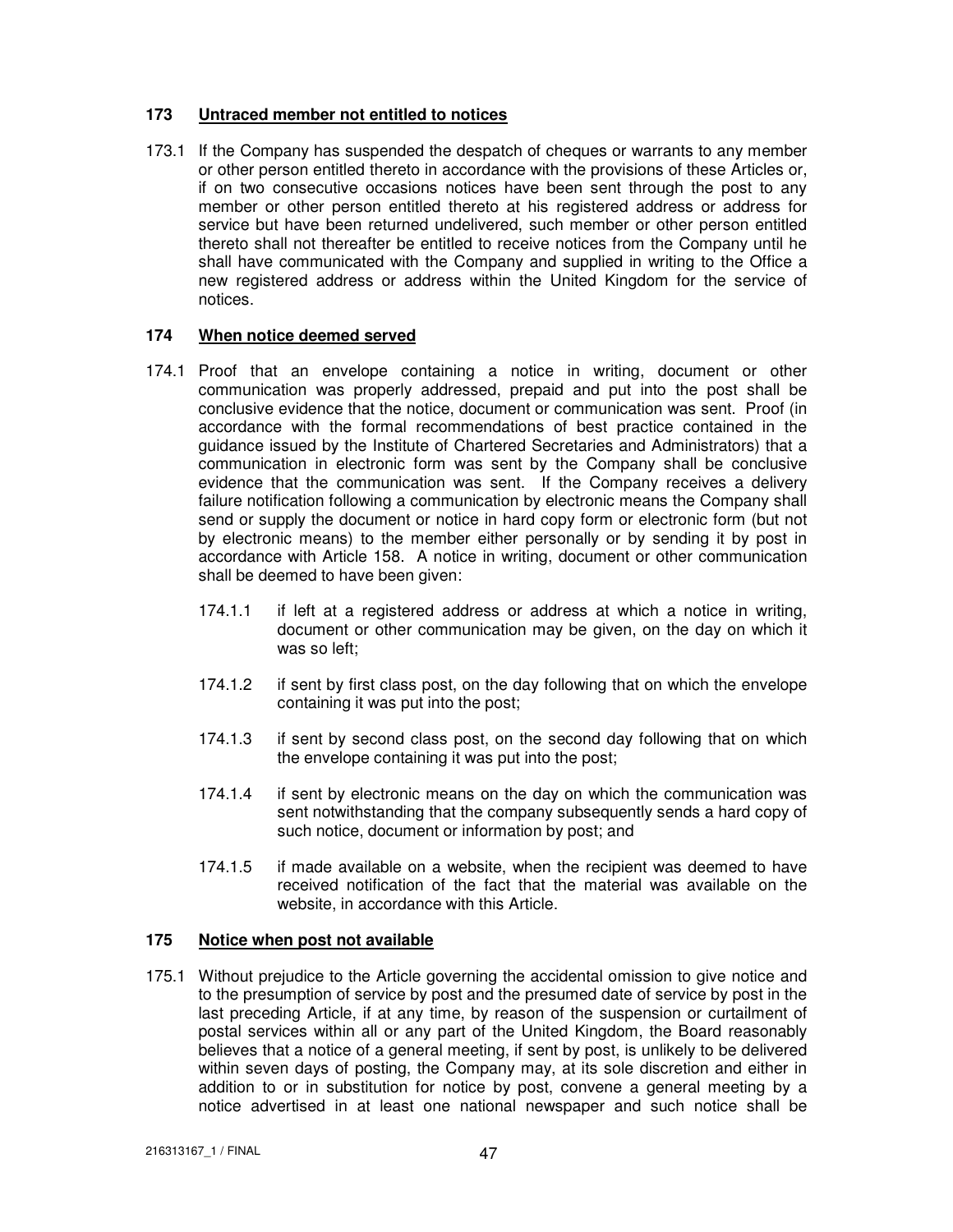deemed to have been duly served on all members and other persons entitled thereto on the day when the advertisement has appeared in at least one such newspaper. If in any such case notices have not been posted the Company shall send confirmatory copies of the notice by post if at least seven days prior to the meeting the delivery by post of notices to addresses throughout the United Kingdom again becomes practicable.

# **AUTHENTICATION OF DOCUMENTS**

# **176 Authentication of documents**

176.1 Any Director or the Secretary or any person appointed by the Board for the purpose may authenticate any document affecting the constitution of the Company and any resolution passed by the Company or the Board or any committee of the Board, and any books, records, documents and accounts relating to the business of the Company and may certify copies thereof or extracts therefrom as true copies or extracts. Where these Articles require a notice or other document to be signed or authenticated by a member or other person then any notice or other document sent or supplied in electronic form is sufficiently authenticated in any manner authorised by the Act or in such other manner as may be approved by the Directors. The Directors may designate mechanisms for validating any such notice or other document and any such notice or other document not so validated by use of such mechanisms shall be deemed not to have been received by the Company. Except in the case of manifest error, a document which is certified as aforesaid shall be conclusive evidence in favour of all persons dealing with the Company in good faith that the document is true and complete and in the case of a copy of a resolution or an extract from the minutes of the Board or any committee of the Board that such copy or extract is a true and accurate record of proceedings at a duly constituted meeting.

# **DESTRUCTION OF DOCUMENTS**

# **177 Destruction of documents**

- 177.1 It shall be presumed conclusively in favour of the Company that every entry on the Register purporting to have been made on the basis of an instrument of transfer or other document destroyed by the Company was duly and properly made, that every instrument of transfer so destroyed was a valid and effective instrument duly and properly registered, that every share certificate so destroyed was a valid and effective certificate duly and properly cancelled, that every other document mentioned in Article 177.1.1 so destroyed was a valid and effective document in accordance with the recorded particulars of it in the books and records of the Company and that every paid dividend warrant and cheque so destroyed was duly paid provided always that:
	- 177.1.1 six years shall have elapsed since the date of registration of the relevant instrument of transfer of shares and two years shall have elapsed since the date of recording of the relevant dividend mandate or notification of change of name or address and one year shall have elapsed since the recorded date of payment of the relevant dividend warrant or cheque or cancellation of the relevant cancelled share certificate; and
	- 177.1.2 the Company is not shown to have destroyed a document in bad faith or with actual notice of any claim (regardless of the parties) to which the document might be relevant.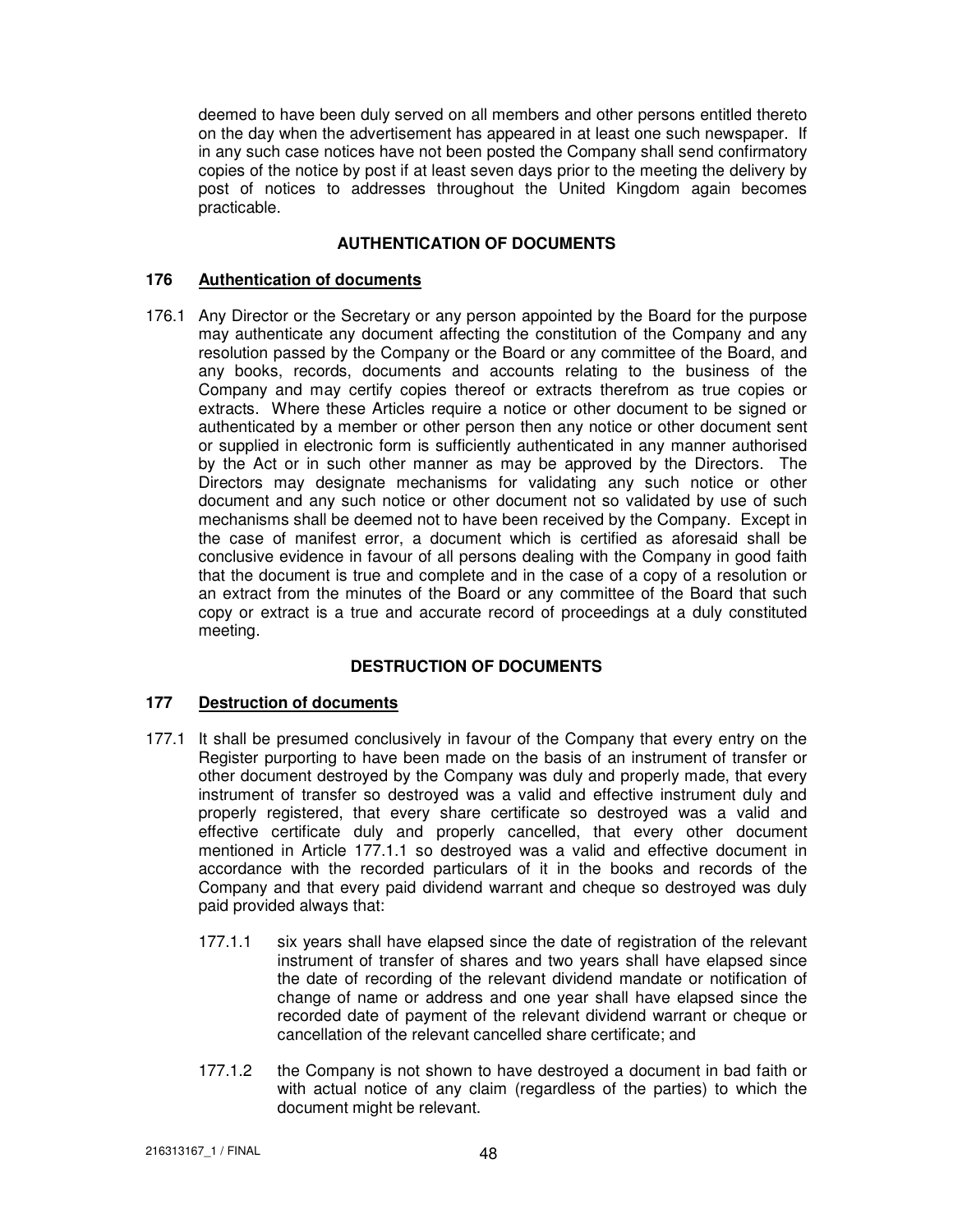- 177.2 The Company shall be entitled to destroy any such document after the relevant period referred to in Article 177.1.1 but nothing in these Articles shall be construed as imposing upon the Company any duty to retain any document for such period.
- 177.3 References in this Article to the destruction of any document include references to its disposal in any manner.

# **PROVISION FOR EMPLOYEES ON CESSATION OF BUSINESS**

## **178 Provision for employees on cessation of business**

178.1 The Board may decide to make provisions for the benefit of persons employed or formerly employed by the Company or any of its subsidiaries (other than a Director or former Director or shadow Director) in connection with the cessation or transfer to any person of the whole or part of the undertaking of the Company or that subsidiary.

# **WINDING UP**

## **179 Winding up**

179.1 If the Company is wound up, the liquidator may, with the sanction of a special resolution of the Company and any other sanction required by the Acts, divide among the members in specie the whole or any part of the assets of the Company and may, for that purpose, value any assets and determine how the division shall be carried out as between the members or different classes of members. The liquidator may, with the like sanction, vest the whole or any part of the assets in trustees upon such trusts for the benefit of the members as he with the like sanction determines, but no member shall be compelled to accept any assets upon which there is a liability.

#### **INDEMNITY**

#### **180 Indemnity**

- 180.1 Subject to the provisions of the Acts but without prejudice to any indemnity for which a Director may otherwise be entitled, a relevant Director may be indemnified out of the Company's assets against any liability (other than a liability to the Company or an associated company) which that director incurs in connection with:
	- 180.1.1 civil proceedings in relation to the Company or an associated company (other than a liability incurred in defending proceedings brought by the Company or an associated company in which final judgment is given against the directors);
	- 180.1.2 criminal proceedings in relation to the Company or an associated company (other than a fine imposed in such proceedings, or a liability incurred in defending proceedings in which the Director is convicted and the conviction is final);
	- 180.1.3 regulatory action taken by or a regulatory investigation by a regulatory authority in relation to the Company or an associated company (unless a sum is payable to a regulatory authority by way of a penalty in respect of non-compliance with any requirement of a regulatory nature (however arising));
	- 180.1.4 any application for relief: